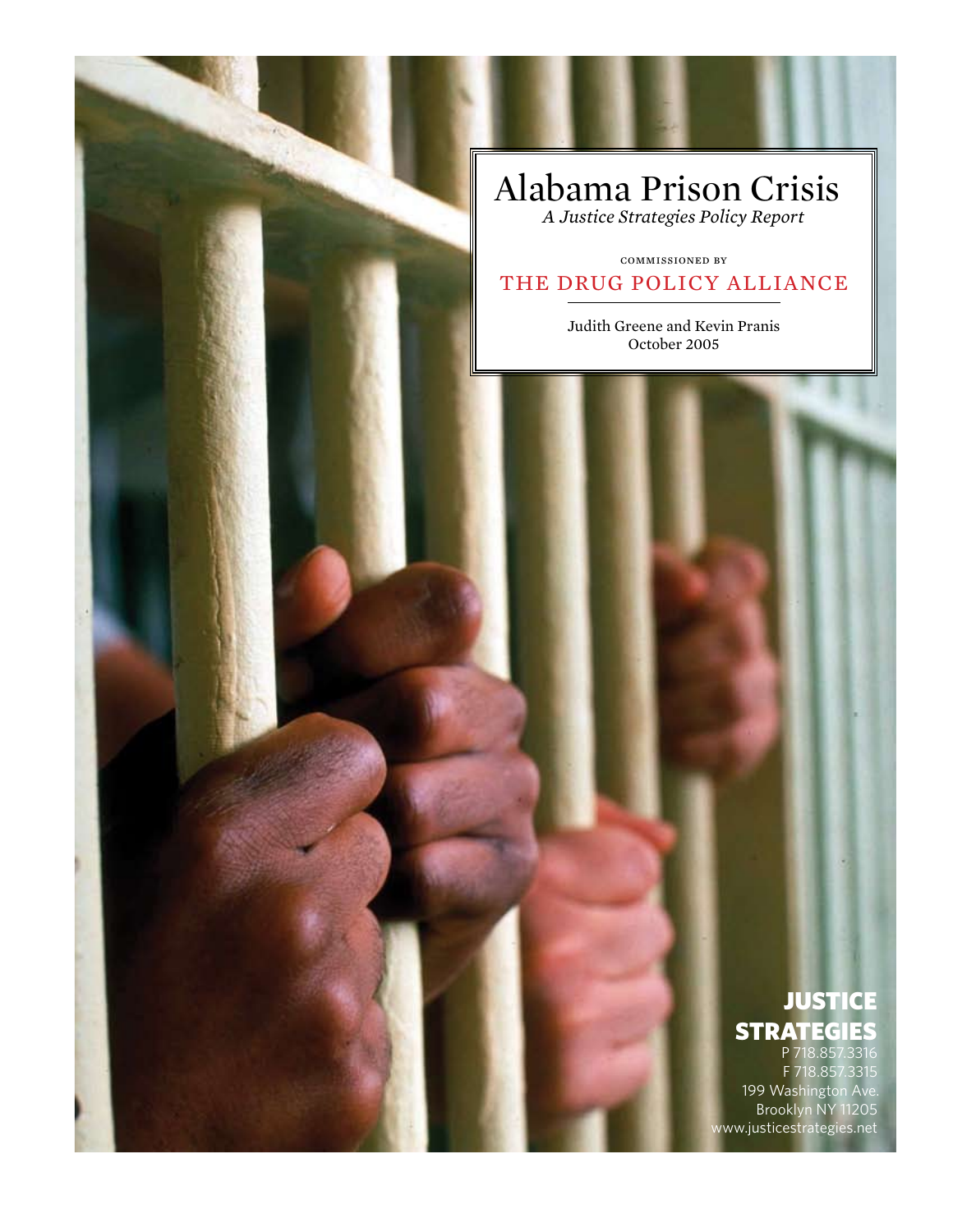#### **Acknowledgements**

The Justice Strategies research team would like to convey our gratitude to Ethan Nadelmann, Asha Bandele, and Gabriel Sayegh at the Drug Policy Alliance for their collegial support and generous sharing of knowledge and insights about drug policy reform — and for their brilliant and inspiring leadership across the nation on these important issues. We are also grateful to the policy advocates and activists whose untiring work is blazing new pathways to reform in Alabama and across the Southern United States: Lisa Kung, Kenneth Glasgow, Kobi Little, and Rhonda Brownstein — and to the staff at the Southern Poverty Law Center, without whose help we could not have produced this report for timely release. And we are especially grateful to Raquiba LaBrie, Susan Tucker, William Johnston and the amazing staff at the Open Society Institute for their steadfast support of our policy research efforts.

#### **About the authors**

**Judith Greene** is a criminal justice policy analyst. She is a research associate of the Justice Policy Institute and the Women's Prison Association. Over the past decade she has received a Soros Senior Justice Fellowship from the Open Society Institute, served as a research associate for the RAND Corporation, as a senior research fellow at the University of Minnesota Law School, and as director of the State-Centered Program for the Edna McConnell Clark Foundation. From 1985 to 1993 she was Director of Court Programs at the Vera Institute of Justice.

Ms. Greene's articles on criminal sentencing issues, police practices, and correctional policy have appeared in numerous publications, including The American Prospect, Corrections Today, Crime and Delinquency, Current Issues in Criminal Justice, The Federal Sentencing Reporter, The Index on Censorship, Judicature, The Justice Systems Journal, Overcrowded Times, Prison Legal News, The Rutgers Law Journal, and The Wake Forest Law Review.

**Kevin Pranis** is a criminal justice policy analyst and a campaign strategist. A past Soros Justice Fellow, Mr Pranis has produced educational materials, training manuals, reports and white papers on topics that include corporate accountability, municipal bond finance, political educations, prison privatization and sentencing policy. His work has been covered in numerous publications, including the New York Times and the Wall Street Journal.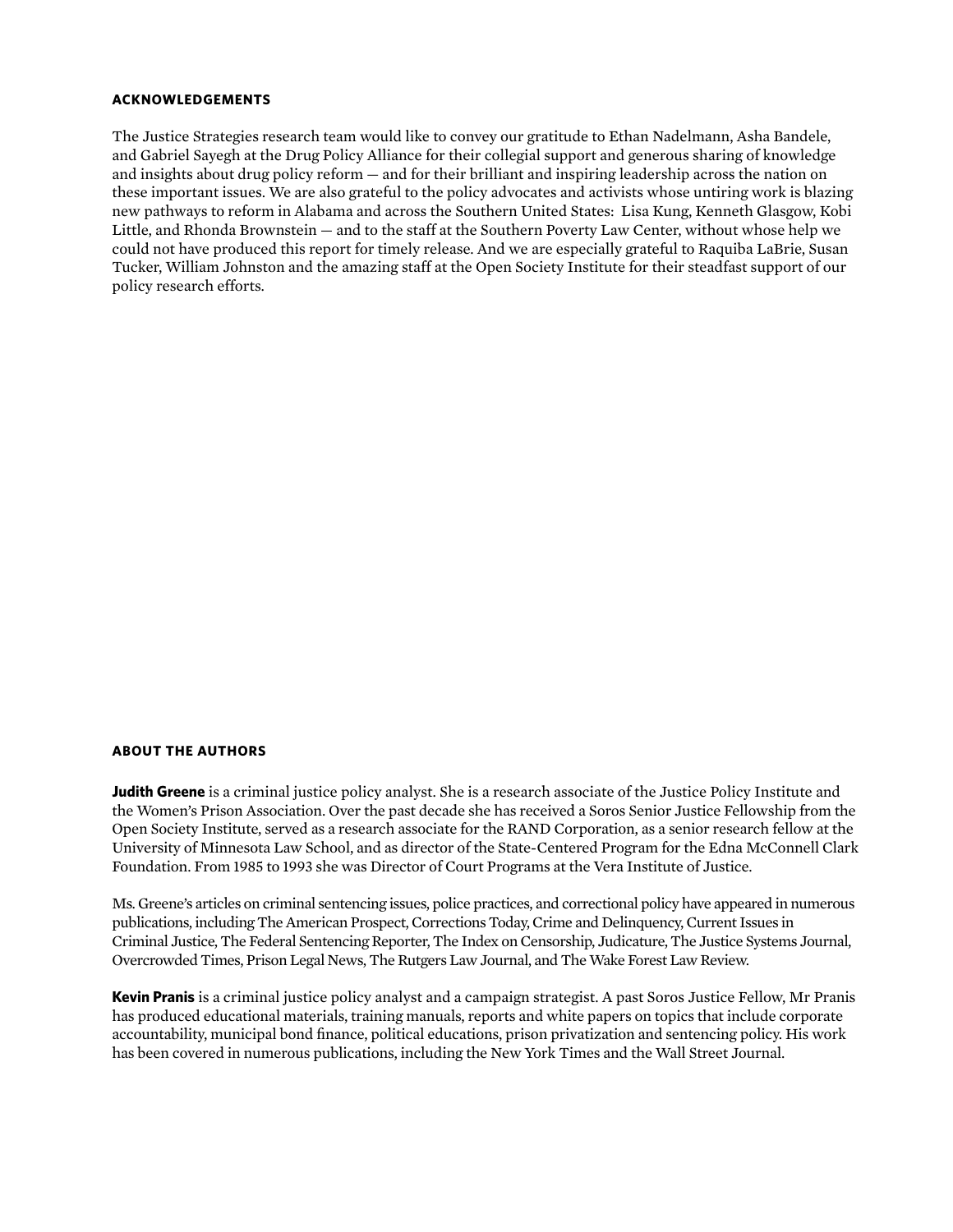# Preface

For over 30 years, the United States has been waging a war on drugs, and in this time the country has come to an almost universal—if often unspoken—conclusion: that this war hasn't worked. Nationwide, hundreds of billions of tax dollars have been spent on this war, yet we are nowhere near winning it. Drug use and abuse continue almost unabated, and heroin, cocaine, methamphetamine and other illicit drugs are cheaper, purer and easier to get than ever before. Nearly half a million people are behind bars on drug charges. To appreciate the gravity of this number, consider this: the number of people behind bars in the US for drug offenses is greater than the number of people who are incarcerated in Western Europe for *all* offenses—and Western Europe has a bigger population. Perhaps most troubling is that our drug law policies, under even the most casual scrutiny, reflect embarrassing racial disparities unfit for any nation, especially a democratic one. In short, the war on drugs, whatever its stated intent, has become a war on families, a war on public health and a war on our constitutional rights. Indeed, there is perhaps no other public policy in the United States which continues to be funded at ever higher levels despite a 35-year track record of failures. But if the drug war has failed, then what is our exit strategy? What is the effective alternative?

As states across the country wrestle with devastating budget shortfalls, policy-makers from every political persuasion are asking these questions with greater urgency. The Drug Policy Alliance has become the nation's leader in answering such calls with sensible policy recommendations that not only address the collateral damages of the failed war on drugs, but also set a new standard for evaluating existing drug policies. Through rigorous research, information sharing, and capacity building, the Alliance is sharply focused on creating a *new bottom line,* whereby drug polices are measured by their ability to promote public safety, reduce substance abuse, and save lives — all while saving limited tax dollars. The Alliance has been at the forefront of some of the most effective drug policy reforms in the country, including but not limited to Proposition 36 in California, Treatment Not Incarceration in Maryland and Wisconsin, Rockefeller Drug Law reform in New York, and this year's ground-breaking equalization of penalties for "crack" and powder forms of cocaine reform in Connecticut.

Here, we turn our attention to Alabama, a state whose over-use of incarceration for African-American, non-violent *and* over-use of incarceration for African-American and non-violent offenders has alarmed advocates has alarmed advocates and policy analysts nation-wide. In an effort to examine why this disturbing trend exists, and what we can do about it, the Drug Policy Alliance has commissioned this important study.

We understand that in order for Alabama to move from an excessive punitive standard of practice to a public health approach in dealing with substance abuse, there must be a foundation of sound, evidence-based research and ideas for realistic alternatives. Toward that end, the Alliance has enlisted the expertise of Justice Strategies to produce this report. The study that follows examines the current sentencing and corrections practices in the state of Alabama, and lays out a comprehensive road map for effective reforms.

With a concrete plan of action, informed by evidence-based research, Alabama can reduce the death, disease, harm and suffering that is inherent in the war on drugs and create effective drug policies based in reason, compassion, and justice. The release of ALABAMA PRISON CRISIS is just one of the constructive contributions the Drug Policy Alliance is making to this effort.

> Gabriel O. Sayegh Policy Analyst Drug Policy Alliance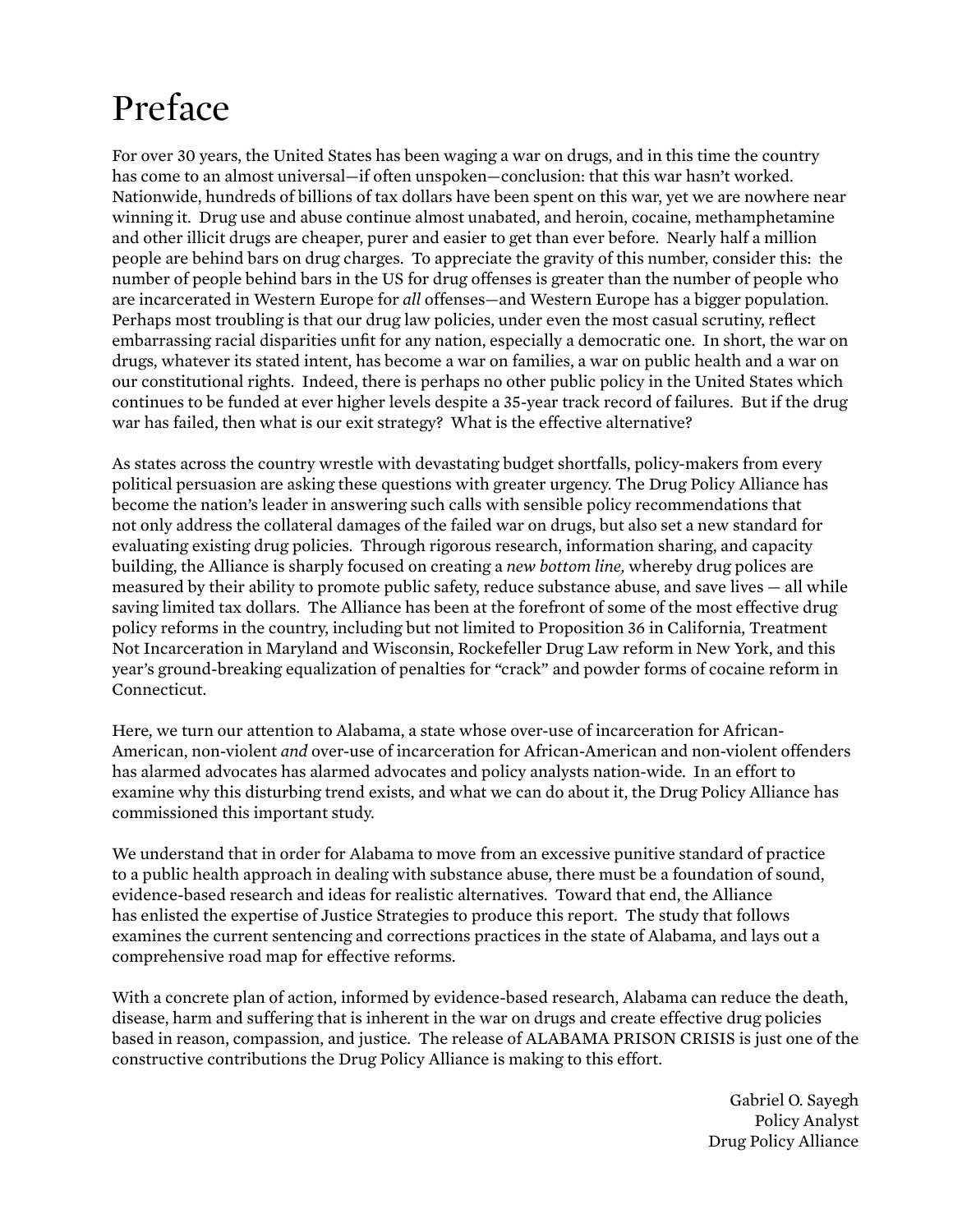# Executive Summary

It will come as no surprise to anyone who follows the issue to hear that Alabama's prison system is in profound crisis. A Justice Strategies research team has documented the extraordinary cost — in both human and financial terms — of continuing the policies and practices that have caused the crisis. The good news is that effective, cost-efficient solutions are at hand. The package of sentencing reforms that Alabama's Sentencing Commission has placed before the legislature was crafted after years of painstaking study and analysis of the factors that have boosted the prison population to a level that has swamped the system's capacity. The Commission's voluntary sentencing standards proposal has already gained broad among criminal justice policymakers and legislators.

Alabama's prisons are dangerously overcrowded and disastrously under-funded. Facilities designed for 13,500 prisoners hold more than 27,000, and Alabama's largest prisons are crammed to three times their design capacity. State corrections officials struggle daily to manage a system characterized by the nation's lowest per-prisoner expenditures and highest ratio of prisoners to guards, along with a death rate that far exceeds the norm.

Alabama's prison crisis is a consequence of explosive prison population growth. While the state's resident population grew by less than 20 percent during the past quarter-century, the prison population more than quadrupled, surpassing 27,000 prisoners in July 2005. Alabama's incarceration rate, which barely exceeded the national average in 1980, now ranks among the top five. African-Americans — who make up just a quarter of Alabama residents but 60 percent of state prisoners — have been hit hard by prison population growth, as have women whose share of the population has increased rapidly .

Alabama's love affair with incarceration has failed from a crime-control perspective. If the purpose of prisons is to combat crime and provide for public safety then Alabama's tendency to "lock them up and let the parole board sort them out" must be viewed as a failure. While the growth in the state's incarceration rate has outpaced the nation as a whole, Alabama lags behind when it comes to reducing index crime rates.

Further, a disproportionate, and growing, share of the state's correctional resources has been devoted to incarcerating people convicted of nonviolent offenses. Person offenses accounted for just a quarter of prison admissions during the last half-decade, and the proportion continues to fall as drug and property commitments grow.

The use of incarceration for offenses that are directly tied to substance abuse contributes significantly to Alabama's overcrowding crisis. Among the ten leading commitment offenses, the *top three* are substance-related. Drug and alcohol offenses account for just 38 percent of *all* prison admissions. In 2004, more people were admitted to prison for possession of marijuana than for first- and seconddegree assaults combined.

While many states taken steps to reduce incarceration of substance abusers, Alabama is allowing addiction to drive prison growth. Comparing 1999 and 2004, commitments for drug possession and DUI were up by 28 percent and 17 percent, respectively, while admissions for person offenses were down by 14.

Alabama's overuse of incarceration and attendant prison crisis stem from two flaws in the state's criminal justice system. First, the current sentencing structure exposes defendants charged with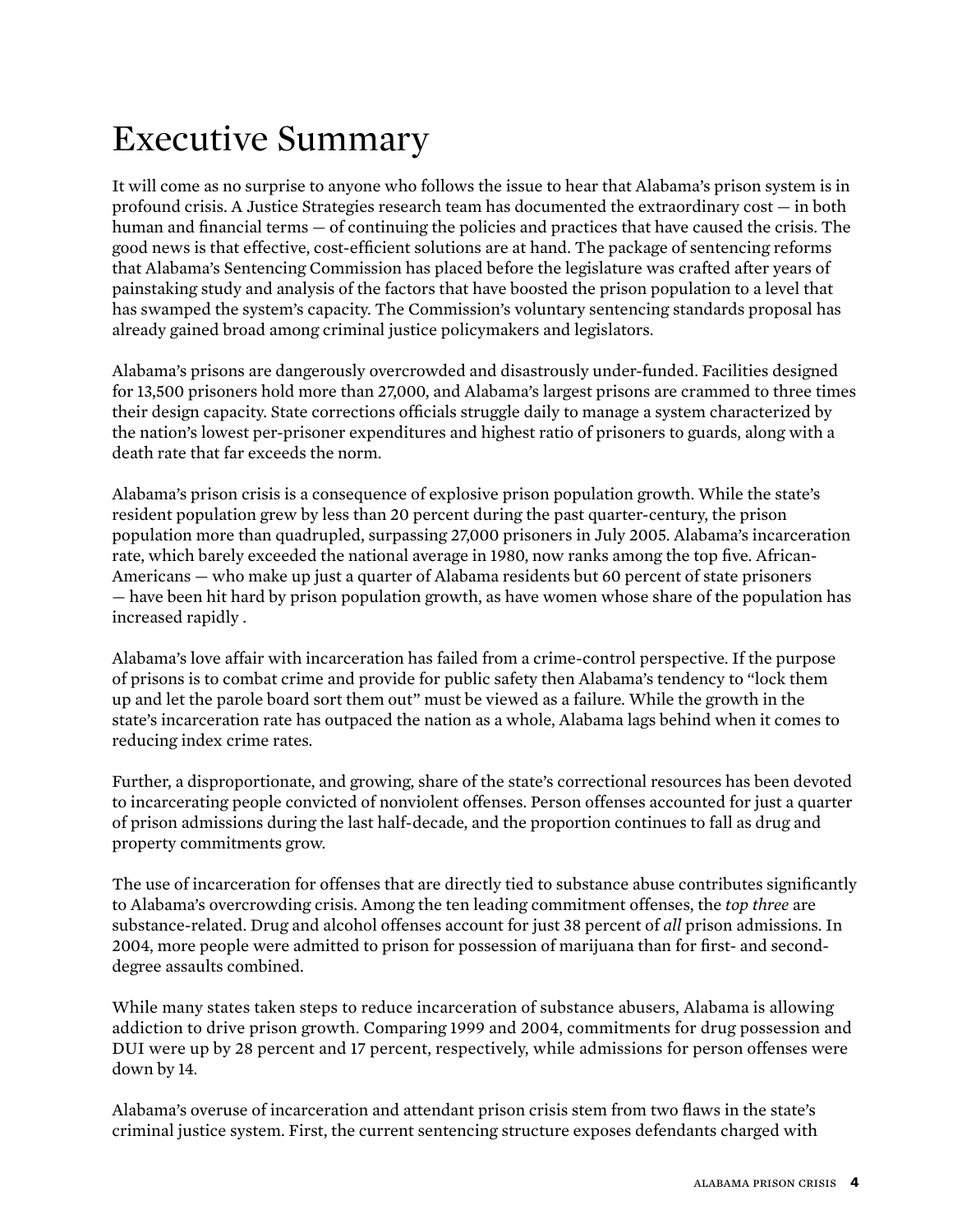nonviolent and low-level offenses to the same long sentencing ranges as others whose crimes pose a much greater risk to public safety. The problem is compounded by harsh mandatory sentencing laws — including the state's repeat-offense statute and "drug-free zone" enhancements — that fall hardest on those convicted of nonviolent crimes.

Alabama's Habitual Felony Offender Act — considered one of the toughest in the nation — exposes defendants to sentences that are up to *ten times* the sentences permitted for first-offenders. Under the law, an individual charged with stealing \$3,000 who has one previous felony conviction faces the same harsh sentencing range, 10 to 99 years, whether the prior conviction was for marijuana possession or murder. In fact, prisoners sentenced as "habitual offenders" were *twice as likely* to be serving time for property offenses as person offenses. Further, wide variation in use of the statute exacerbates sentencing disparity. For example, prisoners committed from Montgomery were two times more likely to be sentenced as "habitual offenders" than those committed from Mobile.

The second cause of Alabama's prison crisis is historic underinvestment in community corrections, which has left judges with few options apart from the already overburdened prison and probation systems. The state's community corrections programs have been shown to be a popular and effective way to cut criminal justice costs while improving outcomes. Despite progress made in the last few years, however, half of Alabama counties have no access to community corrections programs. This year's increase in state funding for the programs will help to fill that gap, and should set the stage for development of a strategic plan to increase funding support to assure that every judge has effective penalty options and sufficient high-quality substance abuse treatment placements at hand when making sentencing decisions.

Led by the Alabama Sentencing Commission, key state policymakers have proposed solutions — including the adoption of voluntary sentencing standards and the expansion of community corrections — that could bring unbridled growth of the prison population under control. Using a simulation model, the commission predicts that, if no steps are taken toward reform, the prison population will grow to nearly 29,000 by 2007. On the other hand, if the proposed sentencing standards are adopted, the commission expects the number of prisoners to stabilize at around 27,000 — creating "breathing room" that corrections officials could use to strengthen community supervision and create a more rational "punishment continuum."

Unfortunately, to date, elected officials have been unable to overcome legislative gridlock and the state is at risk of losing what may be its best opportunity to bring sanity to the sentencing and correctional system. While Governor Bob Riley successfully engineered a one-year turnaround in the growth trend using a special parole docket for prisoners convicted of nonviolent offenses, a rising tide of admissions has lifted the prison population back above 27,000.

While the legislature remains deadlocked, speculators have taken matters into their own hands. Louisiana Correctional Services has begun construction of an 620-bed prison in Perry County, near Uniontown, despite the fact the DOC has declined to participate in the project. The company is gambling that, once the facility is built, population growth and political pressure from the prison's backers will force the agency's hand.

Speculative prison expansion threatens take Alabama down a dangerous and costly path. The experience of states that have allowed private and local interests to grow the prison system through the "back-door" is not a happy one. Those who advocate for more prison beds have failed to addressed the enormous price-tag attached to expansion, regardless of whether the beds in question are public or private. As the chart below makes clear, the annual operating costs of the most ambitious expansion proposals would likely exceed \$30 million and could surpass \$40 million. By contrast, the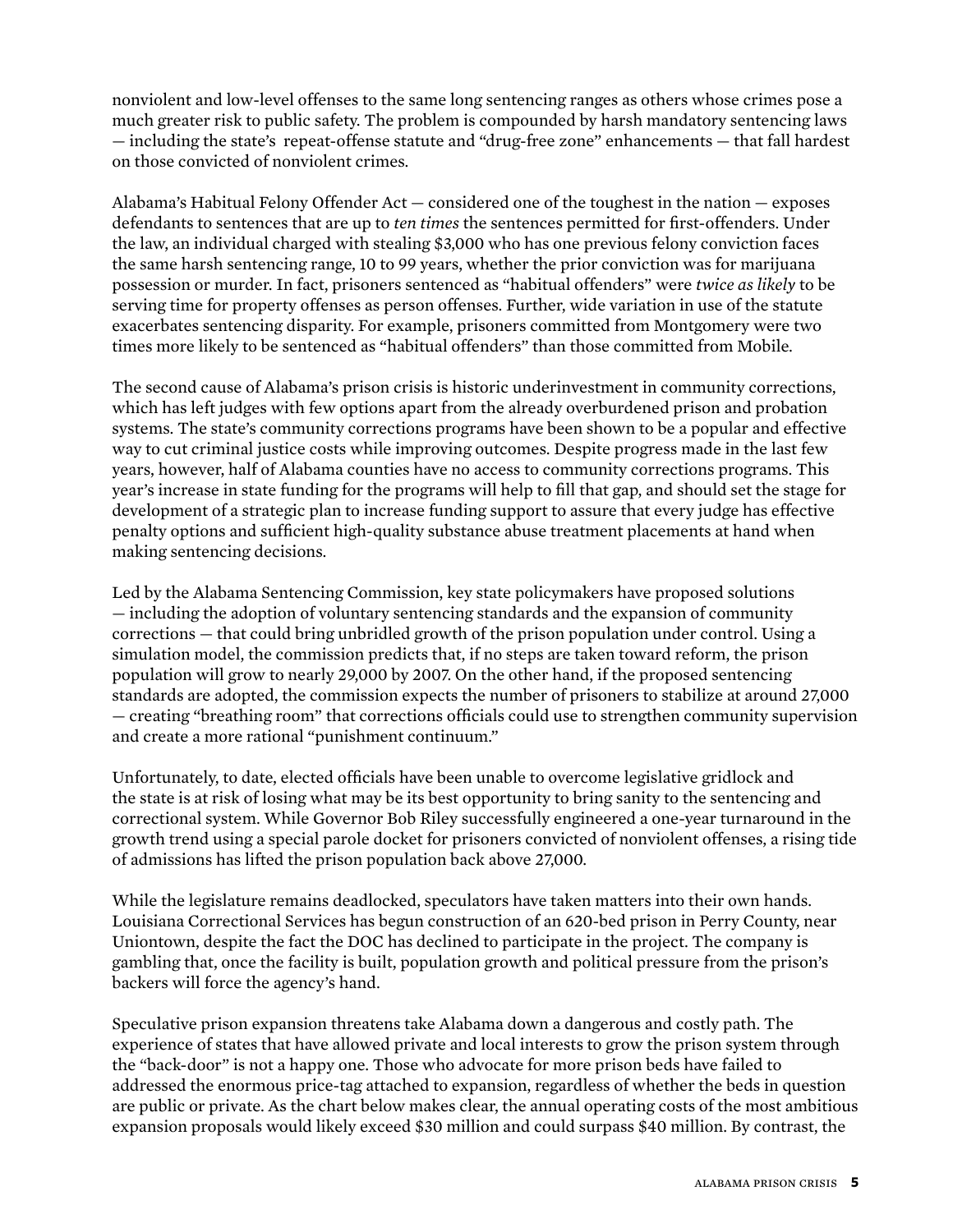same number of cases could be handled by a strengthened community corrections system for less than \$15 million a year.

Alabama is at the crossroads in regard to the choices that face the state's policymakers. The Sentencing Commission's reform package provides a gateway to a more fair and equitable system for sentencing, and a more cost-effective approach to provision of correctional services. This year's increased investment in community corrections will provide judges with a much-needed boost in the resources they need to begin



reducing unnecessary prison commitments. It should also set the stage for a strategic planning process designed to guide steadily increasing investments in future years that will build on the state's evidence-based, effective program models.

The choice is clear: a permanent prison crisis that fuels ever-more costly prison expansion; or rational sentencing standards and a comprehensive statewide system of community corrections serving every court jurisdiction and every county.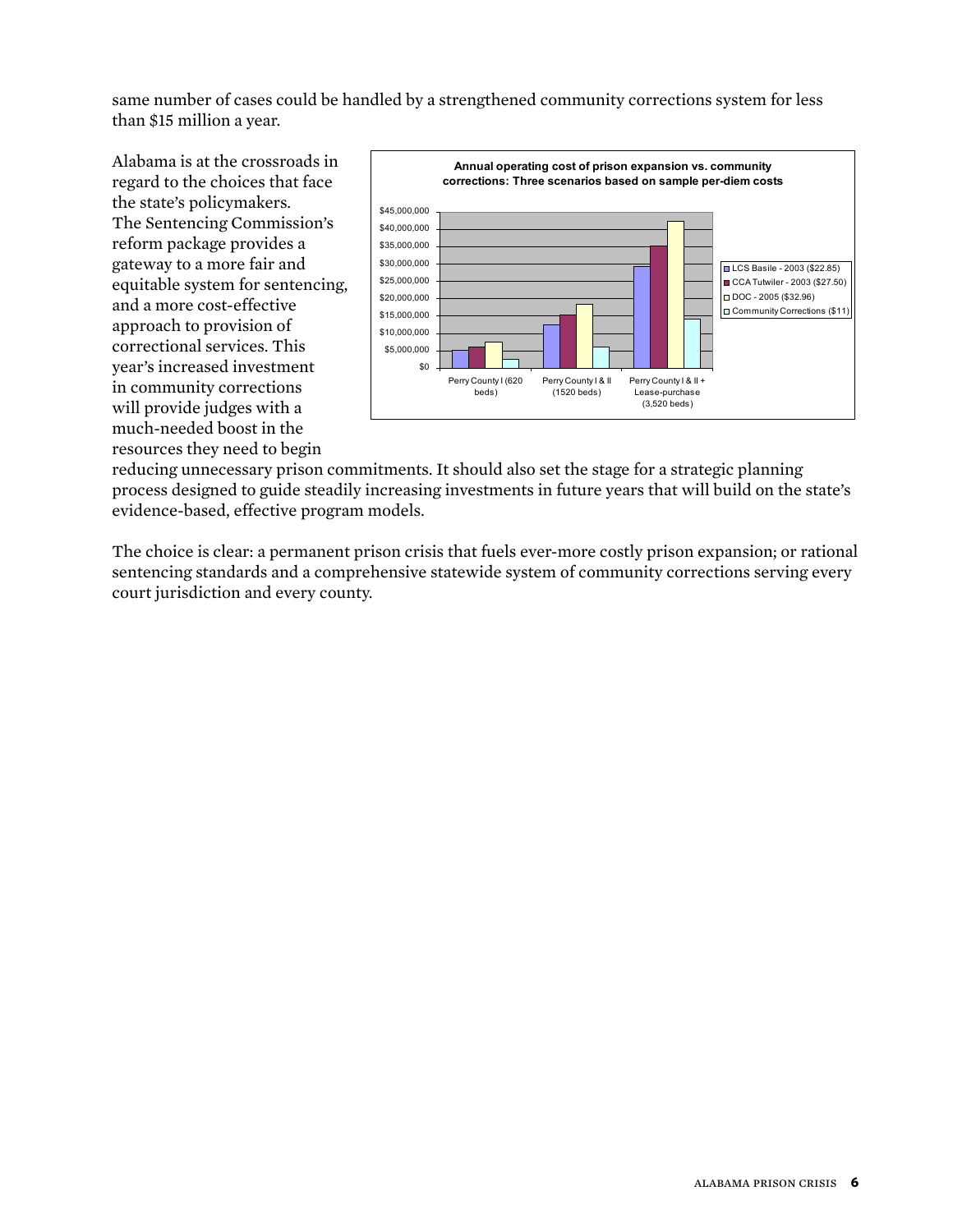# Alabama Prison Crisis

### **Introduction**

Alabama's correctional system has sustained a severe prison-overcrowding problem, careening from crisis to crisis for many years. Alabama's government is one of the poorest in the nation, ranking 48<sup>th</sup> among all 50 states in per-capita collection of taxes and fees, while ranking 47<sup>th</sup> among the states in its high school graduation rate. Gov. Bob Riley pushed for a more adequate tax structure in 2003, but voters rejected his proposal, leaving state officials to struggle with rising costs for public education, health care for the poor and elderly, and other essential public services. Now the swelling prison population is piling an unmanageable load on the backs of Alabama's taxpayers.

Led by the Alabama Sentencing Commission, key state policymakers have proposed solutions — including the adoption of voluntary sentencing standards and the expansion of community corrections — that could bring unbridled growth of the prison population under control. Unfortunately, to date, elected officials have been unable to overcome legislative gridlock and the state is at risk of losing what may be its best opportunity to bring sanity to the sentencing and correctional system.

#### **ALABAMA'S PRISON CRISIS**

While Alabama's overall population grew by less than 20 percent in the past quarter-century, the state's prison population has more than quadrupled, surpassing 27,000 prisoners in July 2005. According to the most recent Bureau of Justice Statistics annual report on prison populations, Alabama's incarceration rate ranked fifth in the nation.

If the purpose of prisons is to combat crime then Alabama's tendency to "lock them up and let the parole board sort them out" must be viewed as a failure. Between 1994 and 2003, Alabama's incarceration rate shot up by 41 percent yet the state's index crime rate fell by a paltry nine percent. During the same period, the nation as a whole experienced slower growth in incarceration rates, which rose by 25 percent, but much greater reductions in the crime rate, which fell by 24 percent.

The state's prison population reached 27,885 in July of 2005 according to the Alabama Department of Corrections July 2005 Monthly Report, available at www.doc.state.al.us/docs/MonthlyRpts/2005-07.pdf

According to the Federal Bureau of Investigation's Uniform Crime Reports, between 1994 and 2003, the national index crime rate fell from 5,374 to 4,063 per 100,000 residents — a decline of 24 percent. By contrast, Alabama's crime rate fell by just nine percent, from 4,903 to 4,479.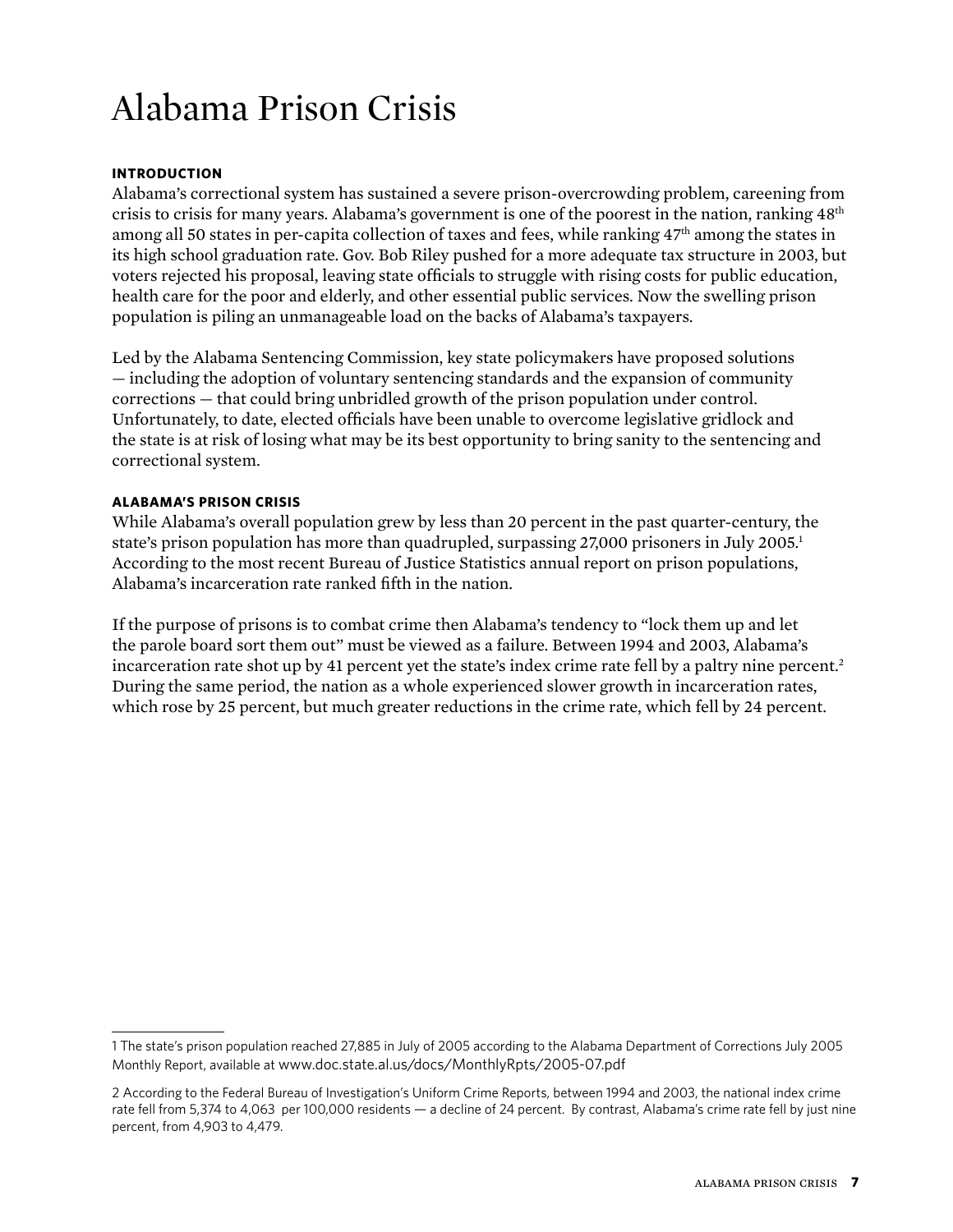Alabama has not always relied so heavily on prisons. In 1980, state prisons held 149 prisoners for each 100,000 state residents — a rate that was only a bit higher than the average for all 50 states and the District of Columbia (130 per 100,000). However, 1980 marked the beginning of an explosive four-year burst of double-digit annual growth in the state's prison population. A similar growth spurt took place around 1990, and again between 1998 and 2001 when the number of prisoners in Alabama's overcrowded system swelled by 4,262.



By the end of 2003 Alabama's incarceration rate was 48 percent above the national average — 635 per 100,000 and 430 per 100,000, respectively. Alabama's incarceration rate has ranked among the top five in the nation for four of the last five years.

Alabama's prison capacity and correctional expenditures have not kept pace with population growth. Facilities designed for 13,500 prisoners now hold more than 27,000, and the state's largest prisons are crammed to three times their design capacity. The overcrowding has resulted in the "backlogging" of prisoners in local jails — a practice that precipitated a crisis in 2002 when state prisoners comprised a fifth of the jail population.

Alabama prisons are not only dangerously overcrowded but also disastrously under-funded. The most recent available data from the Bureau of Justice Statistics show that the annual per-prisoner expenditure in Alabama was the lowest in the nation and *less than half* of the national average. Perhaps unsurprisingly, a 2002 survey of 45 states by the American Correctional Association found the Alabama's prison system operates with the highest ratio of prisoners to guards.

The death rate in Alabama prisons also far exceeds the national average. Lawsuits by prisoners have revealed that HIV-positive individuals at the Limestone Correctional Facility who wanted to get their medications were being forced to stand in long lines three times a day or go without; and that elderly prisoners housed at the Hamilton Aged and Infirm Center were being held in unsanitary conditions without adequate access to competent medical care.<sup>6</sup>

Recognizing that fixing the state's broken sentencing and correctional system would require systemic reforms, Alabama lawmakers moved in 2000 to establish a Sentencing Commission. The legislature charged Sentencing Commission members to collect and disseminate information about sentencing

4 Ibid.

 <sup>&</sup>quot;Criminal Justice Reform in Alabama: A Report and Analysis of Criminal Justice Issues in Alabama. Part One: Sentencing, Probation, Prison Conditions and Parole." Montgomery, AL: Equal Justice Initiative of Alabama. March 2005.

In 2001, the most recent date for which comparable data is available, the annual expenditure was \$8,128 per prisoner in Alabama, while the national average was \$22,650. See Stephan, James J. "State Prison Expenditures, 2001." Washington, DC: Bureau of Justice Statistics. June 2004. During the 2005 legislative session, DOC reported that the agency currently spends \$12,032 per prisoner per year.

 <sup>&</sup>quot;Criminal Justice Reform in Alabama: A Report and Analysis of Criminal Justice Issues in Alabama. Part One: Sentencing, Probation, Prison Conditions and Parole." Montgomery, AL: Equal Justice Initiative of Alabama. March 2005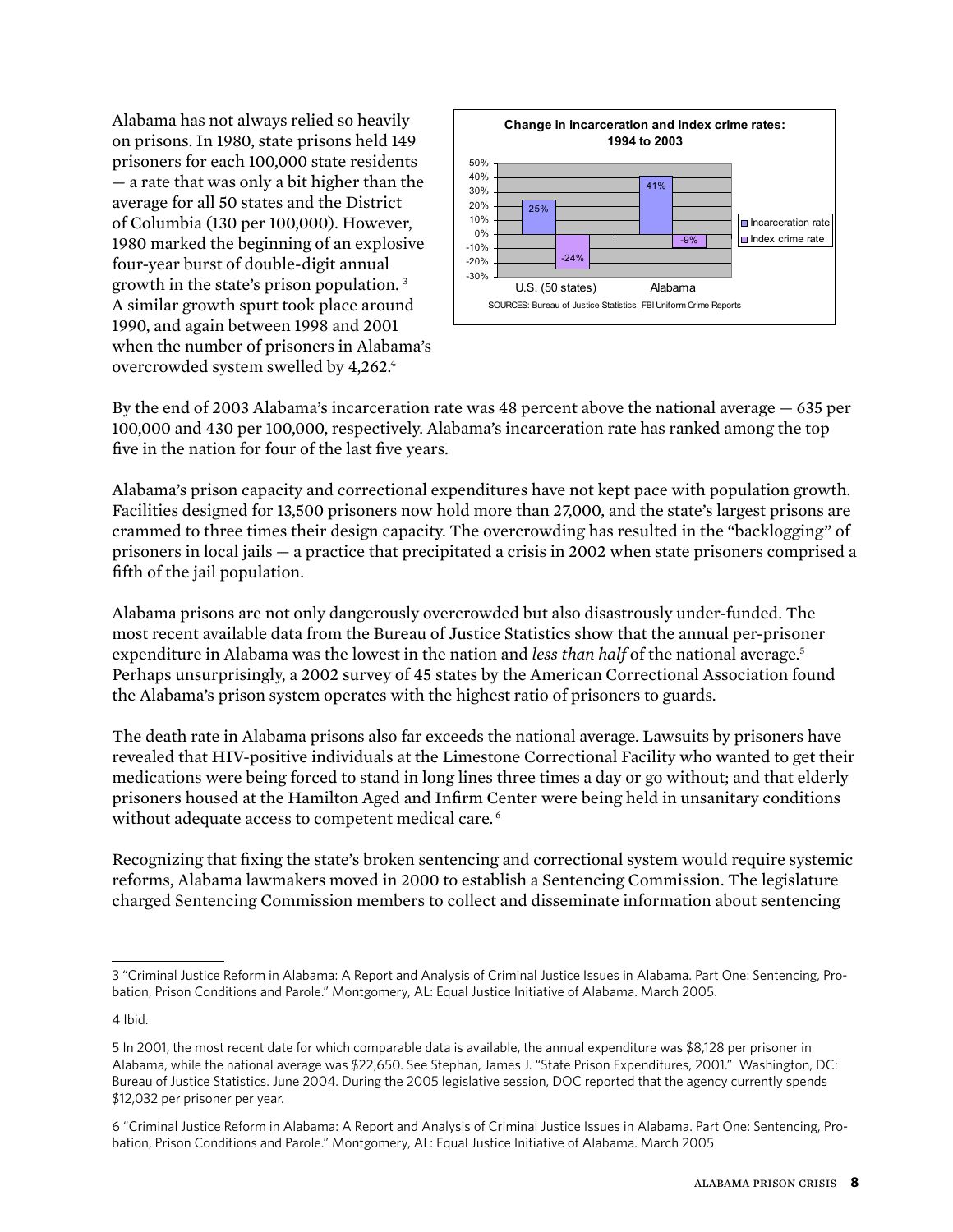practices; to review the problem of overcrowding and removal of state prisoners from local jails; and to make recommendations concerning the enactment of new laws relating to criminal offenses, sentencing, correctional and probation matters.

When it came time to adopt the major recommendations put forth by the Sentencing Commission, however, state lawmakers failed to act. For the second year in a row, the legislature has adjourned without taking up the system of voluntary sentencing standards proposed by the commission. In the meantime, under pressure from both state and federal courts, Alabama's criminal justice policymakers have scrambled frantically to find short-term remedies to cope with the overflow of prisoners.

The most successful of these remedies has been the establishment of a special parole docket that targeted individuals convicted of nonviolent offenses for early release. Governor Riley's parole initiative achieved a remarkable one-year turnaround in the growth trend. Between July 1, 2003 and June 30, 2004, Alabama's prison population fell by 6.7 percent — more than twice the reduction achieved by the second-leading state.

In the past year, however, special parole releases — which have been under sustained attack by reform opponents — have slowed to a mere trickle, while a rising tide of admissions has lifted the prison population back above 27,000. Absent passage of reforms proposed by the state's Sentencing Commission, the prison population is projected to reach nearly 29,000 by 2007.

# History of the Crisis

### **Counties close the door**

After years of simmering amid overcrowded conditions, Alabama's prison crisis came to a full boil during the summer of 2001. Under state court pressure to reduce crowding in Alabama's county jails, Governor Don Siegelman threatened to send prisoners to private prisons in Louisiana. Before contracts could be secured, however, the legislature passed a bill that offered hundreds of people convicted of nonviolent repeat offenses who were serving life without parole under the state's habitual offender law the possibility of winning a reduced sentence. Act 2001-977 authorized the establishment of a two-tiered system of review by the parole board and the sentencing court.

In September Gov. Siegelman signed the new legislation and directed DOC managers to establish an evaluation procedure for determining the public safety risk presented by each eligible prisoner. The goal was to develop a process, as provided in the new law, for determining which prisoners should be reviewed by the state parole board for possible referral to a judge for consideration of a sentence reduction. Staff analysts at the Alabama Sentencing Commission estimated that as many as 300 prisoners might be affected by the change, although the real number was likely to be lower.

The DOC engaged the services of James Austin, a national expert on parole issues at the Institute on Crime, Justice, and Corrections at George Washington University. Austin was asked to assist the DOC staff in development of risk assessment criteria. But the state's district attorneys and the attorney general joined to oppose the measure. The attorney general charged that legislators had not adequately defined what they meant by a "nonviolent" offender, and had not set forth an adequate procedure for implementing the sentence reviews. District attorneys complained that they had been excluded from involvement in development of the procedure. They also expressed the belief that inclusion of sentencing judges as decision-makers in a parole process would not pass constitutional muster.

The only states whose prison populations fell by more than two percent over the period were Connecticut (2.5 percent) and Ohio (2.3 percent).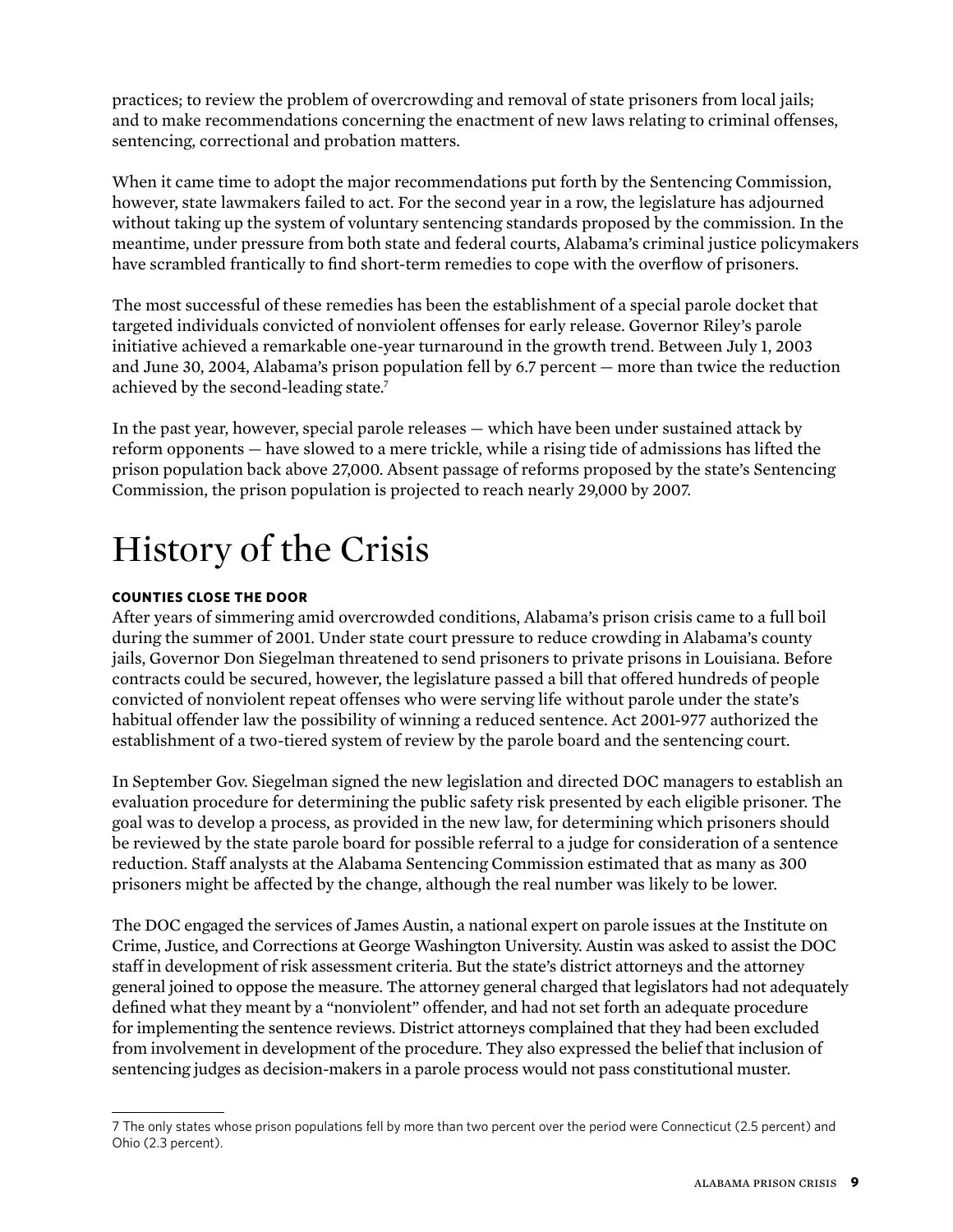Gov. Siegelman put implementation of the risk-review system on hold until the Sentencing Commission was able to make its own recommendations about how to proceed. The commissioners recommended, that the matter be submitted for judicial review regarding the role of the trial courts and the parole board. Implementation was halted pending the outcome of several court cases. In March 2003 the circuit court of Jackson County held that Act 2001-977 represented an unconstitutional breach of the doctrine of separation of powers. The circuit court's decision was eventually overturned by the Alabama Supreme Court, which ruled on August 27, 2004 that the act was not unconstitutional

Meanwhile, in the absence of action on release of nonviolent lifers, a speed-up of parole board release approvals served to alleviate prisons population pressures for a time. The administration also had proposed that a network of Supervised Intensive Release (SIR) programs be revived, and that eligible prisoners be diverted to work-release programs. The special parole dockets were not sustained due to personnel shortages, and participation in SIR declined over time. By December 2002 the jails were again clogged with state prisoners.

Jailers complained that foot-dragging by the corrections department was costing them dearly. In Tuscaloosa County jail per diem costs run \$28.50, but the DOC was reimbursing the county at a rate of just \$1.75 per prisoner per day. Alabama Circuit Court Judge William Shashy ordered the DOC to accept an additional 100 prisoners each week in order to reduce a backlog of 1,600 state prisoners held in county jails after finding the agency in contempt of an earlier consent decree. He levied new contempt fines against the state and directed state officials to pay the counties adequately for housing the state's prisoners.

### **The Tutwiler "time-bomb"**

As correctional managers staggered under the weight of Judge Shashy's demands, their problems were compounded when, addressing a lawsuit brought on behalf of women prisoners by lawyers at the Southern Center for Human Rights (SCHR), Federal Judge Myron Thompson ruled that the state's prison for women in Tutwiler was "a ticking time bomb." Thompson gave state officials just 30 days to develop a plan to remedy conditions in the prison, where more than 1,000 prisoners were being housed in a decrepit facility built in 1942 to hold 365.

SCHR lawyers demanded that the state immediately decrease the population or hire 58 more guards to staff the prison. Attorneys defending the state asked the judge to order Alabama counties to stop sending women prisoners while state officials sought \$60 million in emergency funds from the legislature to build a new prison. In February 2003 Judge Thompson rejected the state's request to close Tutwiler to new prisoners.

Meanwhile, Judge Shashy ordered state officials to spend a \$2.4 million cash reserve to hire new parole officers and increase the volume of parole hearings, and to expand community work release programs. Newly-elected Gov. Bob Riley pledged that he would reduce the population at Tutwiler to just 750 by speeding up the parole of nonviolent women prisoners, and sending other women to outof-state private prisons. In addition, he promised to request a budget increase of almost \$4 million to improve conditions for the women who would remain at Tutwiler.

In April 2003, 140 women were sent by Alabama DOC managers from Tutwiler to a Louisiana

By March 2003 there were 50 percent fewer SIR participants than there had been just one year before, and work release was operating at less than full capacity.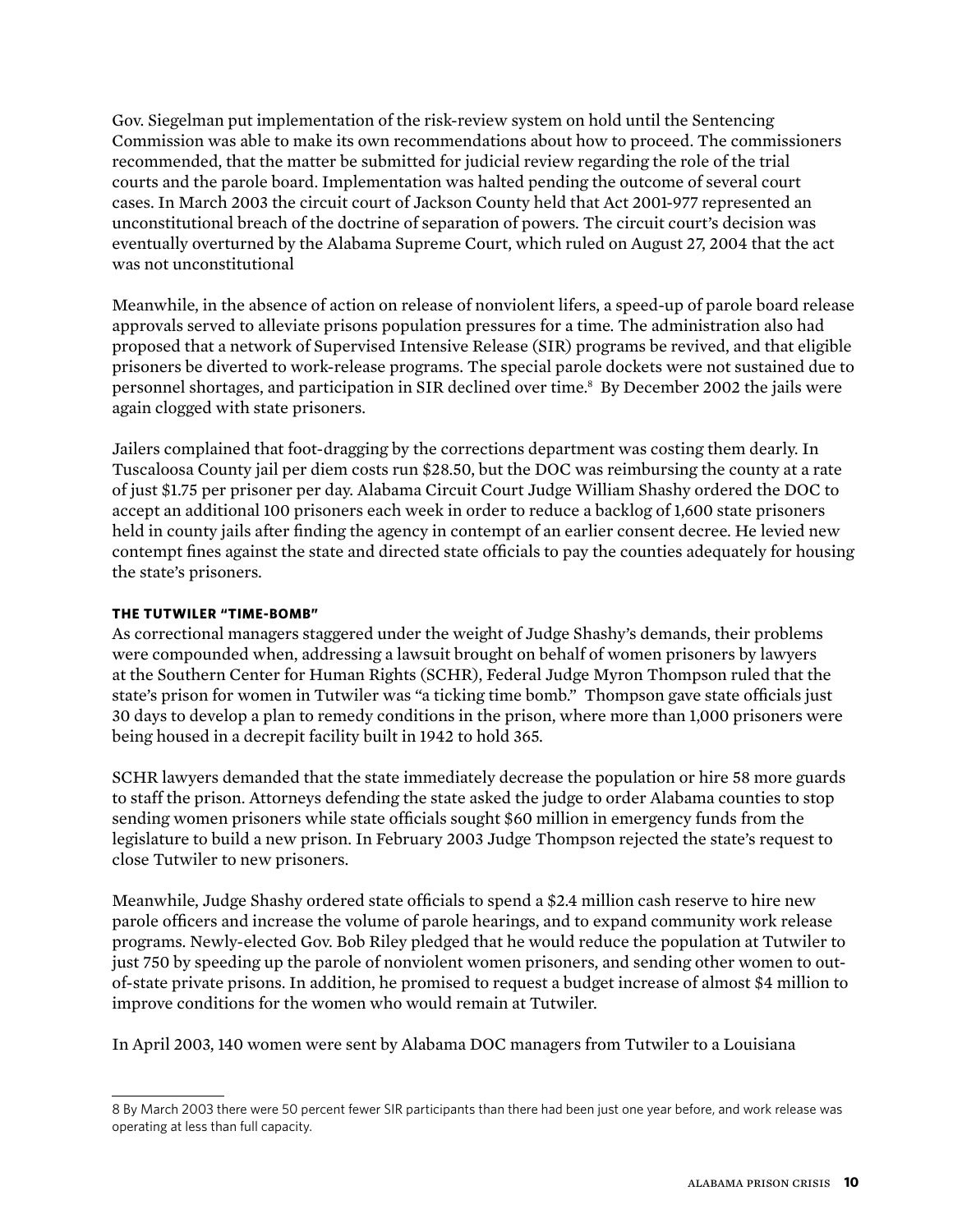Correctional Services (LCS)-run prison in Basile, Louisiana at a cost of \$22.85 per person per day. LCS runs a small private jail empire that spans the Louisiana/Texas border and has been cited repeatedly with allegations of physical abuse of prisoners and other human rights violations.

After their transfer, the women complained that they had been flung from the frying pan into the fire. While prison services were inadequate to meet their needs at Tutwiler, even less was available by way of education, rehabilitation, or health care at Basile, where just two instructors were provided by the company for 850 prisoners at the facility. Since the company wanted to minimize potential management problems, the DOC had chosen prisoners for transfer on the basis of their good conduct at Tutwiler. Many complained about being pulled out of education and treatment programs where they had been striving to improve the chances of making it once they gain release to their families and home communities.

Despite the complaints, state officials sent another 100 women from Tutwiler to Basile in June 2003 and laid plans to ship 1,400 male prisoners, at a per diem cost of \$27.50 each, to an empty facility run by the Corrections Corporation of America (CCA) in Tutwiler, Mississippi.

In the meantime, lawyers at the Southern Poverty Law Center in Montgomery filed suit in federal court challenging inadequate medical care for diabetics held in Alabama's prisons. The lawyers filed a second lawsuit in mid-May charging that health care at the St. Clair Correctional Facility was inadequate for all seriously-ill prisoners confined there.

Two days after the St. Clair case was filed the lead plaintiff died. Lawyers for the 63-year-old prisoner charged that their client had suffered from severe breathing problems but was denied medication. They said he had also been denied replacement of a broken denture, and had been unable to receive adequate nutrition. The prisoner had lost 40 pounds during the year before his death.

#### **State officials seek solutions**

To address the prison crisis, Donal Campbell, Alabama's new corrections chief, pressed the legislature for a \$146 million increase in the state's \$204 million prison budget. Acknowledging that the state couldn't afford to allocate the full amount needed, Campbell suggested inviting private companies to finance and build prisons for the state.

Parole Board director Bill Segrest proposed conversion of five state mental health facilities slated for closure for use as correctional "transition centers." Capacity figures for the facilities ranged from 150 to 600, for a total of 1,700 beds. Segrest said that the facilities could serve as an intermediate sanction alternative to imprisonment, and provide release services for those newly paroled from prison. One parole transition facility, Life Skills Influenced by Freedom and Education (L.I.F.E.) Tech, has been established to serve women being released from prison, but no such facilities exist for men.

According to Lisa Kung, a staff attorney at the Southern Center for Human Rights, use of the L.I.F.E. Tech program as a parole transition facility has been less than successful. She charges that many of the women now being sent to L.I.F.E. Tech would be better served by placement in drug treatment programs in or close to their home communities. Moreover, Kung says L.I.F.E. Tech is underutilized, with 20 percent of its beds going unfilled. Kung pointed out that the women who are now confined in the Louisiana private prison are Alabama's best-behaved prisoners, with the lowest risk of recidivism, and said, "Until they are paroled to L.I.F.E. Tech, Alabama tax-payers are being, in effect, doublebilled for their custody."

In March 2003, the Sentencing Commission produced preliminary recommendations for short-term measures to address the crisis and called for an expanded "continuum" of alternative punishment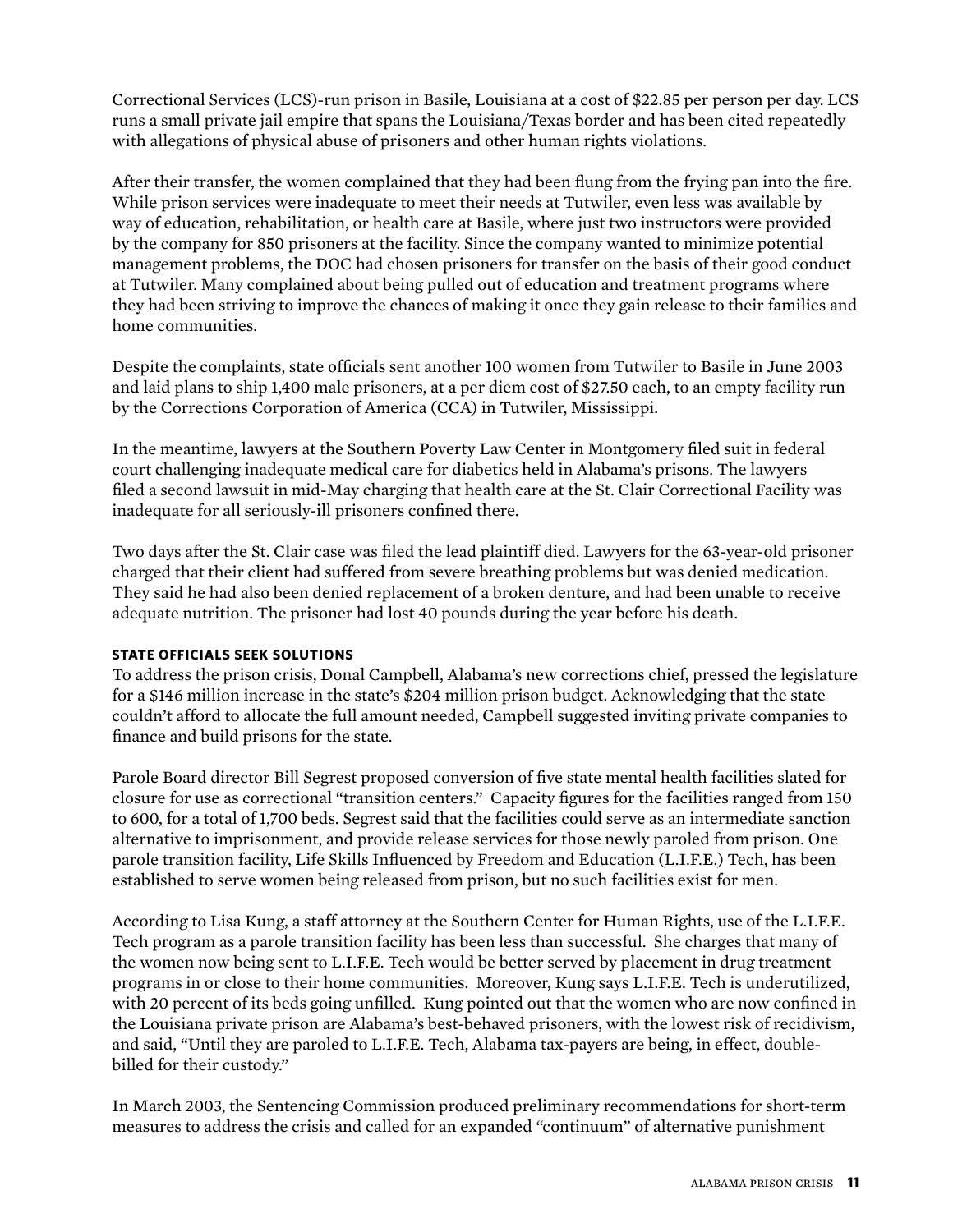options. They sought legislative authority for development of voluntary sentencing standards that might be adopted to improve Alabama's sentencing laws, policies, and practices in the long term.

Lawmakers authorized the Sentencing Commission to continue its work on the sentencing standards and they also took up a recommendation to reform the statutes that govern sentencing in theft cases. Monetary thresholds for crimes involving cash and property with cash value were amended to more closely reflect current economic valuation of property and to bring different theft and property offenses in line with each other. Prior to the changes, Alabama was one of only three states in the nation that had maintained a felony threshold as low as \$250 for theft and related offenses. Further, the monetary thresholds for different felony offenses were inconsistent, and had not been amended to account for inflation since the criminal code was revised more than a decade ago.

Introduced in the 2003 legislative session, HB 491 faced with initial opposition from Alabama merchants and was initially voted down in the House Judiciary Committee. The proposal was passed after an amendment restored the \$250 threshold for *repeat* theft offenses. The Sentencing Commission projected that HB 491 would save more than 3,000 prison beds over the following five years. Women, who are more likely to be incarcerated for property offenses, would be affected most. However in 2004, before the reform had time to take full effect, the statute was inadvertently amended using the old values. A bill to correct this error was part of the Commission's 2005 legislative package and is included in their legislative package for the 2006 session.

At the Commission's suggestion, the legislature also amended the Community Punishment and Corrections Act to consolidate community corrections programs and make it easier for counties to develop alternatives to incarceration.<sup>9</sup> However, because legislators failed to fund the initiative, DOC and counties were left to do more with less.

### **A temporary solution**

In the meantime, the state's fiscal crisis worsened. Facing a looming \$675 million budget shortfall for fiscal year 2004, Gov. Riley postponed development of a new state budget, pending a September vote on a \$1.2 billion "tax and accountability" initiative package. The governor's tax plan was designed to raise revenues with increases for wealthy individuals and corporations, while lessening the burden on low-income residents. State officials warned that, if the package was rejected, an 18-percent acrossthe-board budget cut would force release of 5,000 to 7,000 prisoners. The governor himself appealed to voters' religious values. "According to our Christian ethics, we're supposed to love God, love each other, and help take care of the poor."

On September 9<sup>th</sup>, voters rejected the tax package by a two-to-one margin. Convening a special session to prepare a new state budget before the 2004 fiscal year began on October 1, Gov. Riley asked legislators to cut funds for most state agencies by 10 to 20 percent, including cuts that would reduce the number of state police, and cause layoffs at the attorney general's office as well as regional district attorneys' offices and in the judiciary.

While most state agencies were asked to absorb massive cuts, Gov. Riley asked for a 6.9 percent increase in the prison budget. The \$16 million increase would be devoted to upgrading medical care for prisoners and covering costs for a federal court settlement. The money would also be used to pay fees for housing prisoners add private facilities in Louisiana and Mississippi until the parole board was able to make room for them in Alabama's prisons through parole releases. The Governor also requested \$10 million to add four parole board members to hear a special docket of candidates for parole, along with funding for 107 additional parole officers and two 150-bed parole transition centers

<sup>9</sup> The act is explained in greater detail below.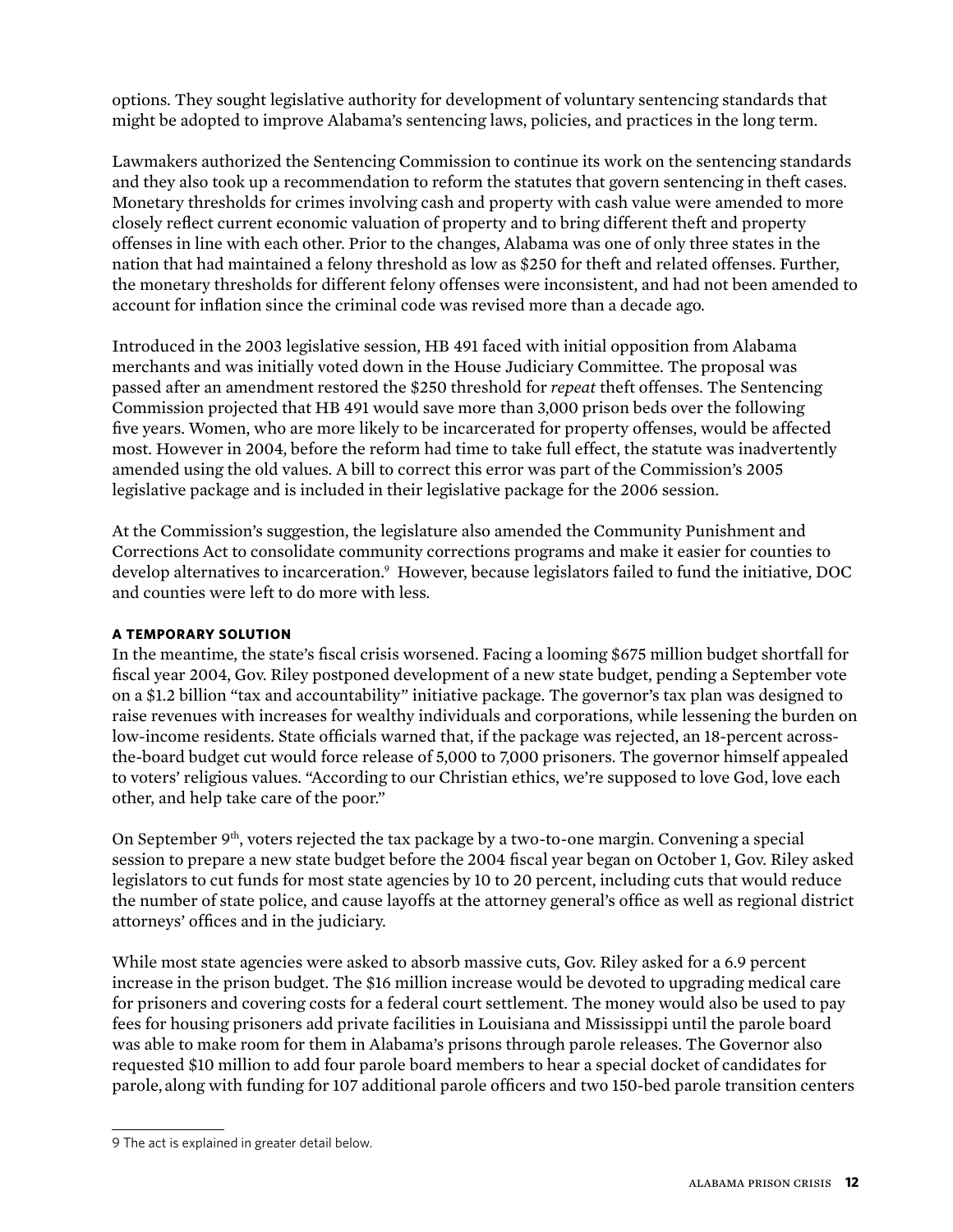to speed the release of 5,000 to 6,000 nonviolent prisoners.<sup>10</sup>

The establishment of the special parole dockets and the investment in expanded parole supervision capacity paid off. Between April 2003 and March 2004, 7,211 prisoners received hearings as part of the special parole dockets, with close to half (46 percent) of the requests granted.

The acceleration of parole releases had an immediate and positive effect, allowing the DOC to move all of the individuals whose transfer from jail to state prison was overdue and bring back most of the prisoners housed out of state. In December 2003, Alabama's county jails held over 1,500 individuals who had been awaiting transfer to prison for a month or more. By December 2004, that figure had dropped to zero. By March 2004, Alabama was able to bring all of its male prisoners back from Tutwiler, Mississippi, although the contract with the private operator required the DOC to continue paying for beds even after they were emptied.<sup>11</sup>

The work of the second parole board continued, although the pace slowed considerably during the rest of 2004, as did the proportion of parole grants. Between March 2004 and early January 2005, just 28 percent of parole hearings resulted in grants, with a total of 794 prisoners being paroled. By March 2005 parole grants from the special docket had slowed to a trickle. Some argued that all of the suitable candidates had been given hearings. However, Parole Board member Velinda Weatherly told the *Birmingham News* that there were over 2,500 prisoners in the standard parole docket whose parole hearings were overdue.12

#### **Deja vu all over again**

It has become clear that the special parole dockets were only a temporary solution. By early 2005, both the prison population and the number of sentenced individuals awaiting transfer from jail to prison were on the rise. Meanwhile, for the second straight legislative session, the legislature failed to enact the Sentencing Commission's proposed voluntary sentencing standards. Although the Commission's package of bills was approved by the House of Representatives, the bills languished in the upper house as senators remained deadlocked through the end of the session over the general fund budget proposal.

While failing to enact much-needed sentencing reforms, the Governor and legislature have shown little inclination to "bite the bullet" and invest hundreds of millions of dollars in expanding the prison system to accommodate the current population. In early 2005, Commissioner Campbell told lawmakers that his department needed an additional \$266 million — nearly double the current budget  $-$  to address the overcrowding issue and avoid future lawsuits.<sup>13</sup> But Rep. John Knight (D) — Montgomery), who chairs the Government Finance and Appropriations Committee, indicated that the legislature was unlikely to meet Campbell's request, and the budget proposed by Gov. Riley

<sup>10</sup> Participants in the special dockets could not be serving a split sentence; have a conviction for a Class A felony, drug trafficking offense, sexual offense, child abuse or a gun offense; have three or more revocations of supervision in the past three years, have any prior gun convictions, or be serving time for domestic violence." to "Participants in the special dockets could not be 1) serving a split sentence; 2) have a conviction for a Class A felony, drug trafficking offense, sexual offense, child abuse, or a gun offense; 3) have three or more revocations of supervision in the past three years; 4) have any prior gun convictions; or 5) be serving time for domestic violence.

<sup>11 &</sup>quot;A Rational Sentencing Plan — Ready for Approval: 2005 Annual Report." Alabama Sentencing Commission. February 22, 2005.

<sup>12</sup> Crowder, Carla. "Special parole board debated." *Birmingham News*, March 20, 2005.

<sup>13</sup> Ellington, M.J. "Corrections commissioner says funding needed to avoid more lawsuits." *Decatur Daily*. January 22, 2005.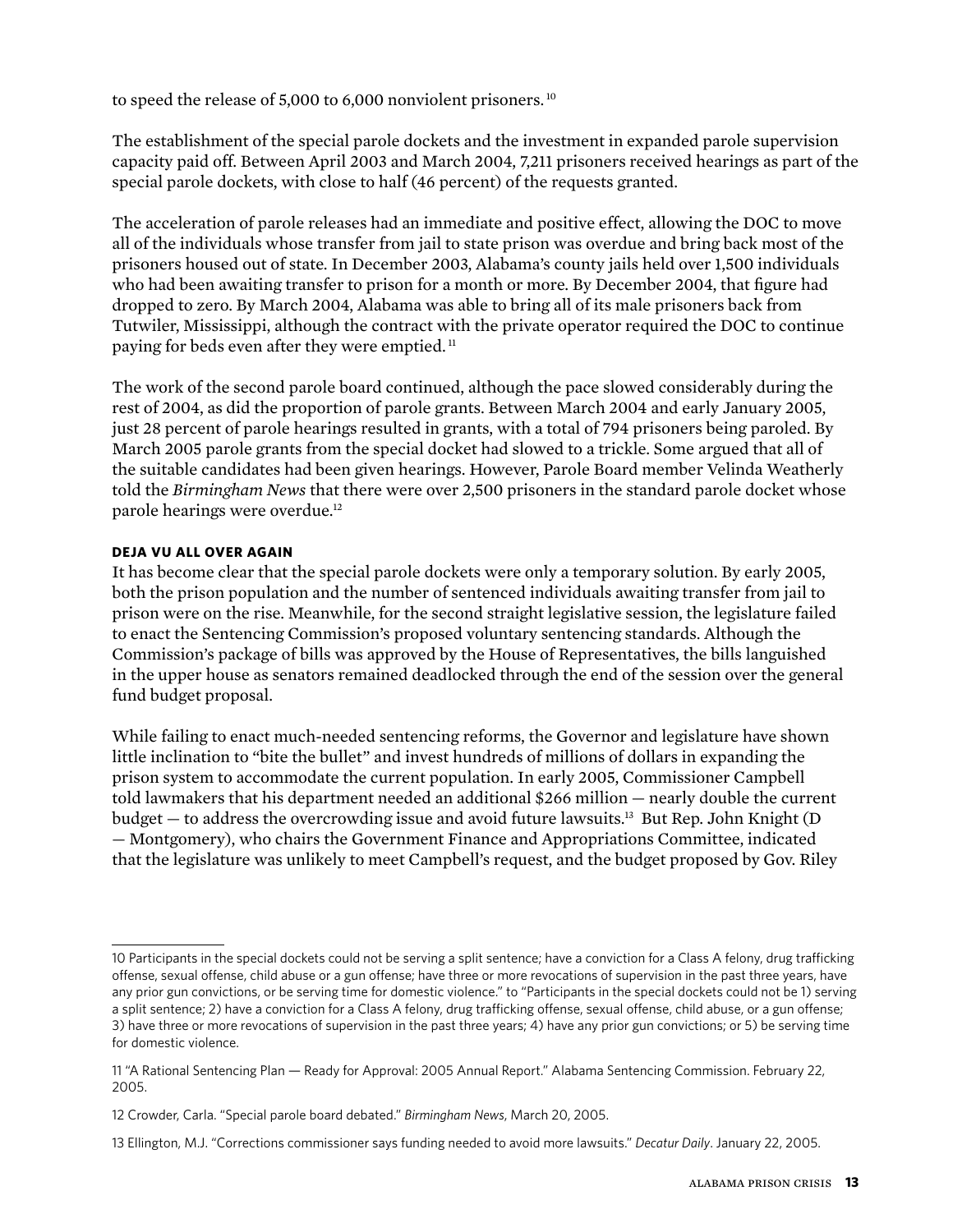included an increase of just \$3.3 million - less than two percent of Campbell's original request.<sup>14</sup>

While the legislature remains deadlocked, speculators have taken matters into their own hands. Louisiana Correctional Services has begun construction of a 620-bed prison in Perry County, near Uniontown, despite the fact the DOC has declined to participate in the project. The company is gambling that, once the facility is built, population growth and political pressure from the prison's backers will force the agency's hand. Local officials in Thomasville have also expressed interest in a new prison and say they are being courted by private prison companies.

An 11-member Prison Overcrowding Task Force convened by Gov. Riley in the spring has just completed its review of the state's prison crisis. Headed by Michael Stephens, former CEO of a Birmingham-based rehabilitation hospital, the task force members produced a long list of recommendations and policy options. They called for a special legislative session to deal with the prison crisis and urged enactment of the Sentencing Commission's legislative package. They also pushed for expansion of community corrections programs:

It is now time to wage an aggressive campaign for the expansion of community corrections programs, with the collaborative involvement of essential service providers, county commissions, judges, prosecutors, private industry, faith-based organizations, and the general citizenry of each community.15

The task force report also included policy options for construction of additional prison beds, giving three possible "scenarios" for expansion: 1) continued use of out-of-state private prison beds; 2) utilization of the 620-bed private prison under construction in Perry County, and expansion of this facility with an additional 900 beds; and 3) contracting with a "private entity" to build a privatelyfinanced 2,000-bed prison for operation by the DOC under a lease-purchase agreement.

As described below, prison expansion — whether pursued through privatization or back-door financing of new public prison beds — is very costly in the long run, especially as compared with the benefits of making investments in drug courts and community corrections programs. The chart below presents several scenarios for the annual operating cost of prison expansion proposals that are currently on the table, using the most recent available per-diem cost information. As the chart makes clear, the annual operating costs of the most ambitious expansion proposal would likely exceed \$30 million and could surpass \$40 million. By contrast, the same number of cases could be handled by a strengthened community corrections system for less than \$15 million a year.

In light of findings, detailed immediately below, that Alabama's criminal justice system makes excessive use of incarceration in nonviolent and low-level cases where defendants are highly likely to be substance abusers, it is hard to justify committing millions of tax dollars to prison expansion. Enactment of new sentencing



<sup>14</sup> Davis, John. "Legislators: No dough for DOC." *Montgomery Advertiser*. February 5, 2005.

<sup>15</sup> Task force on prison crowding report, released on October 14, 2005.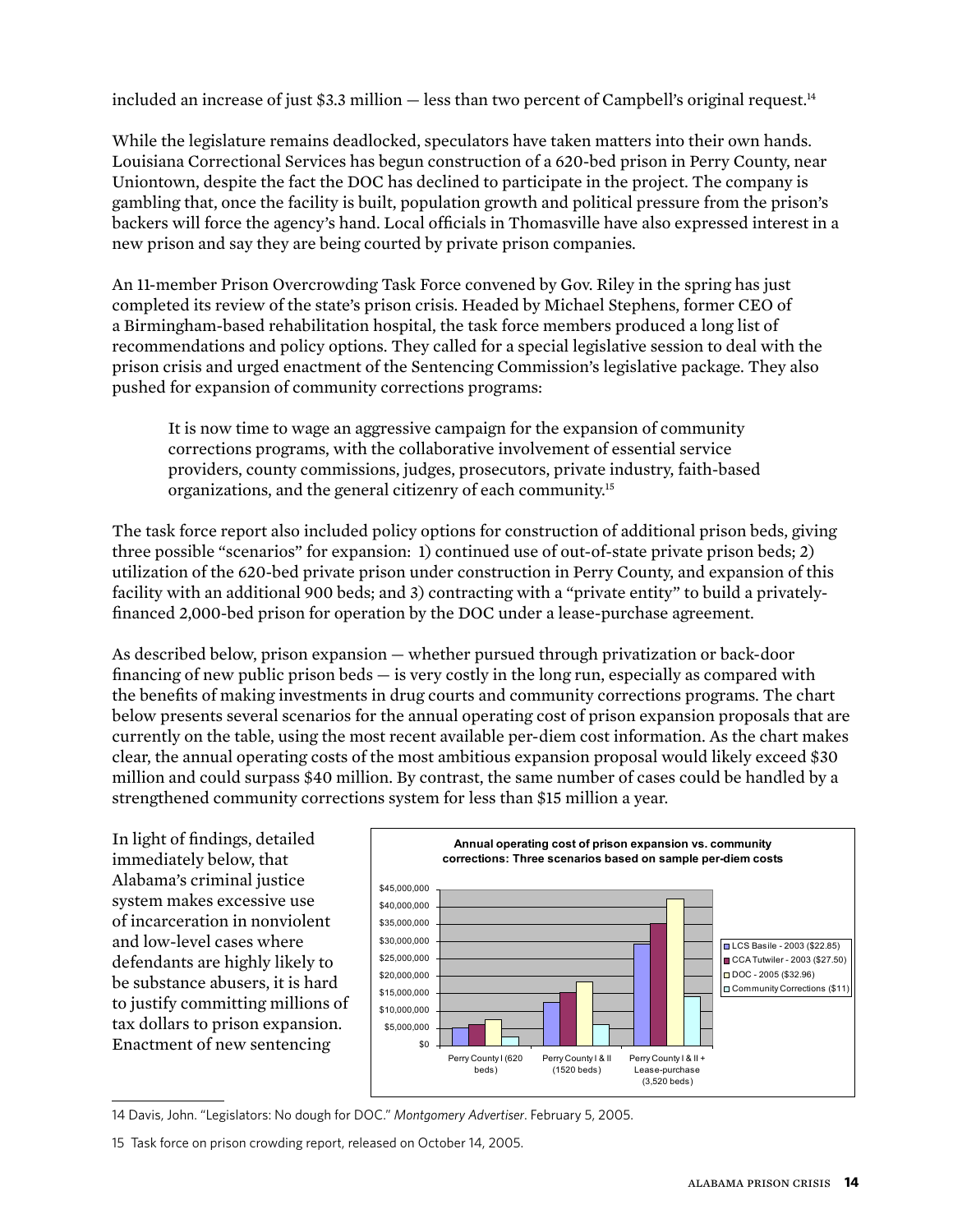# The pitfalls of prison privatization and "back-door" finance

"Back-door" prison expansion can come at a much greater cost to taxpayers than planned expansion. Not only do private concerns that build prisons on speculation pay higher interest rates when they borrow, but they also expect a larger return on their investments. And as advocates at the Equal Justice Initiative point out:

Taxpayers are denied the opportunity to approve or disapprove the building of new facilities while remaining liable for the expenses incurred by the state through its contracts with private prison companies.

The savings promised by proponents of privatization are often elusive. For example, Arizona has often been cited as a prison privatization success story. However, in a recent study, a Justice Strategies analyst found that previous cost analyses neglected to account for significant differences in the populations served by public and private prisons, ranging from the type of offenses committed to the prisoners' medical and mental health needs and even their gender.<sup>2</sup> A comparison of Arizona's state-contracted prisons and public low-to-mediumsecurity units found that the private facilities were seven times less likely to house prisoners with violent convictions, three times less likely to house those convicted of serious offenses and half as likely to house prisoners with high medical needs.

Further, the study found that the reported savings had been erased by the 20- to 40-percent increases in per-diem rates that the leading private vendor won in the contract renewal process, which pushed the cost of private operation above projected public costs. The Arizona experience shows that any short-term gains achieved through privatization are likely to evaporate when the contracts come up for renewal (if not earlier, since private operators often "discover" midway through a contract that they cannot afford to maintain adequate staffing and program levels without additional help from the state). States that have relied on private prison companies to finance and build new facilities have very little leverage when renegotiating contracts unless officials are prepared to immediately find new homes for prisoners housed in private facilities.

standards and broad expansion of Alabama's community corrections and drug court models are far more sensible and cost-effective solutions to the state's prison crisis.

# Who goes to prison in Alabama?

#### **Types of offenses**

A handful of high-volume offenses drive prison admissions in Alabama according to Sentencing Commission data. 16 Between 1999 and 2004, 10 offenses accounted for 60 percent of state prison commitments. Of these, four were property crimes, three were drug crimes, two were person crimes, and the final offense was felony Driving Under the Influence (DUI).<sup>17</sup> Six of the top 10 commitment offenses were Class C felonies — the lowest felony level. Overall, just 27 percent of prisoners admitted

 <sup>&</sup>quot;Criminal Justice Reform in Alabama: A Report and Analysis of Criminal Justice Issues in Alabama. Part One: Sentencing, Probation, Prison Conditions and Parole." Montgomery, AL: Equal Justice Initiative of Alabama. March 2005.

Pranis, Kevin. "Cost-Saving or Cost-Shifting: The Fiscal Impact of Prison Privatization in Arizona." Tallahassee, FL: The Private Corrections Institute. February 2005.

<sup>16 &</sup>quot;A Rational Sentencing Plan — Ready for Approval: 2005 Annual Report." Alabama Sentencing Commission. February 22, 2005.

<sup>17</sup> Although third-degree burglary is a property crime, it can be considered a "violent offense" under Alabama law if an individual enters or remains in a building unlawfully for the purpose of committing a violent crime.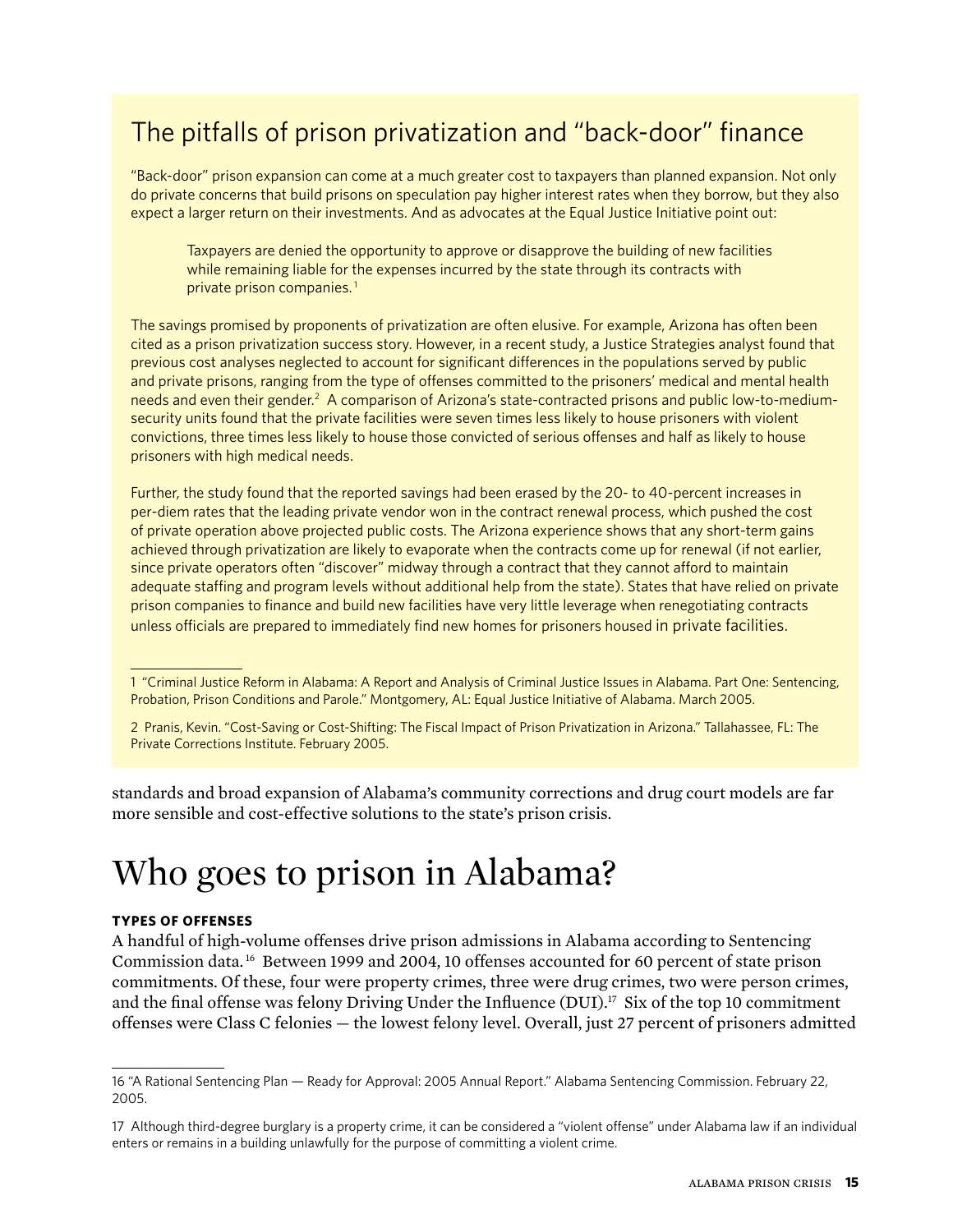to prison between 1999 and 2004 were convicted of person offenses.

The use of incarceration for offenses that are directly tied to substance abuse contributes significantly to Alabama's overcrowding crisis. Among the ten leading commitment offenses from 1999 through 2004, the *top three* were substance-related: possession of a controlled substance, distribution of a controlled substance and felony DUI. First-degree possession of marijuana took seventh place. Drug and alcohol offenses account for just over a third (38 percent) of all prison admissions.

Substance-related offenses are also driving growth in prison admissions. Comparing 1999 and 2004, the number of new commitments for drug distribution, drug possession and felony DUI were up by 15 percent while admissions for the remaining Top 10 offenses (third-degree burglary, first-degree theft, first-degree robbery, second-degree theft, second-degree possession of a forged instrument and second-degree assault) were actually *down* by four percent. Commitments for drug possession led the way, up 28 percent, followed by DUI admissions, which were by 17 percent. Overall, the number of drug and alcohol admissions was 21 percent higher in 2004 than five years earlier, while the number of person admissions was 14 percent lower.

The Sentencing Commission's research team determined that many prisoners serving time for drug and alcohol offenses have extensive histories of substance abuse, but little experience with substance abuse treatment. They found that among those sent to prison for drug possession, 80 percent were drug abusers yet just 28 percent had any experience with treatment. Virtually *all* of those imprisoned on a felony DUI conviction had a history of alcohol abuse, yet only one-half



report ever receiving treatment for their problem.

The most frequent commitment offense during the last six years was possession of drugs. Including first-degree possession of marijuana, drug possession accounted for nearly one in five prison admissions (17 percent). In fiscal year 2004, Alabama judges committed more people to prison for first-degree possession of marijuana (419) than for first- and second-degree assaults combined (356).

Unsurprisingly, given the admissions trends, the proportion of prison beds devoted to housing individuals convicted of violent and sex offenses has fallen steadily over the past year. In May 2004, the DOC reported that 54 percent of prisoners were serving time for person crimes but within a year the proportion declined to 51 percent.<sup>18</sup>

### **Demographic profile**

African Americans are significantly overrepresented among Alabama prisoners. Although they make up just a quarter (26 percent) of Alabama residents, African Americans account for 60 percent of the state's prison population and 62 percent of those incarcerated under the habitual

<sup>18 &</sup>quot;May 2005 Monthly Statistical Report." Montgomery, AL: Alabama Department of Corrections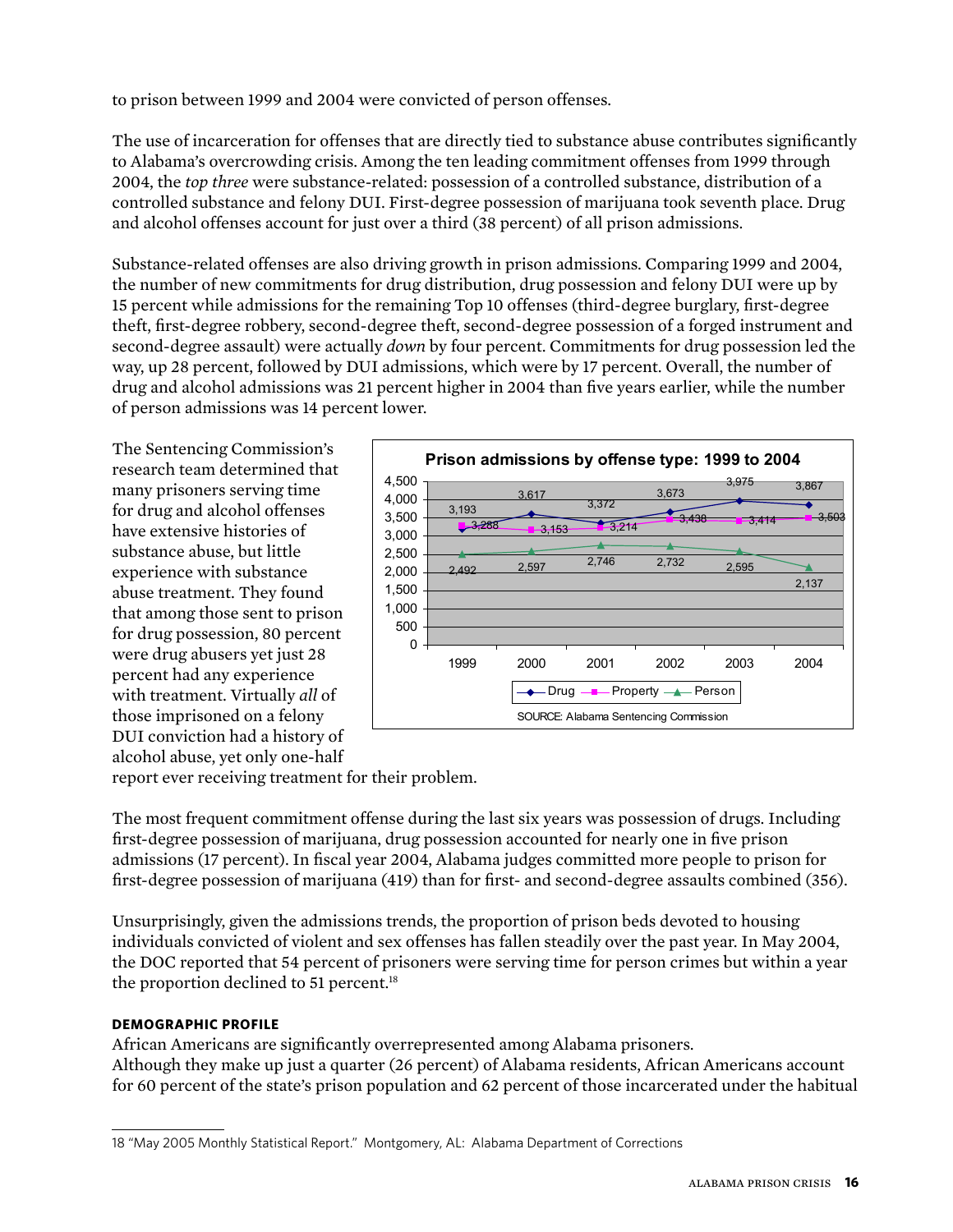offender law. Whites, who comprise 71 percent of state residents, fill just 40 percent of prison beds.



Women make up a small proportion — seven percent — of Alabama prisoners but their number has been rising quickly. Between 1995 and 2003, the population of women prisoners grew by 55 percent (from 1,295 to 2,003) as the overall prison population increased by 41 percent. $19$  In May 2005,

Alabama prisons held 1,907 women, down slightly from 2003.

Slightly over half of Alabama's prisoners are 35 years of age or younger. Young prisoners (25 and under) make up 18 percent of the population. One in 10 prisoners is over the age of 50.

Over a third of the prison population was sentenced in Jefferson (including Birmingham and Bessemer), Mobile or Montgomery Counties. Just under a third comes from Madison, Tuscaloosa, Houston, Etowah, Calhoun, Talladega, Morgan, Baldwin, Lee, and Russell Counties. Alabama's remaining 54 counties together account for a third of the prison population.

Although Jefferson County accounts for the largest share of the state prison population, it is not the jurisdiction that makes the greatest use of incarceration. In fact, when counties are ranked by their incarceration rates in 2000, Alabama's largest urban jurisdiction did not even make the top 10.

According to 2000 prison and census data compiled by Zoe Gottlieb, Russell County (pop. 49,756) topped the list with an incarceration rate of 1,200 per 100,000 county residents.20 Russell was just one of six



counties with populations under 50,000 in the top 10, joined by Coosa, Chambers, Dallas, Bullock and Pike. Just two of the top incarcerators were counties with populations of 100,000 or more: Montgomery (874 prisoners per 100,000 residents) and Etowah (771 per 100,000).

<sup>19 &</sup>quot;Prisoners in 2003." Washington D.C.: Bureau of Justice Statistics. 2003.

<sup>20</sup> Gottlieb, Zoe. "Prisoner Enumeration and the "Usual Residence" Rule in Southern States." Unpublished paper submitted to *Contemporary Issues in Law and Politics* in December 2004. www.prisonersofthecensus.org/news/fact-11-4-2005.shtml.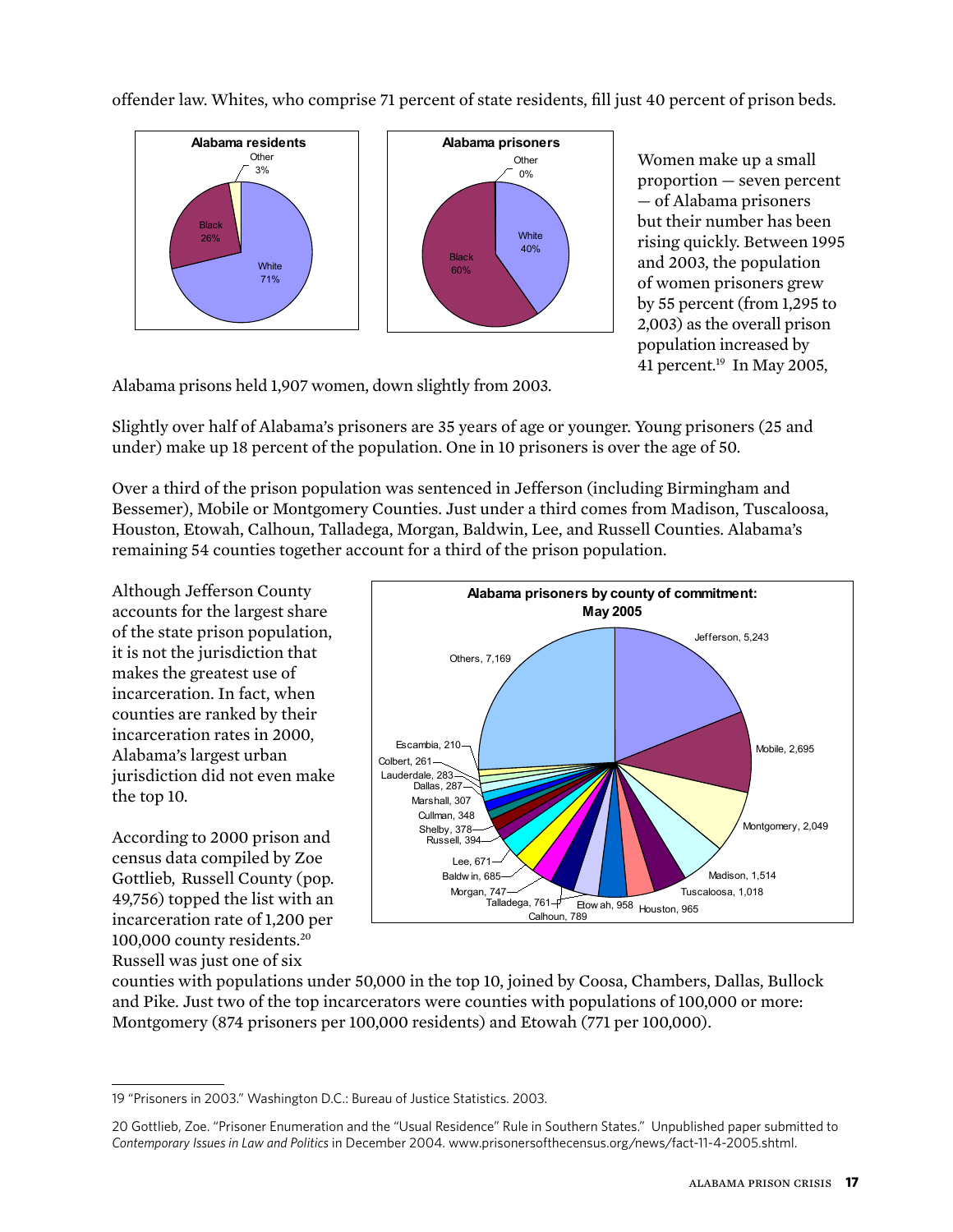It is not immediately obvious why Russell County's incarceration rate should have been four times as great as the incarceration rates in Blount or Jackson — counties with similar resident populations. Disparities such as these have given rise to concerns over Alabama's sentencing structure, which allows judges to impose widely varying sentences on similarly situated defendants, as well as concerns over whether certain jurisdictions are "overusing" a sanction for which state taxpayers must pick up the tab.

The monthly statistics published by DOC include a list of the 20 counties with the greatest *number* of committed prisoners. Based on these figures and the most recent county population estimates (July 1, 2004), there has been some change in county incarceration rates but little change in the levels of disparity.

In May of 2005, Houston County led the pack with an incarceration rate of 1,038 prisoners per 100,000 residents. By comparison, Shelby County's



incarceration rate was just 228 per 100,000. Although Houston's resident population is a little over half the size of Shelby's, the state houses two-and-a-half times more prisoners sentenced in Houston than in Shelby.

#### **SENTENCING ISSUES**

Like many states, Alabama has experienced a decline in violent crime over the past several years, producing a corresponding reduction in prison admissions for violent offenses. Between 1999 and 2004, annual admissions for robbery and assault fell by 26 percent while commitments for murder fell by an even more impressive 46 percent.



This trend should be providing a measure of relief to Alabama's overburdened and overcrowded

corrections system. Yet thanks to a rising tide of nonviolent commitments, the number of admissions was slightly *greater* in 2004 than in 1999. In effect, rather than using the drop in crime as an opportunity to get control of overcrowding, Alabama's criminal justice system has ratcheted up incarceration of people convicted of drug and other nonviolent offenses.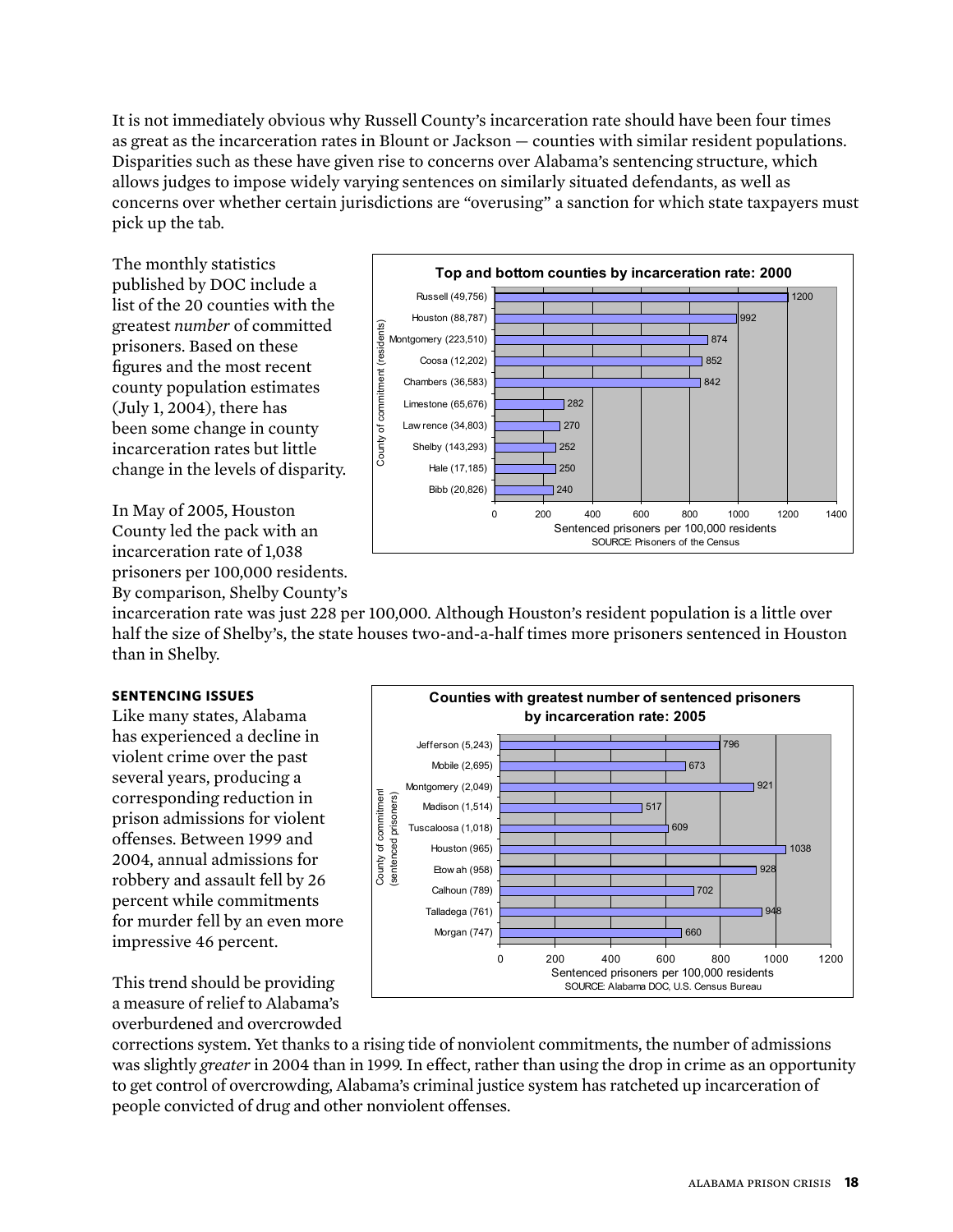Between 1999 and 2004, the total number of commitments for person offenses fell by 14 percent or 355 prisoners. During the same period, however, admissions for property offenses rose by seven percent (215 prisoners) and admissions for drug and alcohol offenses increased by 21 percent (674 prisoners)

#### **The Sentencing Structure in Alabama**

Alabama's indeterminate sentencing system establishes extremely broad sentencing ranges for most felony offenses and grants judges wide latitude in imposing a prison sentence. Under the Alabama Criminal Code felonies are classified according to the level of seriousness as follows:

| <b>FELONY LEVEL</b>      | <b>SENTENCING RANGE</b>                                   | <b>DEADLY WEAPON ENHANCEMENT</b> * |
|--------------------------|-----------------------------------------------------------|------------------------------------|
| Murder                   | 10 years to life; life without parole; death <sup>2</sup> | Not less than 20 years             |
| Class A                  | 10 to 99 years or life                                    | Not less than 20 years             |
| Class B<br>2 to 20 years |                                                           | Not less than 10 years             |
| Class C                  | 1 year and 1 day to 10 years                              | Not less than 10 years             |

\* The deadly weapon enhancement constitutes a mandatory minimum sentence which normally cannot be suspended or split. Under the *Soles* decision (discussed below) it appears that if a sentence that includes a deadly weapons enhancement is for a term of 20 years or less, the judge could erase the mandatory minimum requirement by imposing a split sentence.

Analysis of the top 25 offenses that drive felony caseloads shows that the most serious offense in two-thirds of the cases is a Class C felony. All of the five highest-volume offenses — possession of a controlled substance, second-degree theft, felony DUI and possession of marijuana in the first degree — are Class C felony offenses.

| <b>MOST SERIOUS NON-CAPITAL FELONY OFFENSE AT CONVICTION JUNE 1, 2003 - MAY 31, 2004</b> |         |       |       |
|------------------------------------------------------------------------------------------|---------|-------|-------|
| Possession of controlled substance                                                       | Class C | 3,823 | 23.3% |
| Theft of property (second degree)                                                        | Class C | 1,023 | 6.2%  |
| Felony DUI                                                                               | Class C | 993   | 6.0%  |
| Theft of property (first degree)                                                         | Class B | 963   | 5.9%  |
| Burglary (third degree)                                                                  | Class C | 934   | 5.7%  |
| Distribution of controlled substance                                                     | Class B | 895   | 5.4%  |
| Possession of marijuana (first degree)                                                   | Class C | 833   | 5.1%  |
| Possess forged instrument (second degree)                                                | Class C | 782   | 4.8%  |
| Receiving stolen property (second degree)                                                | Class C | 418   | 2.5%  |
| Robbery (first degree)                                                                   | Class A | 407   | 2.5%  |
| Assault (second degree)                                                                  | Class C | 397   | 2.4%  |
| Receiving stolen property (first degree)                                                 | Class B | 362   | 2.2%  |
| Breaking/entering a vehicle                                                              | Class C | 331   | 2.0%  |
| Trafficking drugs                                                                        | Class A | 284   | 1.7%  |
| Forgery (second degree)                                                                  | Class C | 273   | 1.7%  |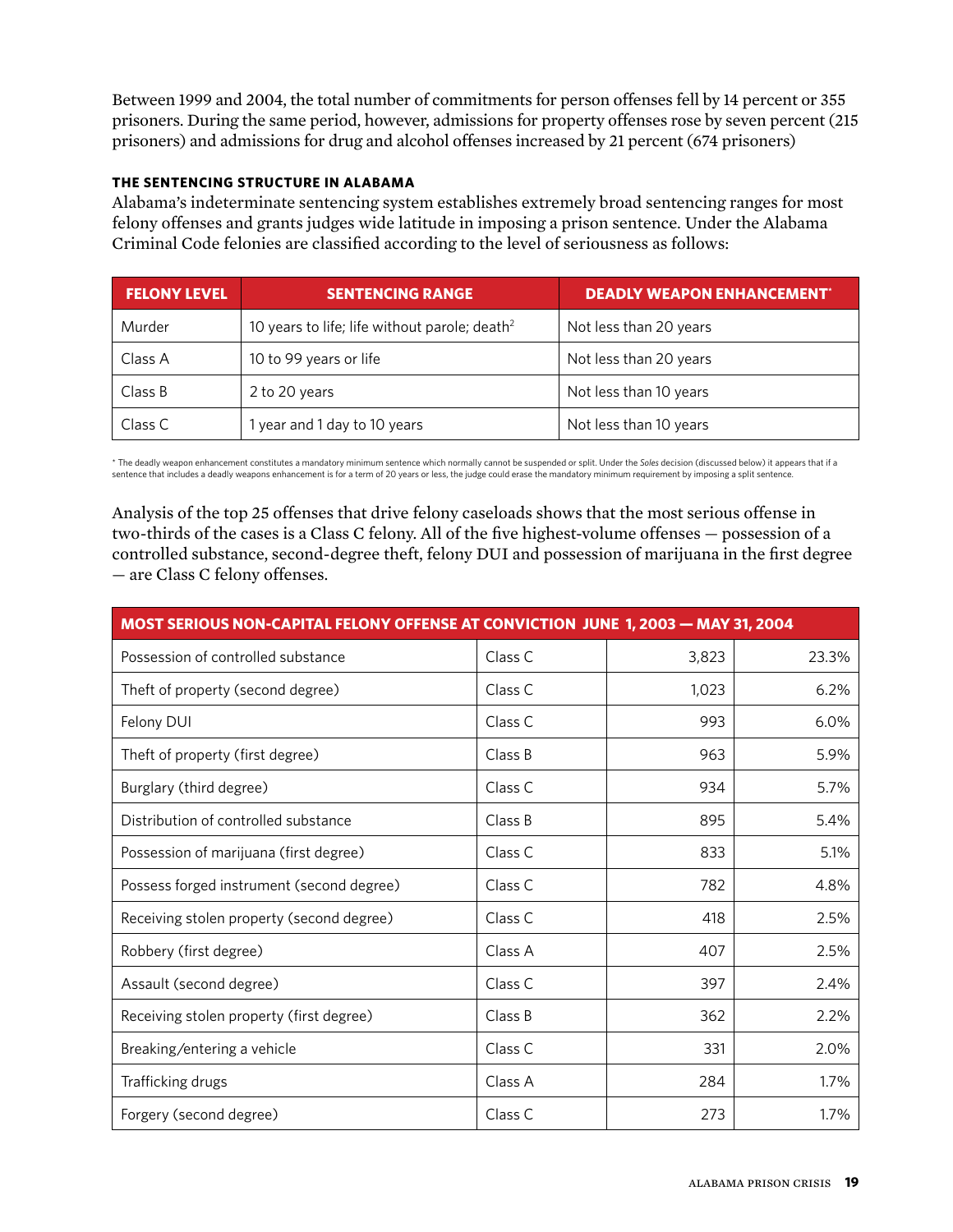| Robbery (third degree)                              | Class C | 240    | 1.5%    |
|-----------------------------------------------------|---------|--------|---------|
| Fraud use of credit/debit card                      | Class C | 228    | 1.4%    |
| Manufacture of controlled substance (second degree) | Class B | 228    | 1.4%    |
| Manufacture of controlled substance (first degree)  | Class A | 158    | $1.0\%$ |
| Sexual abuse (first degree)                         | Class C | 151    | 0.9%    |
| Burglary (first degree)                             | Class A | 150    | 0.9%    |
| Robbery (second degree)                             | Class B | 147    | 0.9%    |
| Burglary (second degree)                            | Class B | 146    | 0.9%    |
| Escape (third degree)                               | Class C | 125    | 0.8%    |
| Assault (first degree)                              | Class B | 124    | 0.8%    |
| Obstruct justice - false identity                   | Class C | 124    | 0.8%    |
| Other offenses                                      |         | 1,904  | 11.6%   |
| <b>TOTAL FELONY CONVICTIONS</b>                     |         | 16,443 | 100.0%  |

SOURCE: Alabama Sentencing Commission

#### **Probation and Split Sentences**

Judges are required to impose a prison sentence on every person convicted of a felony, however if the term is not longer than 15 years, they have the option of suspending the prison sentence and placing the defendant on probation.21 A judge may also choose to "split" a prison sentence of up to 20 years, dividing the term to impose a period of confinement, while suspending the remaining portion of the sentence and placing the offender on probation. If the sentence imposed is not more than 15 years, the confinement part of the split sentence can be from one day up to three years in duration at the discretion of the judge. If the prison term is more than 15 but not more than 20 years, the confinement period must be set between three and five years.

Generally, the prison portion of a split sentence is served first, but judges are also permitted to impose a "reverse split sentence" in which the defendant is placed on probation first in expectation that, if he or she succeeds, the prison term will be suspended altogether.

The split-sentence statute provides that during the confinement portion of the sentence, a person may be placed in a prison, a "jail-type institution" or a "treatment institution." In consultation with DOC officials, the judge may order that for the incarceration portion of a split sentence, the offender be placed in a "disciplinary, rehabilitation, [or] conservation camp program" operated by the DOC. Prisoners serving split sentences are not eligible to earn "good time" or be paroled while serving the imprisonment portion of the sentence. Once released, they are placed on probation and remain under the jurisdiction of the sentencing judge.

Split sentences have become very popular with Alabama judges because they give judges greater control over how long an individual spends in prison and what happens when they get out.<sup>22</sup>

<sup>21</sup> The maximum permissible duration of a normal probation term is five years.

<sup>22</sup> While split sentences afford judges greater control over the initial term of confinement, their options are limited when a defendant serving a split sentence is revoked from probation. If the defendant in question was not initially sentenced to the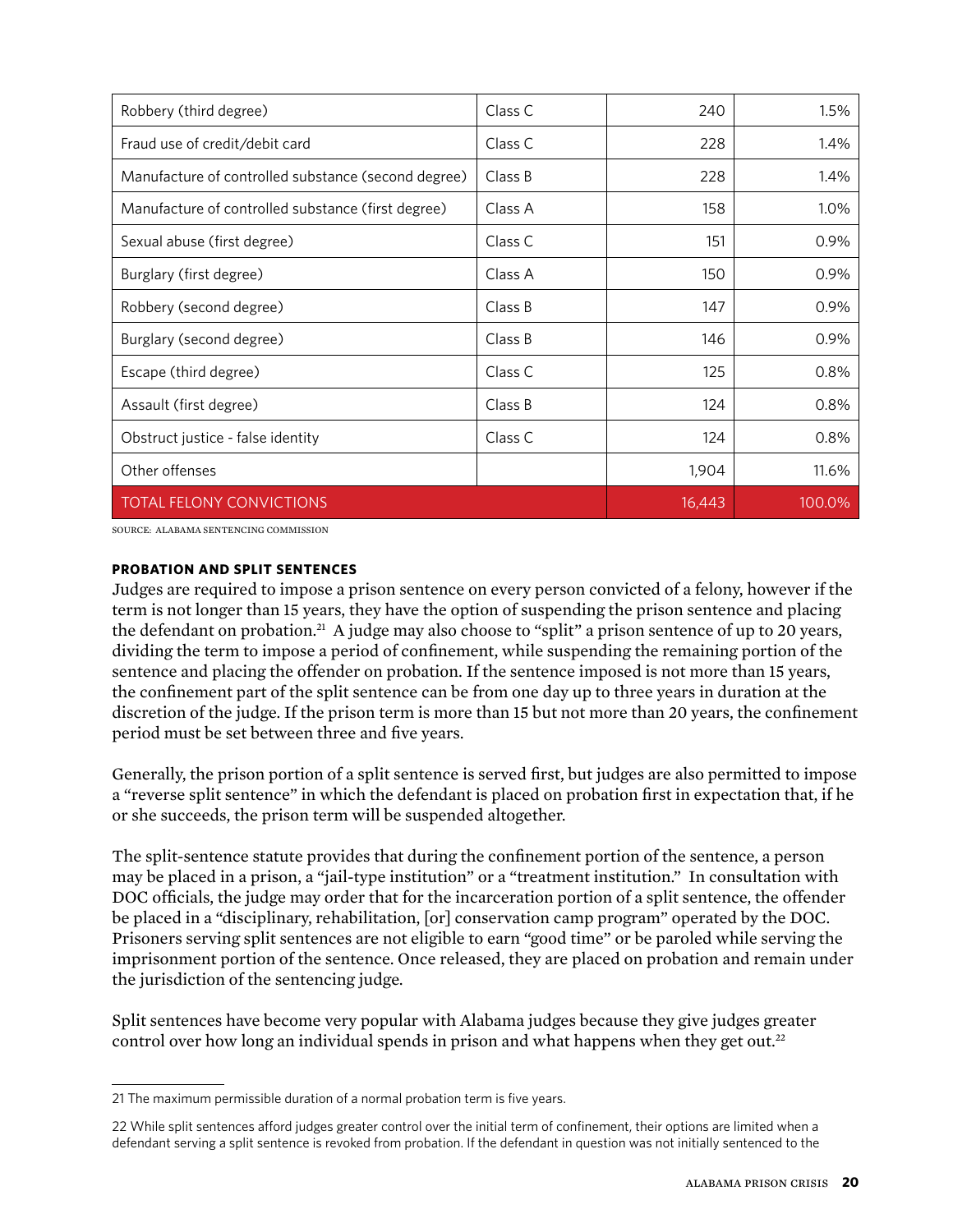Prosecutors often favor split sentences because defendants who receive them are not eligible for parole release during the confinement portion of the sentence.

The most recent data available from the Sentencing Commission shows that the use of split sentences rose sharply over the last four and a half years, from 28 percent of prison admissions in 1999 to 39 percent in 2004. Conversely, new commitments that are not split sentences have fallen from 49 percent to 39 percent of admissions.

The use of probation is also on the rise but has not kept pace with the use of incarceration. The probation caseload has grown steadily from 1995, when there were 27,349 probationers under supervision, to 2004 when the caseload hit  $33,845$ . <sup>23</sup> Despite this growth, however, a study by the Equal Justice Initiative found that probation is underutilized in Alabama. 24 According to advocates at the organization, while the state's incarceration rate is 48 percent higher than the national average, Alabama's "probation rate" — 1,117 probationers per 100,000 residents — is 40 percent *below* the national rate of 1,862 per 100,000.

### **Sentencing Enhancements**

On top of the long sentences that judges are free to impose on defendants convicted of virtually any felony offense, those with prior convictions are subject to harsh sentencing enhancements under Alabama's Habitual Felony Offender Act. Considered one of the nation's toughest "repeat offender" laws, Alabama's habitual felony offender statute exposes defendants to sentences that are, in some cases, *ten times* the sentences permitted for first-offenders.

| <b>FELONY LEVEL</b> | <b>NORMAL SENTENCING RANGE</b> | <b>ONE PRIOR</b>    | <b>TWO PRIORS</b> | <b>THREE PRIORS</b>                  |
|---------------------|--------------------------------|---------------------|-------------------|--------------------------------------|
| Class A             | 10 to 99 years or life         | 15 to 99 or life    | 99 or life        | Life or life w/o parole <sup>3</sup> |
| Class B             | 2 to 20 years                  | 10 to 99 or<br>life | 15 to 99 or life  | Not less than 20 or life             |
| Class C             | I year and 1 day to 10 years   | 2 to 20             | 10 to 99 or life  | 15 to 99 or life                     |

Many states that impose enhanced sentences on individuals convicted of repeat offenses have tailored their statutes to focus on those who pose the greatest threat to public safety. For example, Alabama's Sentencing Commission found that a third of states with repeat offender statutes consider whether the instant offense was violent in determining whether a sentence should be enhanced. More than a quarter consider whether the offense was sexual.

In Alabama, however, individuals convicted of repeat offenses face an enhanced sentence regardless of the danger they pose to the public. Further, with one exception, the law does not consider the

maximum term of confinement (either three or five years), the judge may split the remaining sentence, provided that the total confinement time does not exceed said maximum. Once the maximum is reached, however, the defendant must be committed to serve the suspended portion of the sentence behind bars. According to staff at the Sentencing Commission, when revoking probation of an individual who has served the maximum term of imprisonment, it is not clear whether the law requires judges to execute the *entire* suspended sentence or allows them to imprison the split-sentence revokee for any period of time *up to* the original suspended sentence. A bill proposed by the Commission in 2005 and described at the end of this report would have expanded the range of options available to judges in handling split-sentence revocations.

<sup>23 &</sup>quot;A Rational Sentencing Plan — Ready for Approval: 2005 Annual Report." Alabama Sentencing Commission. February 22, 2005.

<sup>24 &</sup>quot;Criminal Justice Reform in Alabama: A Report and Analysis of Criminal Justice Issues in Alabama. Part One: Sentencing, Probation, Prison Conditions and Parole." Montgomery, AL: Equal Justice Initiative of Alabama. March 2005.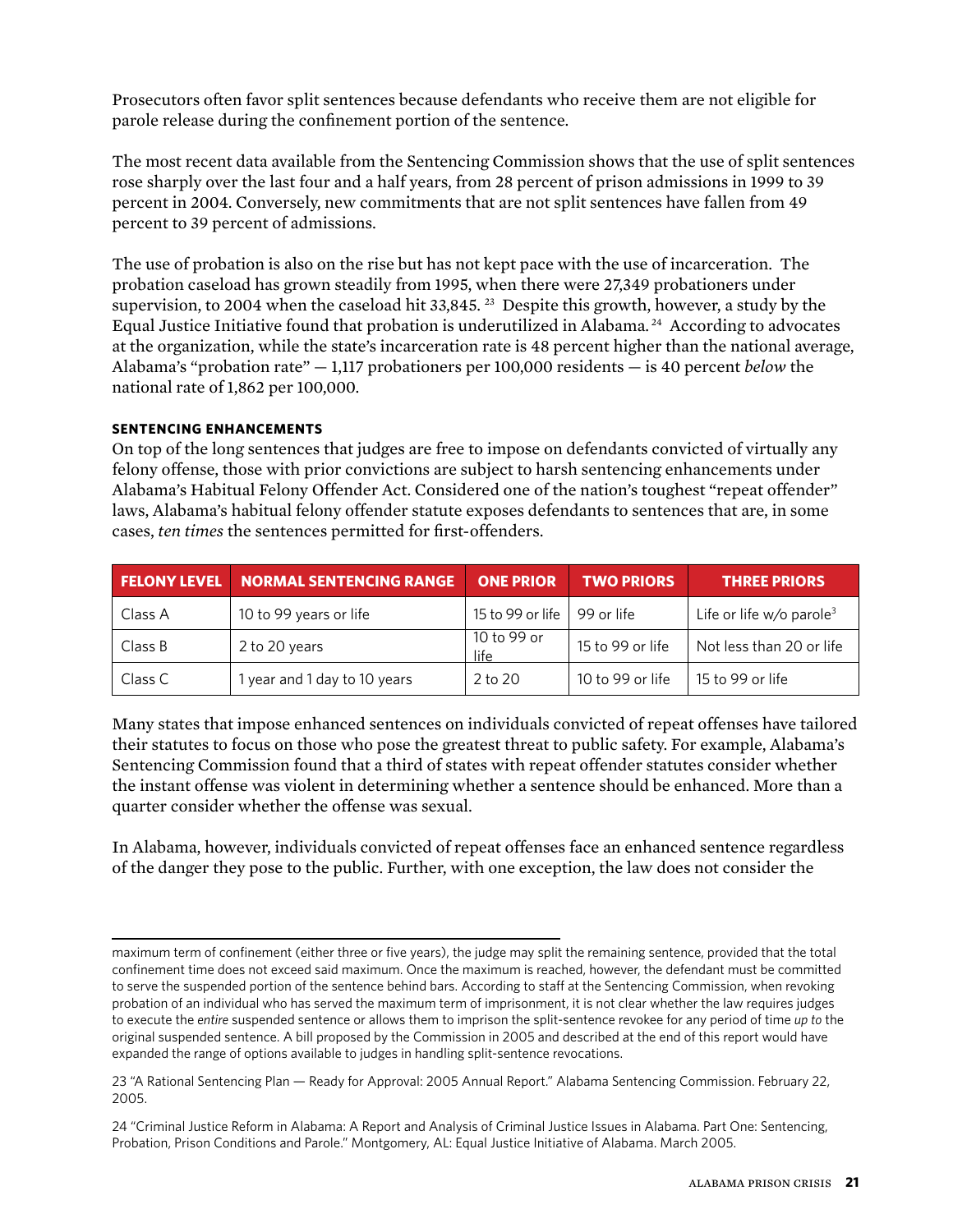seriousness of past offenses.<sup>25</sup> An individual charged with stealing \$3,000 who has one previous felony conviction faces the same harsh sentencing range, 10 to 99 years, whether the prior conviction was for marijuana possession or murder.

If they invoke an enhancement, prosecutors must give notice of intent to proceed under the habitual offender law, and must disclose the specific convictions that will be relied on in seeking an habitual offender sentence.

On its face, the habitual felony offender law seems to leave a judge no discretion to impose a sentence below the minimum term established by the statute. But in actual practice, and under recent appellate court decisions as well, there remains a fair amount of "wiggle room" around sentencing enhancements and mandatory minimum sentencing requirements. Further, judges retain discretion to split a sentence that has been enhanced under the habitual offender law, as long as the prison term is no more than 20 years.

In 2000, the habitual offender law was modified to increase judicial discretion in a narrow range of cases where defendants faced mandatory prison terms of life with parole or life without parole. Prior to the change, a person convicted of a Class A felony with three prior felony convictions faced a mandatory term of life without parole, even if all of the past convictions involved lower-level offenses. The reform gave judges the option to impose life with parole as long as the defendant had not previously been convicted of a Class A felony. The legislation also permitted judges to sentence individuals convicted of Class B felonies with three prior felony convictions to a minimum 20-year prison term rather than a life sentence. In 2001, the act was made retroactive as discussed above. An analysis conducted by the Sentencing Commission found that, on May 31, 2004, there were at least 266 prisoners serving life without parole, and 209 prisoners serving life with parole, under the old provisions of the habitual offender act.

### **Drug offense sentencing**

Unlawful possession of a controlled substance is a Class C felony unless the amount is large enough to trigger a trafficking conviction (discussed below). Possession of marijuana for personal use is a Class A misdemeanor, unless the defendant has a prior such conviction, in which case the offense becomes a Class C felony.

A review of marijuana statutes conducted by the Sentencing Commission found that the maximum penalty for marijuana possession in Alabama far exceeds penalties permitted in most other states. 26 For example, a person convicted of possessing less than a kilo of marijuana — the threshold for Alabama's drug trafficking statute — can receive a 10-year prison sentence in Alabama. In contrast, four in five states set the maximum prison term for marijuana possession at or below five years.

Unlawful distribution of a controlled substance is a Class B felony unless the amount exceeds the trafficking threshold or the recipient is under the age of 18 (the latter is a Class A felony). Manufacturing a controlled substance in Alabama is also a class B felony unless certain aggravating circumstances are present (e.g., possession of a firearm; operating a clandestine laboratory; manufacturing in the presence of a juvenile) which make the offense a Class A felony.

Under Alabama's drug laws, criminal solicitation, criminal attempt, and criminal conspiracy to

<sup>25</sup> The seriousness of past felony convictions is a factor only in the case of individuals who stand convicted of Class A felonies and have three prior felony convictions.

<sup>26 &</sup>quot;A Rational Sentencing Plan — Ready for Approval: 2005 Annual Report." Alabama Sentencing Commission. February 22, 2005.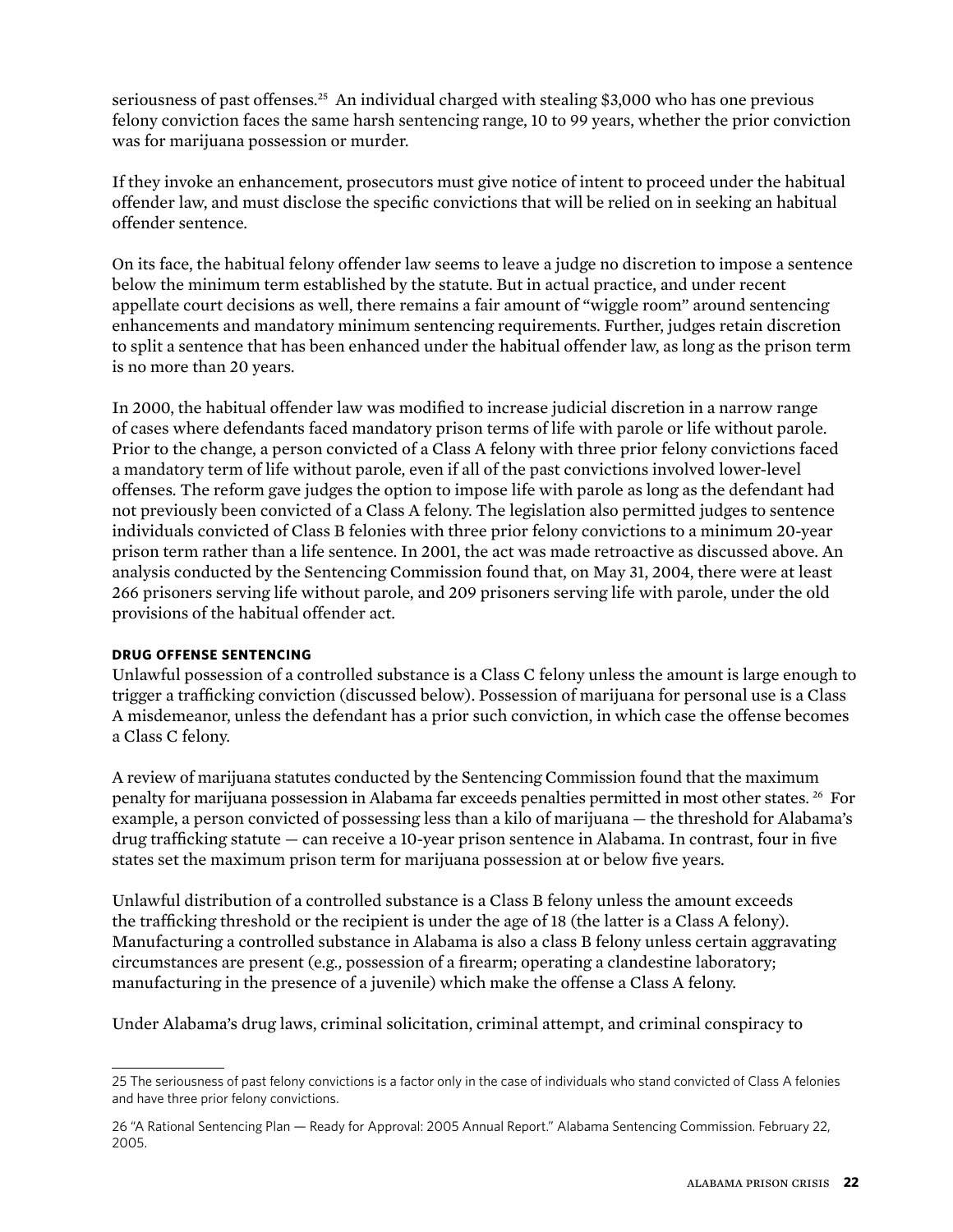commit a drug crime are all punished the same as the drug crime itself. Individuals convicted of drug distribution or trafficking are not eligible to participate in community corrections programs.

#### **Sentences for drug trafficking**

Above a specified weight threshold, manufacturing, delivering, importing or possessing a controlled substance is construed as drug trafficking. Trafficking carries mandatory minimum sentences that vary according to the type and weight of the drugs involved, as in these examples:

| DRUG TRAFFICKING AMOUNT THRESHOLDS AND MANDATORY MINIMUM SENTENCES |                       |                                         |                          |  |  |
|--------------------------------------------------------------------|-----------------------|-----------------------------------------|--------------------------|--|--|
| <b>Marijuana</b>                                                   | <b>Cocaine</b>        | <b>Heroin/Opium/Morphine</b>            | <b>Mandatory minimum</b> |  |  |
| Over 2.2 lbs up to 100 lbs                                         | Over 28 g up to 500 g | Over $4 \text{ g}$ up to $14 \text{ g}$ | 3 years                  |  |  |
| Over 100 lbs up to 500 lbs                                         | Over 500 g up to 1 kg |                                         | 5 years                  |  |  |
|                                                                    |                       | Over 14 g up to 28 g                    | 10 years                 |  |  |
| Over 500 lb up to 1,000 lbs                                        | Over 1 kg up to 10 kg | Over 28 g up to 56 g                    | 15 years                 |  |  |
| Over 1,000 lbs                                                     | Over 10 kg            | Over $56g$                              | Life w/o parole          |  |  |

If a person possesses a firearm while committing a trafficking offense, he or she is subject to an additional five-year sentencing enhancement imposed on top of the required prison term. This enhancement cannot be suspended, and the defendant cannot be placed on probation, unless the judge decides to impose a split sentence as permitted under the *Soles* decision (discussed below).

Where a defendant is found to have organized, supervised, or managed five or more other persons in a drug trafficking enterprise, and to have drawn substantial income from the enterprise, the mandatory minimum prison term is 25 years. A second conviction under these circumstances mandates a sentence of life without parole.

The Alabama Court of Criminal Appeals recently overturned the sentence of a woman who was given life in prison without parole for selling 97.8 grams of a solution containing morphine. After spending four years in prison, the woman was re-sentenced to probation. A close observer of sentencing practices in Alabama courts says that the ruling in this case turns on very narrow circumstances — the fact that the defendant was a first offender and clearly *not* a typical drug dealer — and will not apply in many other trafficking cases.

The legislature has designated drug trafficking a "violent" offense even in cases where no weapon or violence is involved. 27 As a consequence, individuals convicted of drug trafficking are not eligible to participate in the special parole dockets.

#### **"Drug-free zone" laws**

As in most states, drug sales within Alabama's designated "drug-free zones" carry mandatory enhanced punishment. Drug-free or "school-zone" laws commonly apply to an area within 1,000 feet of school grounds but the Alabama's legislators have cast a much wider *three-mile* zone of prohibition. Further, while many other state's "zone" laws define "schools" as public or private educational institutions that serve minors, Alabama's school-zone definition includes colleges and universities. Similar enhanced penalties are attached to drug sales that take place within three miles of a public housing project.

<sup>27 &</sup>quot;Criminal Justice Reform in Alabama: A Report and Analysis of Criminal Justice Issues in Alabama. Part One: Sentencing, Probation, Prison Conditions and Parole." Montgomery, AL: Equal Justice Initiative of Alabama. March 2005.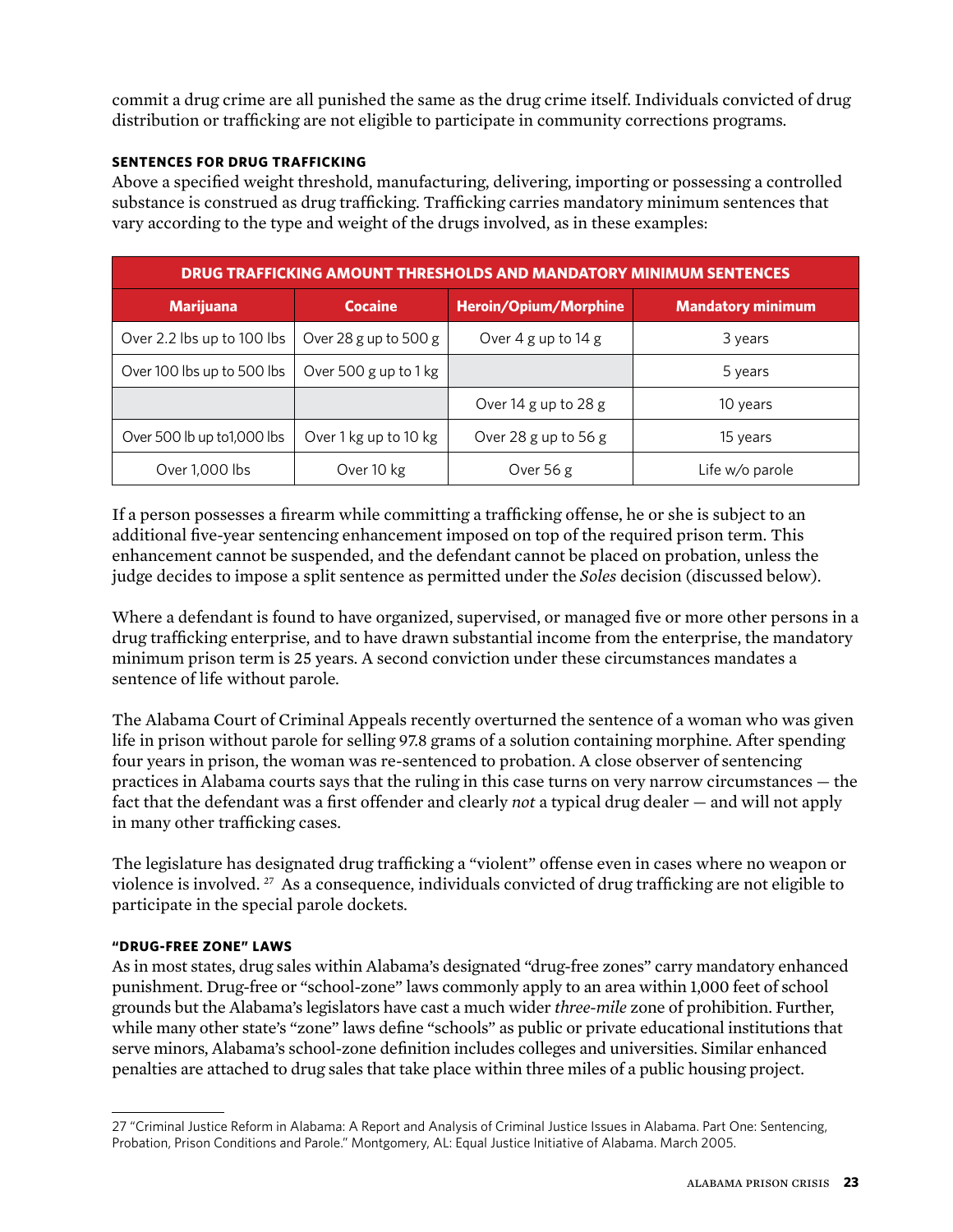At the discretion of the sentencing judge, prison terms for separate offenses may be imposed to be served concurrently. But a sentencing *enhancement* must be served consecutively to the sentence for the underlying offense. The drug-free zone enhancement provides an extra five years, which is supposed to be added *on top* of a prison sentence for the base offense. If, for example, a person is convicted of a class B felony distribution offense within three miles of a school, the minimum sentence must be seven years — a minimum of two years for a class B felony plus the five-year enhancement. Where a school zone overlaps a public housing zone (a situation not uncommon in urban areas of the state) a defendant faces *two* five-year enhancements on top of the two-year base, for a total sentence of *twelve* years.

Actual practice is more complex. A 2001 Court of Criminal Appeals decision *(Soles v. State)* lessened the sting of Alabama's mandatory minimum laws by giving judges the ability to impose a split sentence, thus reducing the portion of the sentence that must be served behind bars. The *Soles*  decision upheld the suspension of a prison sentence under Alabama's split sentencing law for a person convicted in a school-zone drug sale case.

In their initial report on Alabama sentencing practices, members of the Sentencing Commission speculated that the holding in *Soles* may well apply more broadly to other mandatory punishment enhancement provisions. They expressed confidence that Alabama judges will exercise a reasonable degree of discretion as they look at aggravating and mitigating factors on a case-by-case basis. The Sentencing Commission has not yet completed an analysis of the decision's impact on sentencing patterns, but the staff does not expect to find that significant changes took place. Ralph Hendrix, vicepresident of the Alabama Community Corrections Association, says that while the *Soles* decision is important, "it's really just a patch on a badly worn tire."

## **SENTENCING PATTERNS AND LENGTH OF STAY**

Alabama's high sentence maxima expose Alabama defendants to extremely long prison terms, especially when combined with harsh sentencing enhancements. In fact, according to a comparison of data from 35 states conducted by researchers at the Vera Institute of Justice in 2000, Alabama judges imposed the longest average sentences.<sup>28</sup>

The current system not only encourages the use of long prison terms, but also does a poor job of distinguishing between individuals whose crimes pose a threat to public safety and those whose activities are less serious. Defendants charged with nonviolent drug and property offenses face the same sentencing range as others whose offenses are violent.

For example, the penalty for distribution of a controlled substance — two to 20 years — is the same as the penalty for manslaughter, second-degree rape and first-degree assault (causing serious physical injury through the use of a weapon). Similarly, third degree burglary carries the same maximum sentence — up to 10 years in prison — as third degree robbery, despite the fact that the latter involves the use or threat of force or weapons while third degree burglary applies to nonviolent offenses in which no weapon was involved.<sup>29</sup>

Alabama's habitual offender law compounds the problem, crowding state prisons with people serving long sentences for low-level, nonviolent crimes. According to DOC statistics, three in ten prisoners

<sup>28 &</sup>quot;Alabama Databook: A Summary of Criminal Justice Statistics for Alabama and the United States." New York, NY: Vera Institute of Justice. October 11, 2002.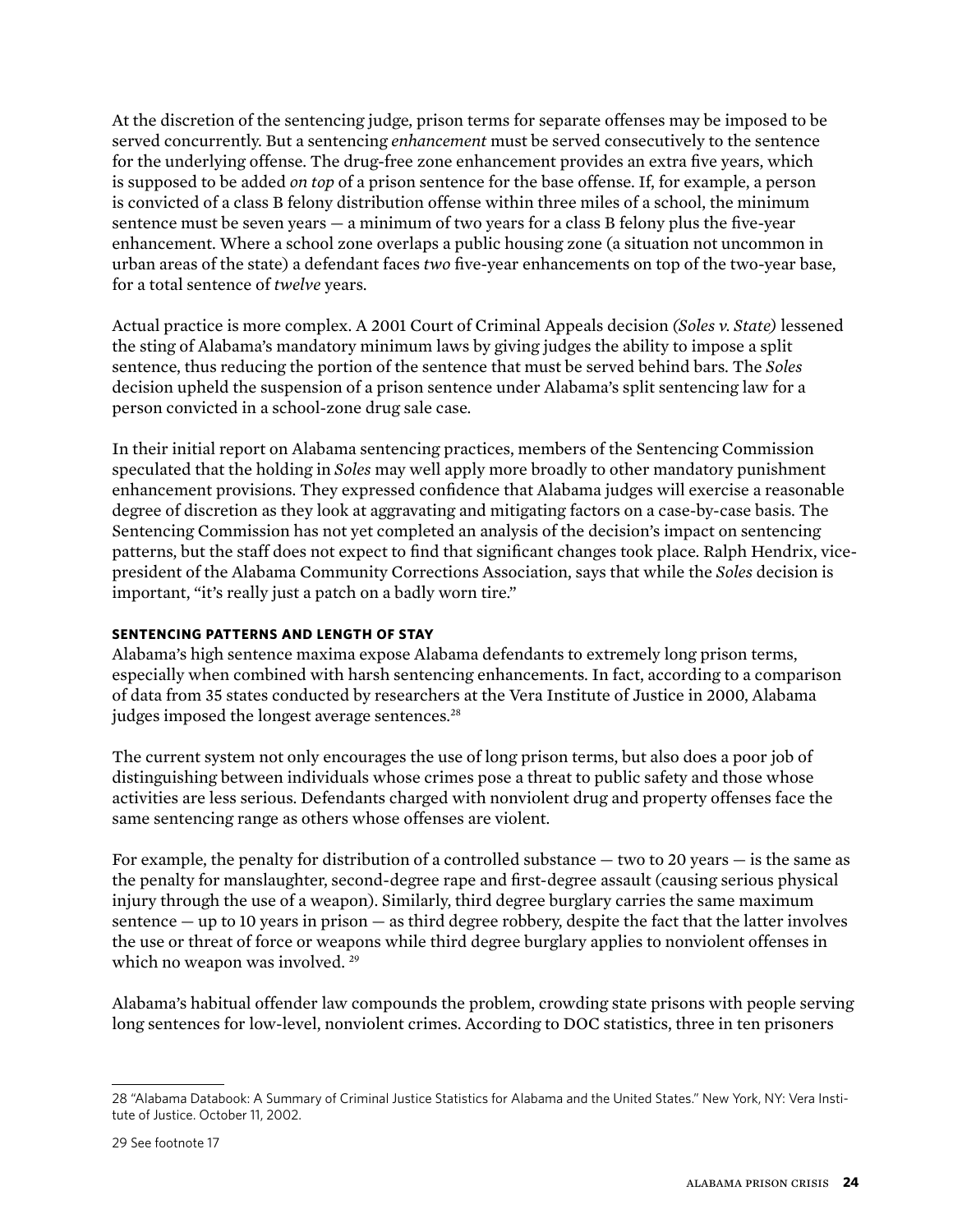received an enhanced term under the law, with individuals convicted of property offenses *twice as likely* as those convicted of person crimes to have been sentenced as habitual offenders.<sup>30</sup>

|                     | <b>PERSON</b> | <b>PROPERTY</b> | <b>DRUGS</b> | <b>OTHER</b> | <b>TOTAL</b> |
|---------------------|---------------|-----------------|--------------|--------------|--------------|
| <b>HABITUAL</b>     | 3,288         | 3,477           | 1,325        | 169          | 8,259        |
|                     | 23%           | 45%             | 29%          | 12%          | 30%          |
| <b>NON HABITUAL</b> | 10,810        | 4,251           | 3,210        | 1,202        | 19,473       |
|                     | 77%           | 55%             | 71%          | 88%          | 70%          |
| <b>TOTAL</b>        | 14,098        | 7,728           | 4,535        | 1,371        | 27,732       |

**Alabama prisoners on May 31, 2005 by offense type and habitual offender enhancement**

 $S$ OURCE: ALABAMA DOC MONTHLY STATISTICS  $=$  MAY 2005

When habitual offender and "drug-free" zone enhancements are added on top of an already tough schedule of penalties for drug and property offenses, the resulting sentences can be harsher than those imposed on many convicted of serious violent offenses. Data from the Sentencing Commission show that, between 1999 and 2002, the average prison term imposed on all individuals convicted of drug distribution (8.1 years) was longer than the



average sentence for manslaughter (7.4 years) or first-degree assault (6.4 years) and *twice* as long as the typical sentence for first-degree sexual abuse (4.1 years). In the same vein, the data show that individuals incarcerated for third-burglary actually received sentences almost as long as those incarcerated for third-degree robbery (5.7 years vs. 6.6 years).

#### **Uneven Application of Sentencing Laws**

The Sentencing Commission's research team found a high degree of sentencing disparity on the basis of geography. This disparity appears to be exacerbated by the fact that Alabama's statutes, sentencing ranges and enhancements are so broad that they make it possible for similarly situated individuals to get probation in one jurisdiction and a 20-year prison term in another. In the case of drug offenses, sentencing disparity is also fueled by school and public housing drug-free zones, which are less ubiquitous in rural areas, but which help to pack the prisons with drug defendants from urban court districts.

A preliminary review of actual sentencing practices by the Sentencing Commission indicates that mandatory minimum penalties in drug cases are not uniformly applied. Ralph Hendrix points out, for

<sup>30</sup> Sentencing Commission staff believe that proportion of prisoners sentenced as habitual offenders may be significantly higher since habitual offender sentences are not consistently recorded in the DOC information management system.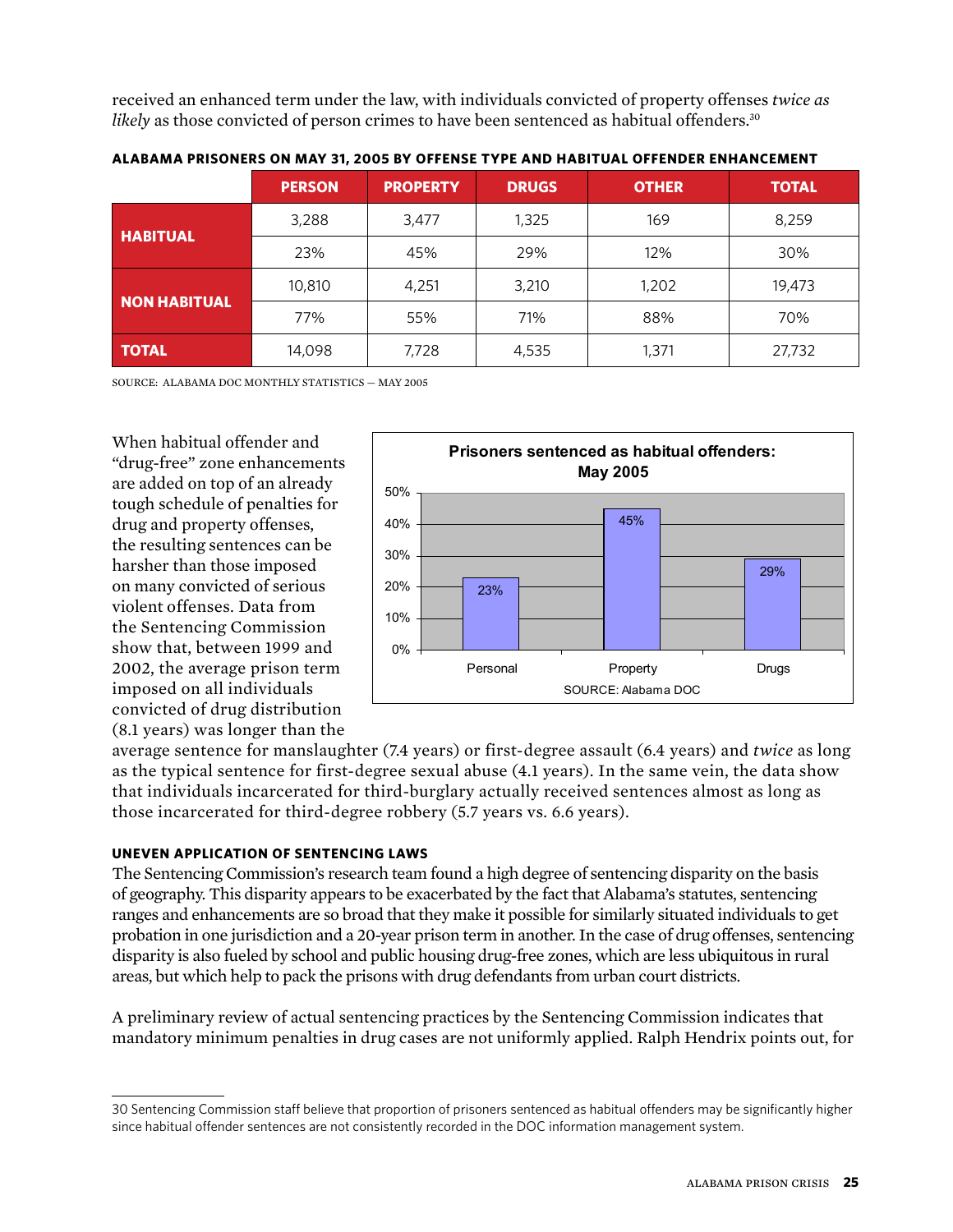example, that the prosecutor of Jefferson County — which includes Birmingham — seeks imposition of mandatory prison terms across the board in distribution and trafficking cases. By contrast, Hendrix says prosecutors in many other jurisdictions use mandatory prison provisions as a spur for plea bargaining to lesser charges that provide judges more flexibility at sentencing.

Examining the sentences meted out to individuals with no prior felony conviction record who stood convicted of drug possession, the Commission's research team found that the chance of getting a prison sentence was highly dependent on the Circuit Court jurisdiction. The percentage of first-time offenders receiving a prison term varied from a low of 11 percent in one jurisdiction to a high of 87 percent in another. And while the statewide average prison term imposed on those that *were* sentenced to prison for drug possession was 33.6 months, when broken down by circuit court jurisdiction average prison terms ranged from just 13 months in one jurisdiction to more than *six years* in another.

Alabama's habitual offender law appears to be a major driver of sentencing disparity because it is not uniformly applied. For example, the Sentencing Commission research team found that just 28 percent of individuals convicted for theft of property in the first degree who were known to have a prior felony conviction were sentenced as habitual offenders by the courts. Those who *were* sentenced as habitual offenders (i.e., those subject to a sentence of two to 20 years under the habitual offender laws) received widely disparate prison terms:<sup>31</sup>

| SENTENCES IMPOSED FOR FIRST-DEGREE THEFT WITH HABITUAL OFFENDER ENHANCEMENT |     |               |       |               |     |
|-----------------------------------------------------------------------------|-----|---------------|-------|---------------|-----|
| Up to 2 years                                                               | 23% | 6-8 years     | 0%    | $12-14$ years | 1%  |
| 2-4 years                                                                   | 22% | 8-10 years    | 18%   | 14-16 years   | 19% |
| 4-6 years                                                                   | 5%  | $10-12$ years | $1\%$ | $16-18$ years | 13% |

SOURCE: Alabama Sentencing Commission

An examination of DOC statistics suggest that the use of the habitual offender law varies widely by jurisdiction.32 Statewide, individuals sentenced under the habitual offender law comprise 30 percent of the prison population. Yet they accounted for between 40 percent and 50 percent of prisoners sentenced in Talladega, Montgomery, Colbert, Calhoun, Tuscaloosa, Etowah and Escambia, and over half of prisoners sentenced in Russell.

Together, these eight counties account for over a third (35 percent) of the habitual offender prison population and just 18 percent of prisoners not sentenced as habitual offenders. The disparity does not appear to be the result of an unusually high concentration of repeat offenders in the counties named. In fact, prisoners sentenced in the counties that make the greatest use of the habitual offender law were just as likely to be experiencing their first episode of incarceration in Alabama as those sentenced elsewhere.

Nor does the disparity appear to be related to the size of the jurisdiction. For example, among prisoners committed from Mobile, 42 percent were serving their first Alabama prison term and just 20 percent were sentenced as habitual offenders. By contrast, while prisoners committed

<sup>31</sup> Alabama Sentencing Commission. "2003 Report: A Rational Approach to Sentencing Reform." Online at http://sentencingcommission.alacourt.gov/Publications/ASC%202003%20Final%20Report.pdf

<sup>32</sup> As previously indicated, DOC data on habitual offender sentences may be incomplete, while statistics published by the DOC do not indicate what proportion of prisoners were eligible for an enhanced sentence under the HFOA. As a consequence, further research would be required to accurately measure the degree of jurisdictional disparity in the application of the act.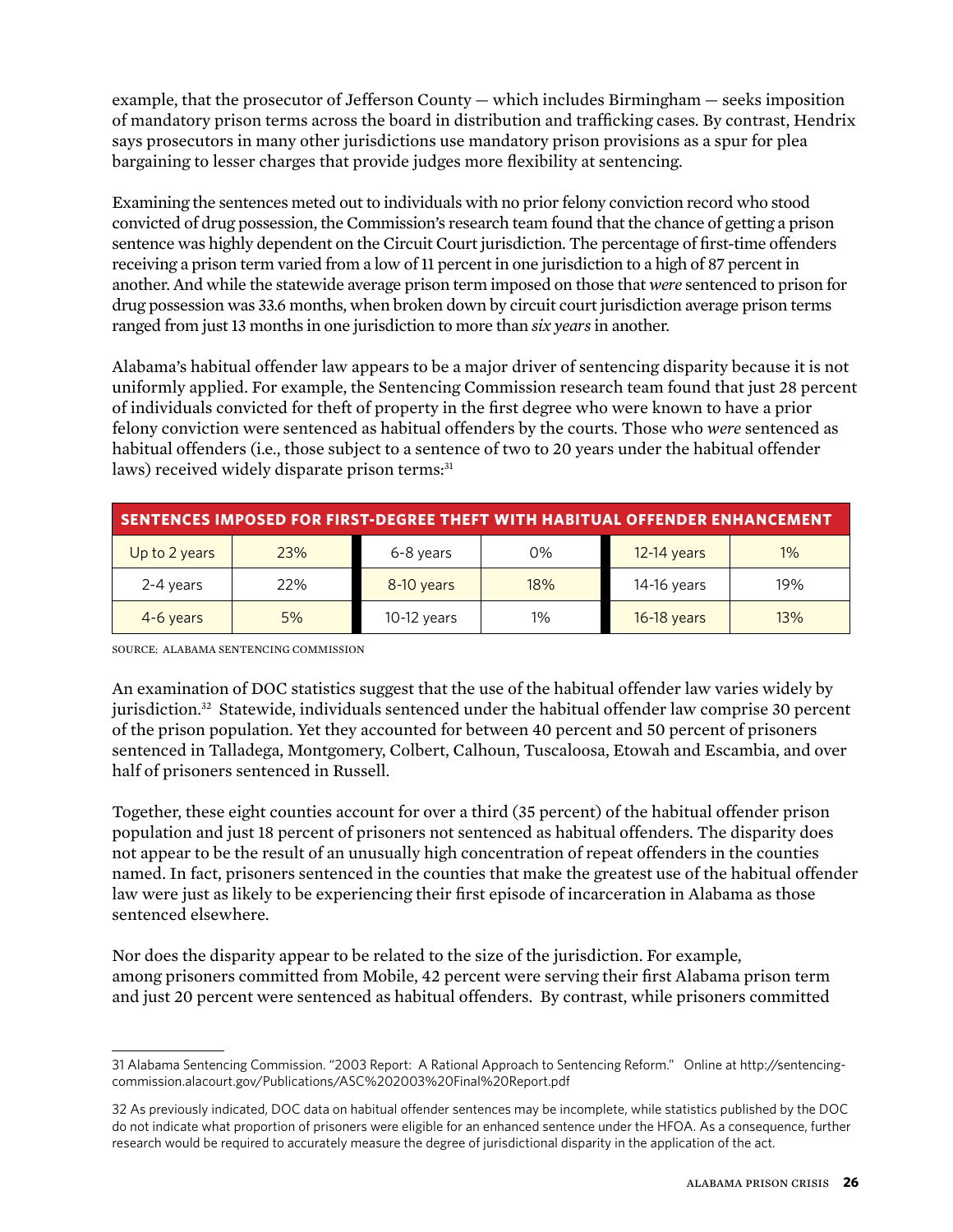from Montgomery were equally likely to be serving a first Alabama prison term (41 percent), they were *twice as likely* to be sentenced under the habitual offender law (41 percent).

#### **Time Served in Prison**

Because Alabama makes extensive use of both parole release and good-time credits, the relationship between the sentence imposed and the amount of time served is anything but straightforward. The Sentencing Commission found that the majority (57 percent) of prisoners serve less than half of the sentence imposed before their first release, while nearly a third (32



percent) served 90 percent or more of the prison term.33

| <b>PERCENTAGE OF TIME SERVED BY THOSE RELEASED FROM PRISON . FISCAL YEAR 1999-2002</b> |       |         |       |  |
|----------------------------------------------------------------------------------------|-------|---------|-------|--|
| $0 - 10%$                                                                              | 843   | 50-60%  | 1,146 |  |
| 10-20%                                                                                 | 1,040 | 60-70%  | 297   |  |
| 20-30%                                                                                 | 1.958 | 70-80%  | 173   |  |
| $30 - 40%$                                                                             | 3,118 | 80-90%  | 153   |  |
| 40-50%                                                                                 | 2,286 | 90-100% | 5,274 |  |

SOURCE: Alabama Sentencing Commission

Among prisoners released after serving time for the top 10 commitment offenses, those convicted of person crimes tended to serve a longer proportion of their sentence than others. The differences were not great, however. The average proportion of time served for person offenses ranged from 34 percent for first-degree robbery to 38 percent for second-degree assault. For property offenses, the proportion of time served ranged from 32 percent for third-degree burglary to 34 percent for second-degree theft. Finally, prisoners released after being incarcerated for drug offenses had served between 34 percent and 27 percent of their sentence for possession and distribution, respectively.

| <b>AVERAGE TERMS AND TIME SERVED BY OFFENSE TYPE . FISCAL YEARS 1999-2002</b> |                                      |                                     |                                      |  |  |
|-------------------------------------------------------------------------------|--------------------------------------|-------------------------------------|--------------------------------------|--|--|
| <b>Conviction Offense</b>                                                     | <b>Prison Term</b><br><b>Imposed</b> | <b>Actual Time</b><br><b>Served</b> | <b>Percent Time</b><br><b>Served</b> |  |  |
| Robbery (first degree)                                                        | 11.2 years                           | 3.8 years                           | 34%                                  |  |  |
| Unlawful distribution of a controlled substance                               | 8.1 years                            | 2.2 years                           | 27%                                  |  |  |
| Manslaughter                                                                  | 7.4 years                            | 3.1 years                           | 42%                                  |  |  |

<sup>33</sup> Alabama Sentencing Commission. "2003 Report: A Rational Approach to Sentencing Reform." Online at http://sentencingcommission.alacourt.gov/Publications/ASC%202003%20Final%20Report.pdf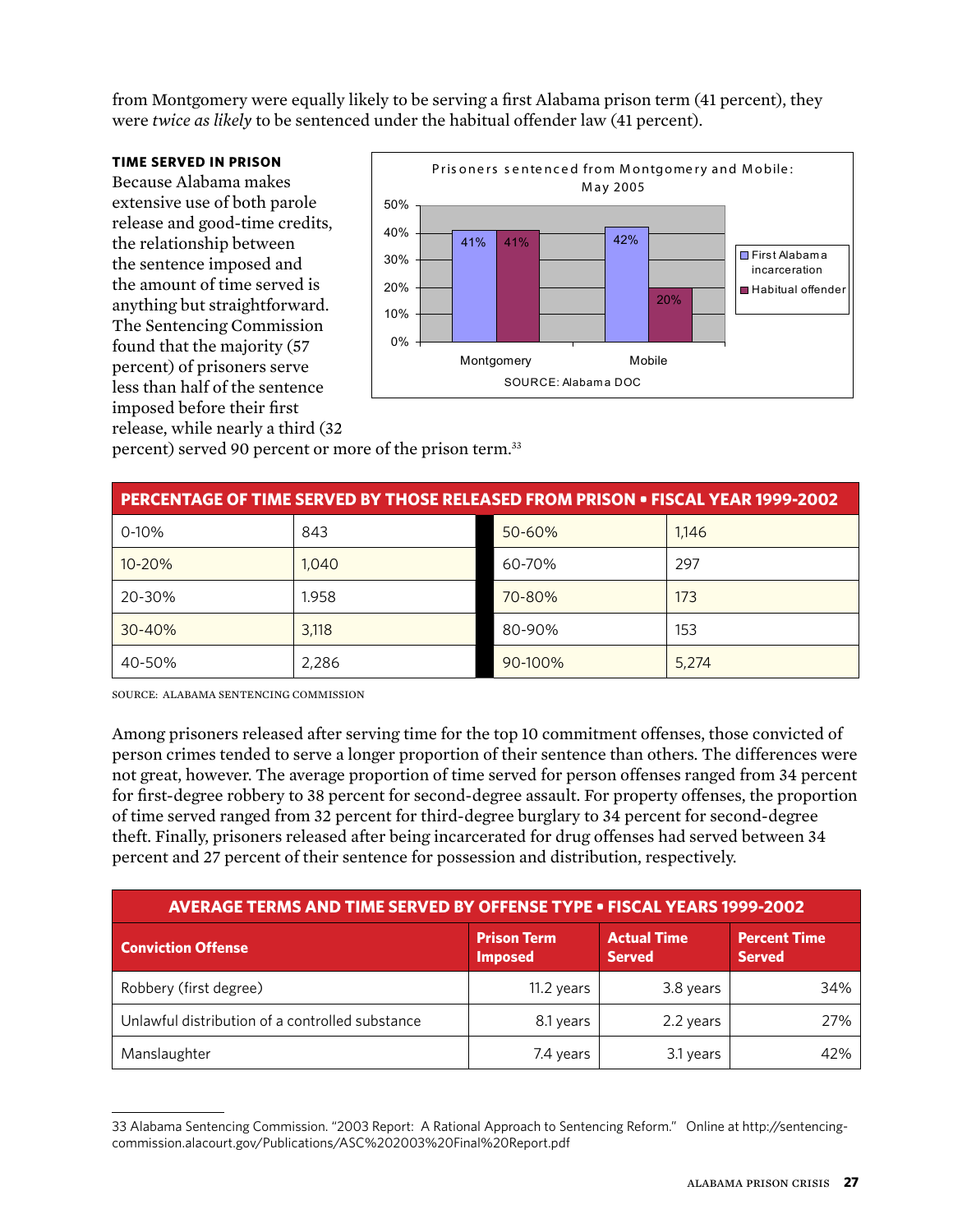| Burglary (first degree)                           | 7.3 years | 2.2 years | 30% |
|---------------------------------------------------|-----------|-----------|-----|
| Escape (second degree)                            | 7.2 years | 2.0 years | 28% |
| Robbery (second degree)                           | 7.0 years | 2.6 years | 37% |
| Robbery (third degree)                            | 6.6 years | 2.4 years | 36% |
| Burglary (second degree)                          | 6.5 years | 2.0 years | 31% |
| Assault (first degree)                            | 6.4 years | 2.4 years | 38% |
| Burglary (third degree)                           | 5.7 years | 1.8 years | 32% |
| Theft of Property (first degree)                  | 5.1 years | 1.7 years | 33% |
| Theft of Property (second degree)                 | 5.0 years | 1.7 years | 34% |
| Assault (second degree)                           | 4.8 years | 1.8 years | 38% |
| Receiving stolen property (first degree)          | 4.5 years | 1.6 years | 36% |
| Forgery (second degree)                           | 4.5 years | 1.5 years | 33% |
| Receiving stolen property (second degree)         | 4.3 years | 1.5 years | 35% |
| Possession of a forged instrument (second degree) | 4.3 years | 1.4 years | 33% |
| Breaking and entering a vehicle                   | 4.2 years | 1.6 years | 36% |
| Sexual abuse (first degree)                       | 4.1 years | 2.0 years | 49% |
| Fraudulent use of a credit card                   | 4.1 years | 1.4 years | 34% |
| Possession of a controlled substance              | 3.8 years | 1.3 years | 34% |
| Escape (third degree)                             | 3.7 years | 1.3 years | 35% |
| Felony DUI                                        | 2.6 years | 1.1 years | 42% |

SOURCE: Alabama Sentencing Commission

The proportion of time served depends on whether a prisoner is eligible for and receives "good-time" credit; and whether a prison is eligible for and is granted parole release.

#### **Time Served in Prison is on the Increase**

The average time served in prison for common offenses rose rapidly between 1999 and 2002.<sup>34</sup> The Sentencing Commission reports that the average amount of prison time served before release for the 25 most frequent conviction offenses rose by 22 percent. Average time served by Alabama prisoners convicted of common high-volume offenses increased yet more sharply. The time served for simple possession of drugs increased by one third. Moreover, the rate of increase for purely nonviolent offenses of theft and forgery was greater than the rate for robbery and burglary. This trend may be related to increased use of "split" sentences, which prevent those sentenced under them from being awarded good time credits and/or parole release.

<sup>34</sup> Alabama Sentencing Commission. "2003 Report: A Rational Approach to Sentencing Reform." Online at http://sentencingcommission.alacourt.gov/Publications/ASC%202003%20Final%20Report.pdf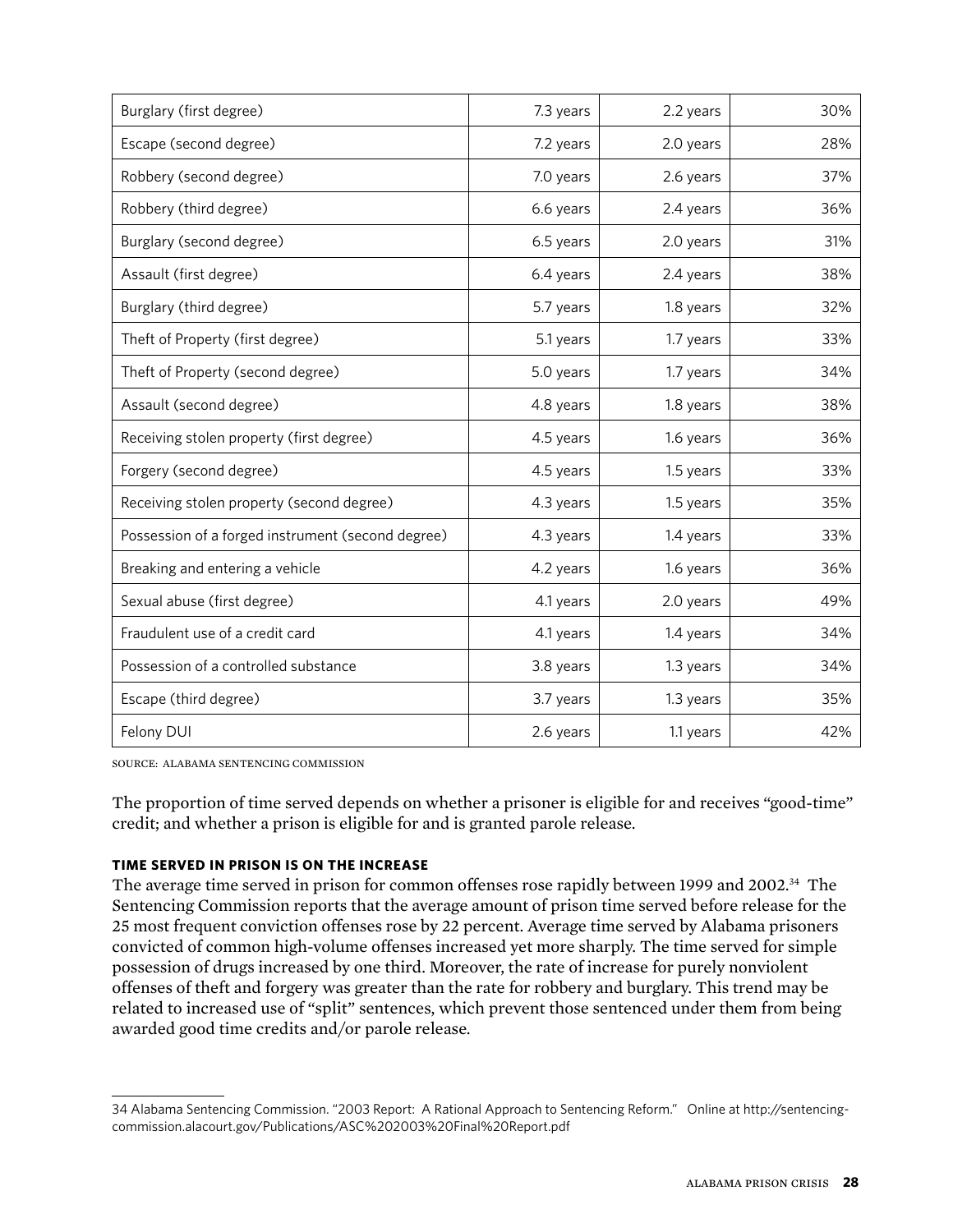| <b>CHANGE IN THE AVERAGE LENGTH OF STAY IN PRISON</b> |                                        |      |               |  |
|-------------------------------------------------------|----------------------------------------|------|---------------|--|
|                                                       | <b>Average length of stay (months)</b> |      |               |  |
| <b>Offense</b>                                        | 1999                                   | 2002 | <b>Change</b> |  |
| Possession of a forged instrument (2nd degree)        | 10.6                                   | 16.5 | 55%           |  |
| Theft of property (2nd degree)                        | 13.3                                   | 20.1 | 51%           |  |
| Robbery (2nd degree)                                  | 14.5                                   | 17.0 | 43%           |  |
| Burglary (3rd degree)                                 | 14.7                                   | 19.8 | 34%           |  |
| Possession of a controlled substance                  | 11.4                                   | 15.2 | 33%           |  |

SOURCE: Alabama Sentencing Commission

#### **Good Time Credits**

One important safety valve, without which the prison crisis would probably escalate to disaster proportions, is provided by Alabama's system of good-time credits. The rate at which good time is granted varies according to a prisoner's "earning class" as follows:

| <b>CLASSIFICATION LEVEL</b> | <b>GOOD TIME ACCRUAL RATE</b>          |
|-----------------------------|----------------------------------------|
| Class I                     | 75 days earned for each 30 days served |
| Class II                    | 40 days earned for each 30 days served |
| Class III                   | 20 days earned for each 30 days served |
| Class IV                    | None                                   |

Prisoners who are incarcerated for Class A felonies, sentenced to more than 15 years (including life terms), or serving the prison portion of a split sentence, are not eligible to earn good-time credits. Prisoners convicted of drug trafficking are also ineligible for good time until they have served the applicable mandatory minimum prison term or 15 years, whichever is less. Under the good time system the average Prisoner is given 242 days credit for every 365 days served.<sup>35</sup>

#### **Parole Release**

When a prisoner can be considered for parole release is a complex matter in Alabama. For those who are parole-eligible, the initial parole hearing is set based on the length of the sentence received. Those serving terms of five years or less are immediately eligible for parole consideration. With a sentence between five and 10 years, prisoners can receive consideration for parole 12 months before their minimum release date (the sentence term minus good time); between 10 and 15 years, 24 months before the minimum; and for those over 15 years, 36 months prior to the minimum.

A prisoner who is not eligible for good time must normally serve one-third of a prison sentence or 10 years — which ever is less — before becoming eligible for release on parole. An eligible parole applicant must receive approval by a majority vote of the Alabama Board of Pardons and Paroles. But a prisoner may be granted parole release *prior* to reaching their eligibility date, if they can garner a *unanimous* vote for release.

<sup>35</sup> Alabama Sentencing Commission. "2003 Report: A Rational Approach to Sentencing Reform." Online at http://sentencingcommission.alacourt.gov/Publications/ASC%202003%20Final%20Report.pdf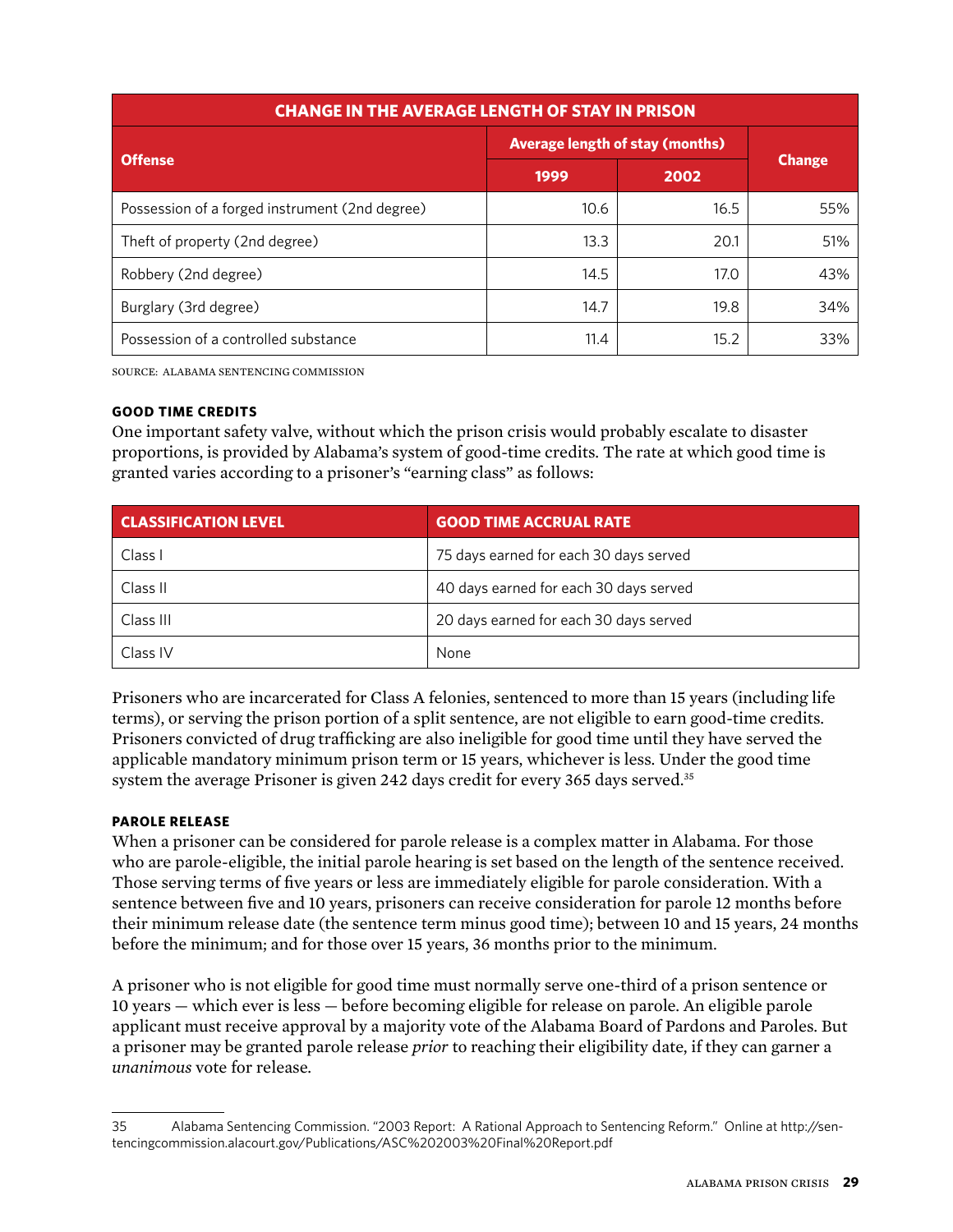The parole board recently adopted a controversial "truth-in-sentencing" rule that is being applied to certain serious offenses. The parole board is requiring that prisoners sentenced for serious violent felonies — murder or attempted murder; first-degree rape, sodomy or sexual torture; and first-degree robbery, burglary or arson involving serious physical injury — serve the lesser of 85 percent of the sentence or 15 years before their initial parole consideration date. Exceptions to this rule may be made for prisoners facing imminent death due to medical problems, or if the parole board receives a petition from the sentencing judge or the district attorney that prosecuted the case.

An individual who stands convicted of a murder, rape, robbery or assault with a deadly weapon — whether completed or attempted — that directly resulted in serious physical injury, and who has also been convicted of a felony resulting in serious injury within the last five years, is never eligible for parole release.

| <b>GENERAL PAROLE ELIGIBILITY</b>                                                                                                                                                                                                                                                                       |                                                           |                                     |                                      |                                      |  |  |
|---------------------------------------------------------------------------------------------------------------------------------------------------------------------------------------------------------------------------------------------------------------------------------------------------------|-----------------------------------------------------------|-------------------------------------|--------------------------------------|--------------------------------------|--|--|
| Length of sentence (years):                                                                                                                                                                                                                                                                             | Five or less                                              | Five to 10                          | 10 to 15                             | Over 15                              |  |  |
| If eligible for good time                                                                                                                                                                                                                                                                               | Immediate                                                 | One yr.<br>before min.<br>rls. date | Two yrs.<br>before min.<br>rls. date | Three years before min.<br>rls. date |  |  |
| If ineligible for good time                                                                                                                                                                                                                                                                             | After lesser of one-third of sentence or 10 years served  |                                     |                                      |                                      |  |  |
| If convicted murder or attempted murder;<br>first-degree rape, sodomy or sexual torture;<br>or first-degree robbery, burglary or arson<br>involving serious physical injury                                                                                                                             | After lesser of 85 percent of sentence or 15 years served |                                     |                                      |                                      |  |  |
| If convicted of murder, rape, robbery or<br>assault with a deadly weapon (including<br>attempts) resulting in serious injury with<br>prior conviction in last five years for felony<br>resulting in serious injury; or sentenced to<br>life for Class A felony with prior Class A<br>felony conviction. | No eligibility                                            |                                     |                                      |                                      |  |  |

Those released from prison on *parole* typically serve one-quarter of their sentence. Among those not granted parole, prisoner still serve, on average, less than half of their sentence:

| <b>AVERAGE TERMS AND TIME SERVED BY RELEASE TYPE . FISCAL YEARS 1999-2002</b> |                                                                             |           |                                      |  |  |  |
|-------------------------------------------------------------------------------|-----------------------------------------------------------------------------|-----------|--------------------------------------|--|--|--|
| <b>Type of Release</b>                                                        | <b>Prison Term</b><br><b>Actual Time</b><br><b>Imposed</b><br><b>Served</b> |           | <b>Percent Time</b><br><b>Served</b> |  |  |  |
| Released on parole                                                            | 10.8 years                                                                  | 2.6 years | 24%                                  |  |  |  |
| Released at the end of the sentence                                           | 5.4 years                                                                   | 2.1 years | 39%                                  |  |  |  |
| Released to probation (split sentence)                                        | 2.9 years                                                                   | 1.2 years | 41%                                  |  |  |  |

SOURCE: Alabama Sentencing Commission

#### **PAROLE SUPERVISION**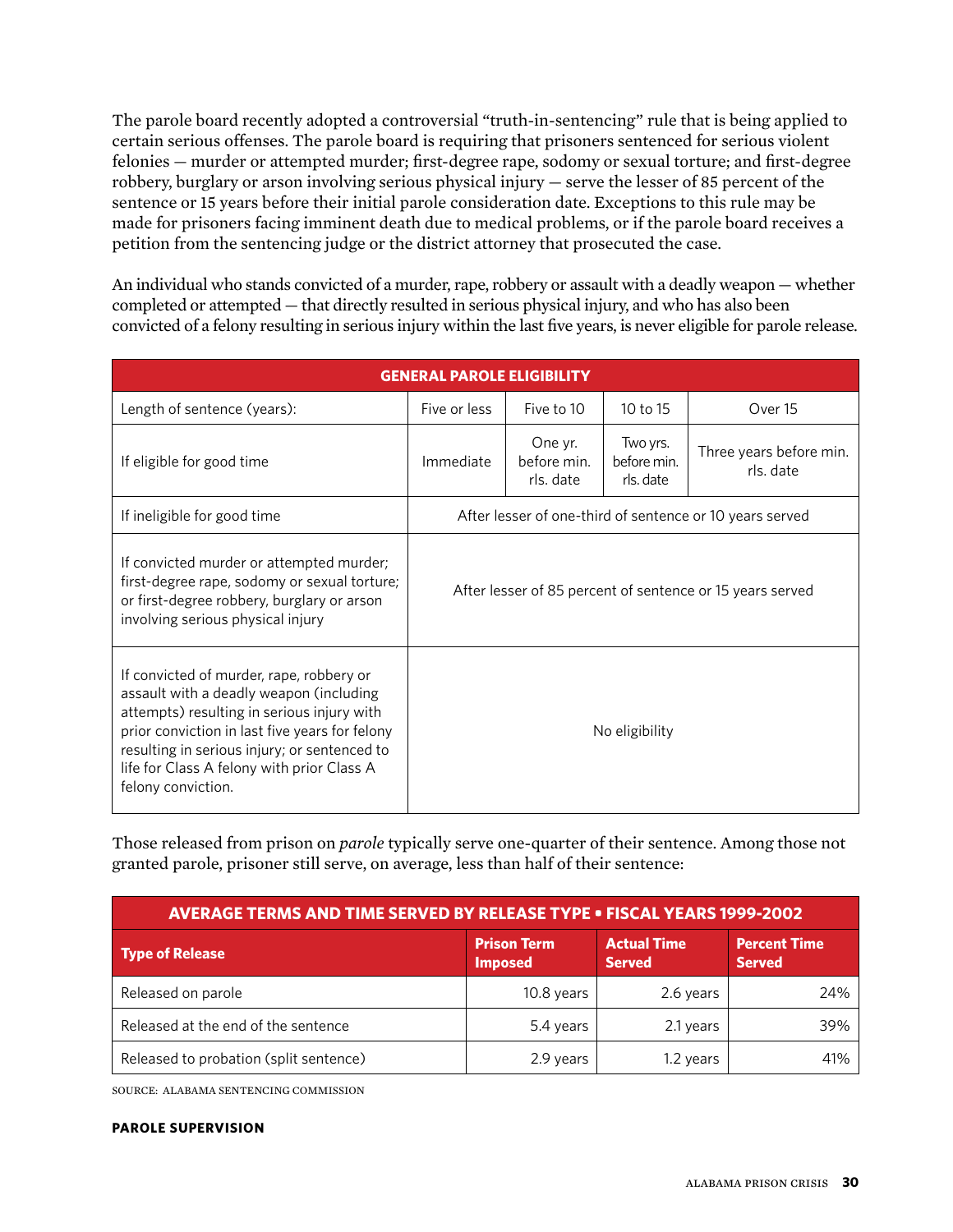Alabama's parole population has gone through several expansions and contractions over the past 30 years. The late 1980s saw exponential growth in the parole caseload, with the number of parolees shooting from 2,599 in 1985 to 6,629 in 1990 (an increase of 155 percent). Growth in the parole population slowed considerably in the early 1990s and peaked in 1994 when the number of parolees reached 7,306.

By 1997, the parole population had fallen by more than a third to 4,631. Parole caseloads stayed between 4,500 and 5,500 until the establishment of a special parole docket in 2003. By 2004, the parole population had reached an all-time high with 7,645 parolees under supervision.

Alabama has committed new resources to managing growth in the parole population and improving the quality of community supervision. In 2003 and 2004, the legislature provided funding for the state to hire 65 new parole officers to handle an increased caseload produced by reinstitution of the weekly special dockets. Between fiscal years 2003 and 2004, the average caseloads for probation/ parole officers dropped from 183 clients to 167 clients, although it remains well above the board's goal of one officer for every 100 supervisees.

Historical patterns show that Alabama's parole revocation rate has been very high. The U.S. Bureau of Justice statistics reports that 56 percent of those taken off parole in Alabama between 1989 and 1997 were revoked and returned to prison — the third-highest rate in the nation. During that period, the ratio of paroles granted to paroles revoked fell from better than three-to-one in 1989 to just under two-to-one in 1996.

Parole authorities claim that Alabama now enjoys a lower incidence of parole violations than many other states. In fiscal year 2004, nine percent of parolees under supervision were revoked, while the ratio of parole grants to revocations approached six-to-one, driven by an active special parole docket.<sup>36</sup>

The Sentencing Commission has recommended that the Board of Pardons and Paroles begin tracking reasons for revocation in their electronic data systems — a step that could help officials determine whether revocation rates could be reduced through policy changes or provision of substance abuse treatment and other supportive services. The Sentencing Commission also recommended in 2005 that the state's split sentencing statute be amended to allow judges to sanction split-sentenced probationers who are in violation of supervision conditions without revoking their probation.

### **REHABILITATION AND COMMUNITY CORRECTIONS**

Prison and standard probation are not the only sentencing options available to Alabama judges. With support from the Edna McConnell Clark Foundation's "State-Centered Program", a small network of model alternative sentencing programs were established in a few Alabama court jurisdictions in the late 1980s.

In 1990, Alabama lawmakers expanded upon this network by adopting the "Mandatory Treatment Act," which authorized the Administrative Office of the Courts to appoint a "court referral officer" in every court circuit to identify defendants in need of substance abuse treatment and to make referrals to appropriate treatment programs. With permission from the district attorney, such defendants may be diverted to treatment in lieu of prosecution.

The next year, Alabama legislators took a further step toward institutionalizing community corrections alternatives to incarceration by enacting the Community Punishment and Corrections Act (CPCA). The act authorized the establishment of programs to be run by local community corrections authorities or nonprofit entities under agreements with the DOC and county officials. However the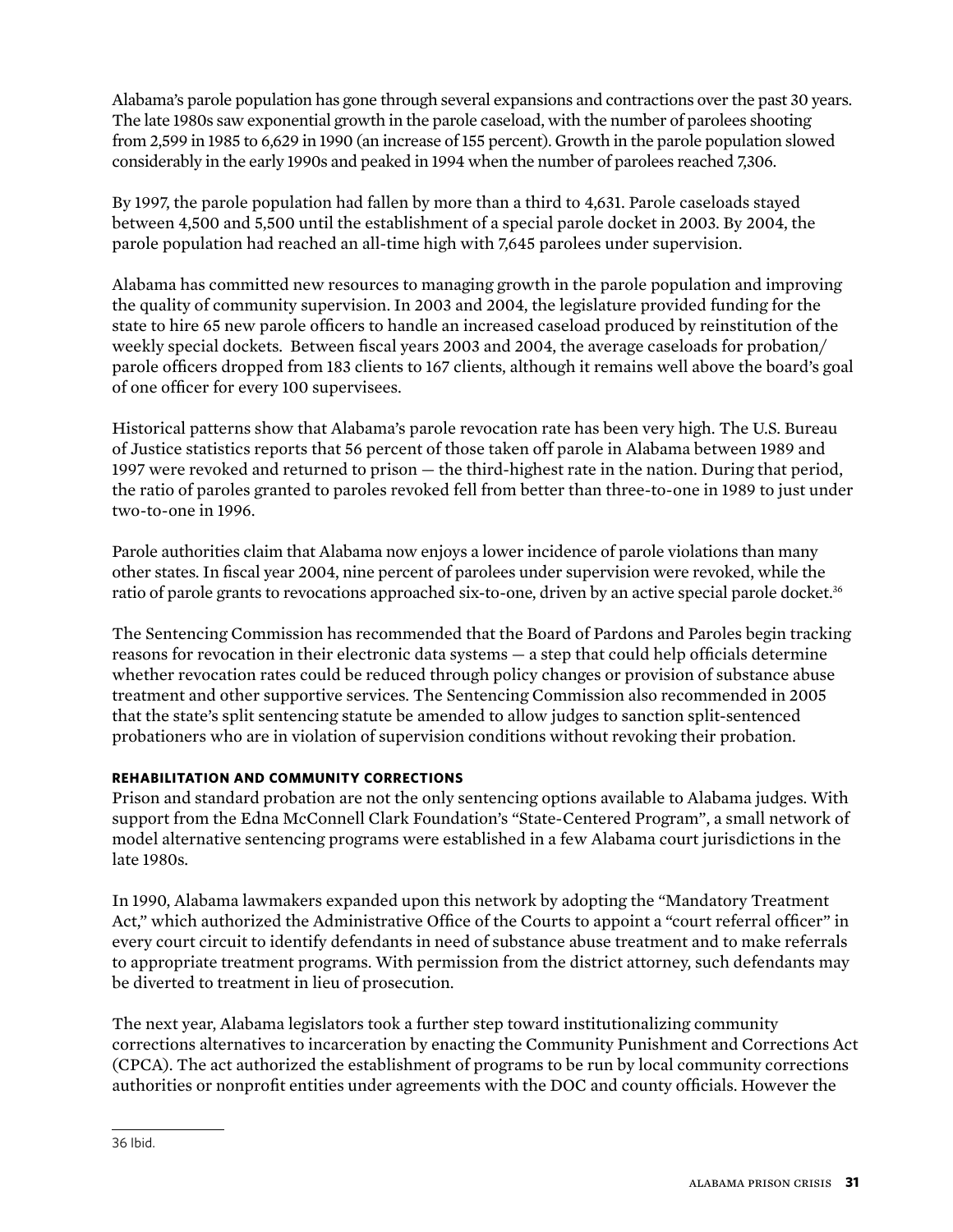legislature failed to provide *funding* to support operation of such programs for the next five years.

Under the CPCA, judges are empowered to sentence eligible defendants directly to a community corrections program as an alternative to prison, as a condition of probation, or in conjunction with a split sentence. In addition, DOC officials may make "institutional diversions," assigning prisoners to a community corrections program after sentencing, as long as the judge has approved the prisoner for participation.

Defendants who have demonstrated a pattern of violent behavior, or who stand convicted of either a serious violent or sexual offense, drug trafficking, or drug sale are excluded from participation in community corrections programs.37

One of the largest community corrections programs operates in Mobile. The Mobile Community Corrections Center offers a wide array of program services including pretrial services and jail diversion, community service sentencing, a drug court, an electronic monitoring program, court referral services, and alternative sentencing programs.

Treatment Alternatives to Street Crimes, which operates through the University of Alabama in Birmingham (UAB TASC), has been able to attract federal funding to develop model substance abuse treatment programs. Established in 1973, UAB TASC operates as the designated community corrections program for Jefferson County. A comprehensive pretrial release component provides screening and release-on-recognizance (ROR) services for felony arrestees in the county jail, assessing and testing releasees for drug dependency. The program provides support services for both Jefferson County's drug court and its mental health court.

Nonviolent prison-bound defendants are targeted for alternative sentencing options through provision of specific sentencing plans, enhanced supervision options, and placements in residential and half-way house programs. These essential services are provided through partnerships with a wide network of church groups and nonprofit community organizations. In addition, the UAB TASC program provides placement and supervision for more than 2,000 people sentenced to perform community service each year.

Some community corrections programs receive funding from local government, as well as from fees collected from participants. State funding for community corrections programs finally began to flow in 1996. The DOC disburses funds to community corrections programs based on the number of participants who score 10 points or more on a "diversion checklist". The purpose of the checklist is to ensure that community corrections funds used for front-end diversion are targeted to individuals who would have been incarcerated but for their participation in the program.

DOC pays counties a fee of \$15 per day for each qualifying participant during the first six months of his or her sentence. The per diem falls to \$10 during the seventh, eighth and ninth months; and reaches \$5 for the remainder of the individual's tenure in the program, up to a maximum of two years.

In fiscal year 2003, the DOC funded 1,745 felony diversions, of which 81 percent were sentenced to the program by judges and 19 percent referred by DOC staff after being sentenced to a period of incarceration.

<sup>37</sup> Offenses that make an individual ineligible to participate in a community corrections program include murder, kidnapping in the first degree, rape in the first degree, sodomy in the first degree, arson in the first degree, selling or trafficking in controlled substances, robbery in the first degree, sexual abuse in the first degree, forcible sex crimes, lewd and lascivious acts upon a child, or assault in the first degree if the assault leaves the victim permanently disfigured or disabled.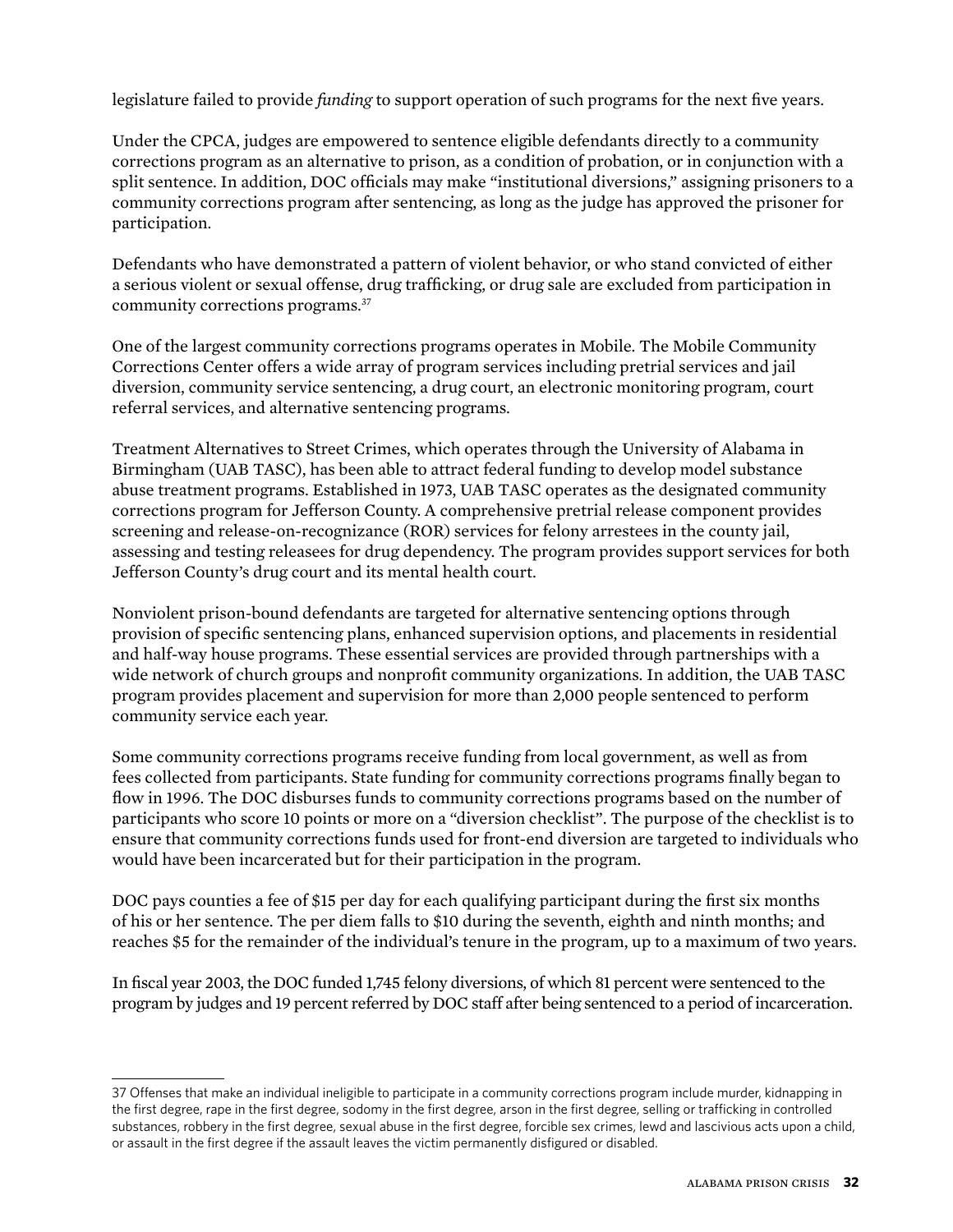The Sentencing Commission estimates that diversions saved the state \$3 million in 2003. 38

Drug courts are among the programs that have been established under CPCA. Alabama's first drug court was launched in Mobile in 1992. In 1995, through a grant secured by the University of Alabama's community corrections program, a drug court began operation in Birmingham. An evaluation determined that Birmingham drug court participants (more than 1,000 each year) were much less likely to be rearrested in the year after their court disposition than their non-participant counterparts:<sup>39</sup>

### **Any official arrest for crime**

 Most of Alabama's drug courts depend on grants and participant fees that can range from \$500 to \$3,000 per person for entry, drug testing and monitoring. Most drug court participants are charged with drug possession, although some counties also accept individuals charged with nonviolent property offenses.

Given the fact that a large proportion of property and drug crime is fueled by substance abuse, Alabama's drug court programs are a promising mechanism for reducing prison population figures while increasing public safety through delivery and monitoring of effective treatment interventions. However, Alabama's 17 drug courts serve just 18 of the state's 67 counties. Although there were nearly 1,000 adult drug-court



participants in Jefferson County, the typical drug court accepts just 60 new participants a year and has a caseload of 50.

### **Community corrections alternatives are under-funded and under-utilized**

Alabama's criminal justice officials and policymakers have never provided sufficient financial support for development or operation of programs that can serve as effective alternatives to prison. After the Edna McConnell Clark Foundation provided seed grants to support development of model sentencing advocacy and correctional alternative programs, legislators voted to authorize their utilization through the Community Punishment and Corrections Act of 1991. But state *funding* for implementation of the CPCA was not provided until 1996. The \$2.5 million initially provided was not adequate to meet the pool of appropriate defendants that are eligible for diversion to these programs.

At the recommendation of the Sentencing Commission, Alabama lawmakers took an important step toward strengthening the statewide community corrections network by enacting The Community Punishment and Corrections Act of 2003. The legislation modified the 1991 community corrections act by allowing state funds to be used for start-up costs, streamlining the process for launching programs and authorizing the establishment of programs that serve more than one jurisdiction.

Lawmakers also directed DOC to set up a division to coordinate community corrections programs

<sup>38 &</sup>quot;Criminal Justice Reform in Alabama: A Report and Analysis of Criminal Justice Issues in Alabama. Part One: Sentencing, Probation, Prison Conditions and Parole." Montgomery, AL: Equal Justice Initiative of Alabama. March 2005.

<sup>39</sup> Harrell, Adele, et. al. "Evaluation of the Breaking the Cycle Demonstration in Birmingham, Alabama — Final Report." Available at www.ncjrs.org/pdffiles1/nij/grants/189244.pdf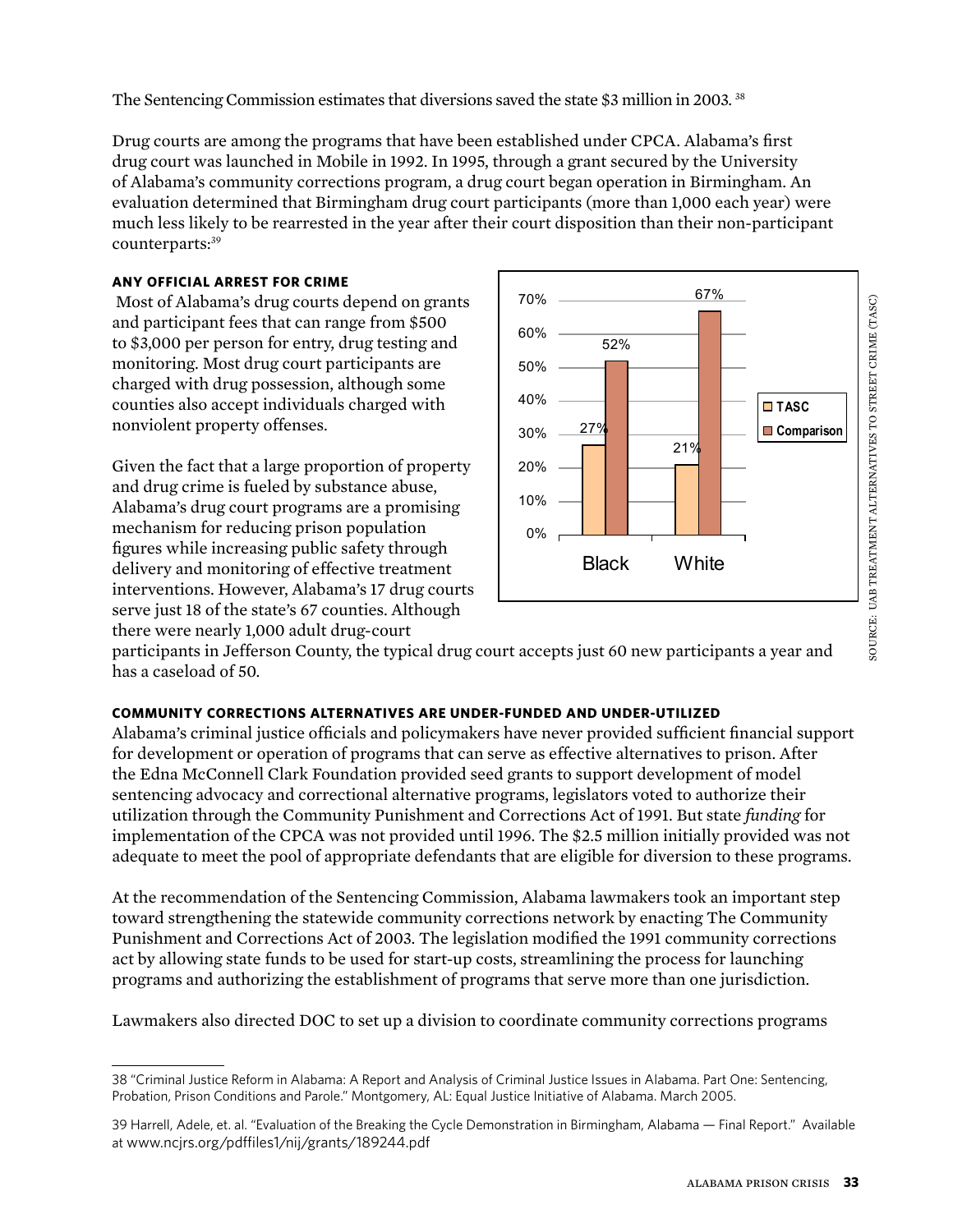and establish a special fund earmarked for community corrections. Although the legislature did not immediately appropriate the additional funds that were to accompany the new responsibilities, in 2005 they earmarked \$5.2 million for community corrections during fiscal year 2006, still short of the \$5.5 million originally required by the Community Punishment and Corrections Act.

The statewide "court referral" system might offer another promising avenue for diverting substance abusers to treatment instead of incarceration. But the track record is disappointing. In practice the court referral officers tend to function primarily to divert misdemeanants charged with DUI to fee-based "DUI schools." Critics of the system charge that the fees paid by participants are used to subsidize the salaries of the referral officers, as well as other court functions, rather than to support effective treatment interventions for substance abuse.

During 2002, \$375,000 was provided to establish residential drug treatment programs for chronicallyaddicted defendants who would otherwise have been sentenced to prison. The programs, which serve between 50 and 60 clients each year, include Aletheia House and Fellowship House in Birmingham; and RAPHA House in Gadsden. The Sentencing Commission has recommended expanding the program to allow for diversion of 180 defendants per year.

#### **PROSPECTS FOR SENTENCING AND CORRECTIONAL REFORMS**

While most state officials agree that Alabama's sentencing and correctional system is in crisis and needs a major overhaul, there has been little consensus among those officials about what needs to be done. Judged by at least one vital factor, Alabama should provide fertile ground for sentencing reform. A ground-breaking public opinion study was conducted by John Doble for the Public Agenda Foundation during the height of the late-1980s "tough on crime" period in Alabama. Doble found that when Alabamians learned more about non-incarcerative sanctions, they overwhelmingly favored using them with an array of nonviolent offenders and some carefully selected and screened violent offenders.

To a remarkable degree, apparent punitiveness seemed to evaporate when Alabamians were provided with a full array of sentencing options. Given only prison or probation as options and asked to choose the sentence in 23 case scenarios ranging from crimes involving serious violence to petty property and drug offenses, a cross-section of Alabamians from every area of the state sentenced 18 of the hypothetical defendants to prison. After being provided information about a range of specific sentencing options that included intensive probation, restitution, community service, house arrest and boot camp, the respondents were asked to reconsider their sanction choices. In this new context, prison was deemed appropriate in only *four* of the 23 cases.

Alabamians indicated a strong preference for alternatives to prison for a wide range of offense scenarios, including most property crimes, drug possession, drug sales (provided an offender did not have a long prior record) and burglary. Even in the case of knife-point robbery, where the offender was a young first offender, a healthy majority (63 percent) preferred a strictly supervised non-prison, restorative sentence.

The most popular types of alternative sentences were those were perceived as putting the emphasis on restitution and rehabilitation. Most felt it was also important to include education, counseling, and job training as part of the regimen. Given options such as these, most Alabamians were comfortable forgoing a prison sentencing for all but the most violent offenders who they thought presented a clear danger to public safety. Recent results from national public opinion polls show marked increases in public support for community corrections and alternatives to prison, especially for people convicted of nonviolent drug and property offenses. There is no reason to assume that public opinion on these issues is worse today in Alabama.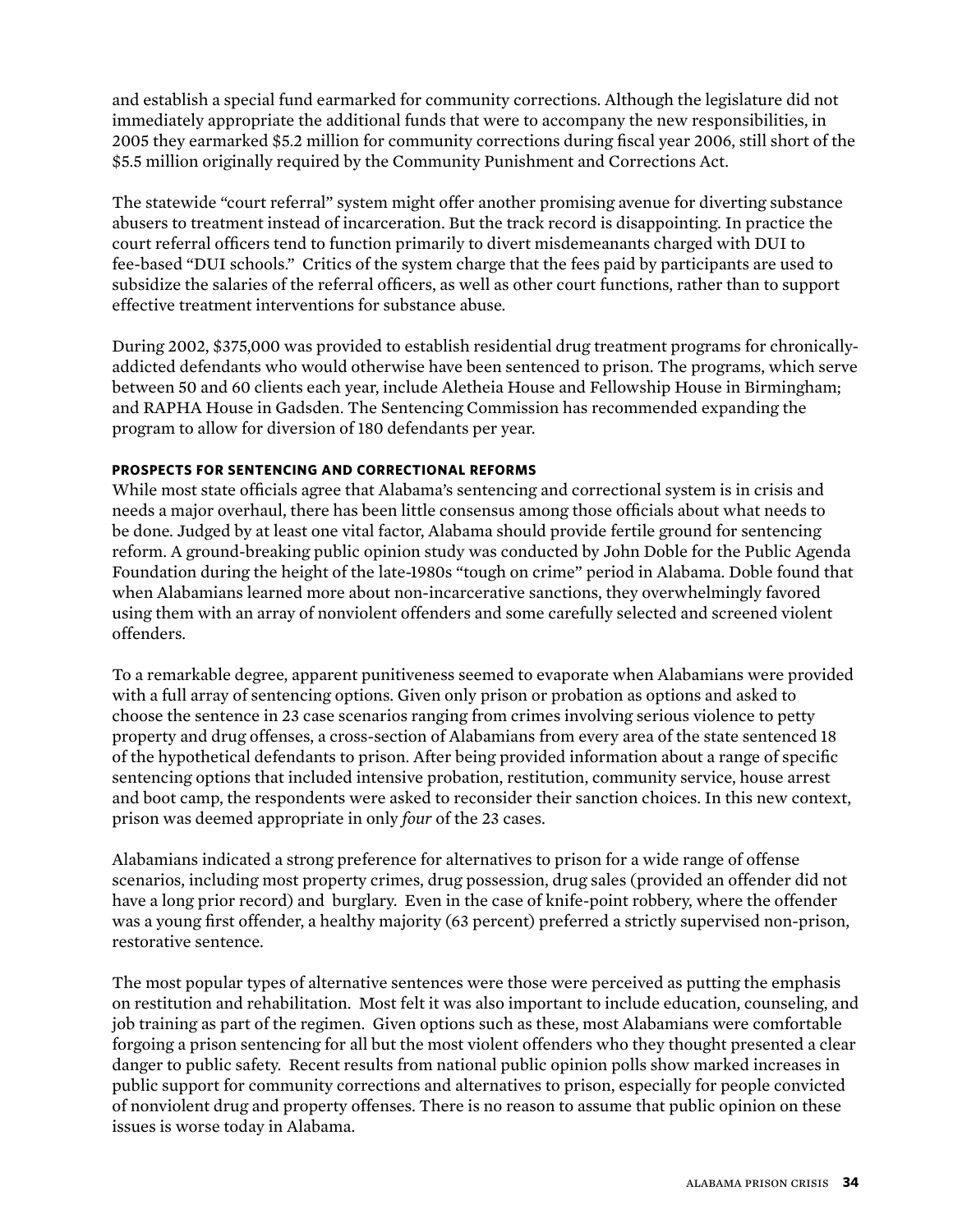#### **The Alabama Sentencing Commission**

The push for sentencing reform in Alabama was initiated in 2000 by Alabama's Attorney General Bill Pryor, who proposed establishment of a Sentencing Commission. Pryor has acknowledged the need for reform in the handling of nonviolent drug offenders, but is no longer in a position to help to bring this about, since he has been appointed to the  $11<sup>th</sup>$  U.S. Circuit Court of Appeals.

The 16-member Sentencing Commission has been at work for five years to examine and address the sentencing laws and correctional policies that are driving the population boom. Much of the data research and analysis has been performed by the experienced staff at Applied Research Services in Atlanta, while the Vera Institute's state sentencing and corrections program is providing additional technical assistance.

In March 2003 the Alabama Sentencing Commission submitted recommendations for reform to the state's top-level policymakers. The Sentencing Commission's report to the legislature described a criminal justice system in crisis. Observing that "no simple 'tweaking' of the existing system" would save it from a complete collapse, the commissioners urged both immediate actions to shore up the system, and long-term solutions for lasting change.

The commissioners recommended a long-term agenda involving creation of a sentencing system that would promote "truth in sentencing" while maintaining judicial sentencing discretion in handling individual cases. They proposed to develop a new system of voluntary sentencing standards designed to avoid unwarranted sentencing disparity, prevent prison overcrowding, and prompt judges to use a wider array of sentencing options.

The Commission's technical consultants have amassed a comprehensive sentencing database over 95,000 felony convictions sentenced over nearly six years. They have managed to integrate data from the courts, the DOC, the parole board, and the state's criminal justice information system. A computerized simulation model has been developed to predict the impact of changes in sentencing laws and practices on both prison and jail population levels. According to Sentencing Commission staff, the simulation model has predicted changes in prison population levels with a high degree of accuracy.

The simulation model has been used to estimate the impact of Alabama's current sentencing and correctional policies if no steps are taken toward reform. Their "status quo" estimate indicates that the prison population will grow to 28,922 by 2007.<sup>40</sup> The Commission anticipates that, if the proposed sentencing standards are adopted and followed in 75 percent of cases, the number of prisoners would stabilize at around 27,000.

The Sentencing Commissioners underscore the fact that the current crisis has arisen during "the best of times." A decade of relatively low unemployment and a decline in the number of youngsters in the "high risk" crime-prone age cohort have produced declining crime rates. The homicide rate is half of what it was in 1975. Arrests for serious "index" crimes have declined by 29 percent over five years and arrests for drug crimes are down by eight percent since 1996. But demographic shifts are expected in the near future and are likely to change this picture for the worse.

With both state and federal judges breathing down their necks, Alabama's criminal justice policymakers stand at a crossroads. If they choose to continue the traditional heavy reliance on incarceration in response to nonviolent property and drug crime, the price tag for out-of-state prison

<sup>40</sup> If prison admissions had followed the pre-special parole docket trend line, however, the Commission projected that the population would have reached 33,450.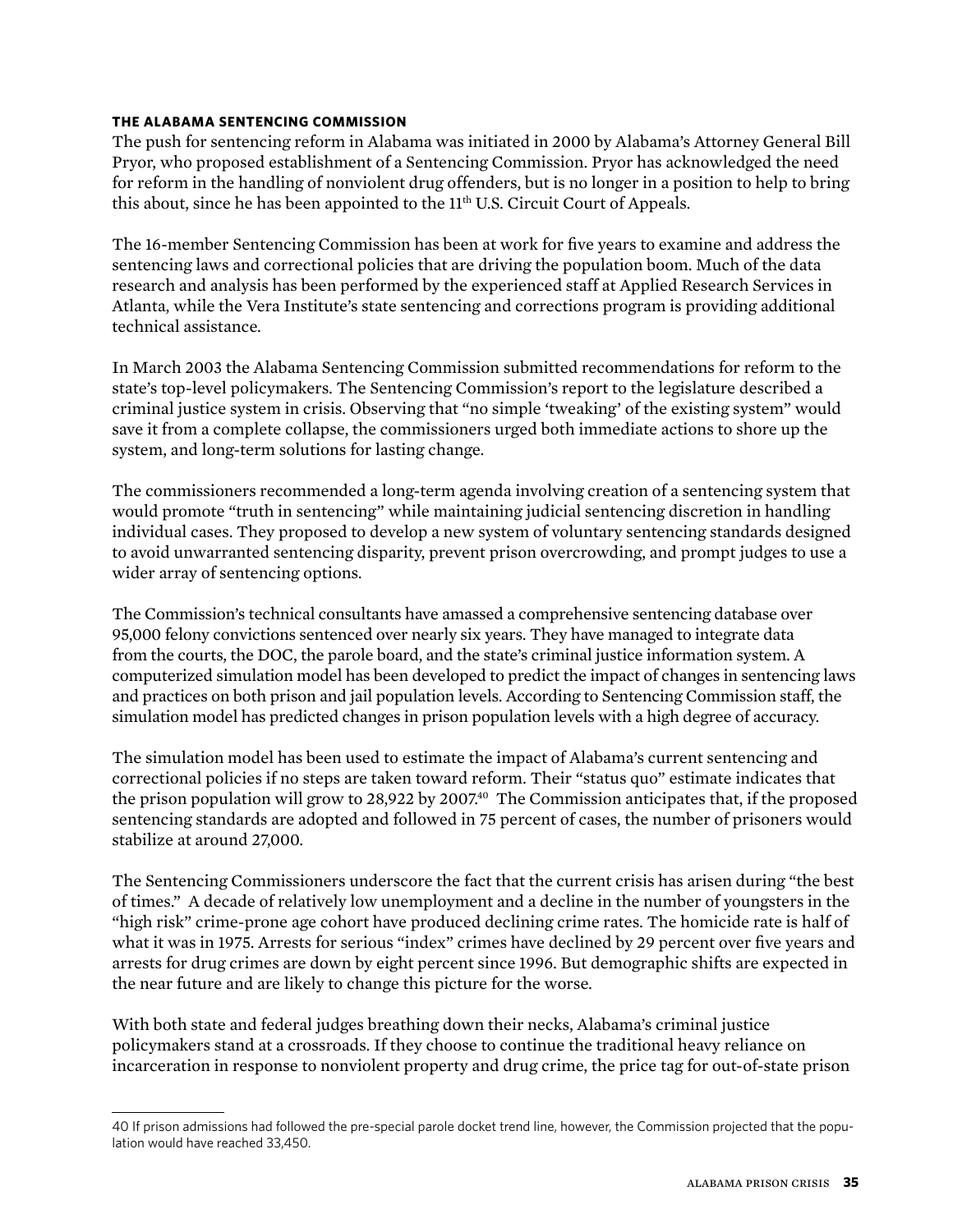beds and construction of new prisons will be very steep. The Sentencing Commission invites Alabama policymakers to chart a different course.

The Commission has mapped out a blueprint for sentencing policy development. The two major components of the blueprint are a set of voluntary sentencing standards designed to promote both rational use of scarce correctional resources and uniformity in sentencing, while allowing judges to retain discretion to respond to individual circumstances; and the establishment of "a complete coordinated continuum of punishments" that would provide judges with a wider range of sentencing options.

#### **Promoting uniform, rational sentencing through voluntary sentencing standards**

The Sentencing Commission has developed voluntary sentencing standards for Alabama's judges that are designed to work within the current criminal codes. The proposed standards would be less rigid than presumptive or mandatory guidelines systems.<sup>41</sup> Though judges would be required to report reasons for any departures from the standards, there would be no mechanism for appellate review of sentences. Sentences that conform to the new standards would be exempted from existing statutory mandatory minimum sentencing requirements with the exception of those that mandate a sentence to life without parole.

Developed with input from judges, prosecutors, defenders and other criminal justice stakeholders, the standards help judges to make more informed sentencing decisions and give them guidance on whether a defendant should receive a prison sentence and provide a recommended range for those who are prison-bound. In devising the standards, the Commission considered both historical patterns of incarceration and the factors that currently trigger sentence enhancements and mandatory minimums. The standards *incorporate* those factors — with adjustments — into the voluntary sentencing standards so as to eliminate the need for *adding* them on top of the standards.

Although the voluntary sentencing standards build on current sentencing patterns, they seek to prioritize the use of incarceration for individuals who pose the greatest danger by reducing the use of long prison terms in nonviolent cases. For example, the new standards would not recommend a prison term for a person convicted of drug possession or theft unless he or she had a significant criminal history (multiple convictions probably resulting in a past prison commitment).

The standards, which cover the 26 offenses that account for 87 percent of the felony cases sentenced in Alabama, were successfully "field-tested" in Jefferson, Montgomery and DeKalb Counties. They have also been reviewed by local stakeholders in a series of 12 regional workshops conducted during the summer of 2004. Based on the experience piloting the standards, which performed as projected, the Sentencing Commission and its researchers believe that the standards can bring Alabama's prison population growth under control.

Once the voluntary sentencing standards have been adopted and their effectiveness assessed, the Commission has been charged with developing "truth-in-sentencing" standards to be submitted for legislative approval three years after the initial standards take effect. The voluntary "truth-insentencing" standards would recommend that every prison sentence contain three elements:

- A minimum term a "base" sentence to be chosen from the standards recommendation
- A maximum term an additional term to be set at 20 percent of the minimum term, to be applied

<sup>41</sup> A presumptive guidelines system (such as Minnesota's) allows a judge to depart from a guidelines sentence, but such a departure could be challenged in an appeal to a higher court by the prosecutor or the defendant. A mandatory guidelines system (such as North Carolina's) does not allow departures. The North Carolina guidelines grid gives judges limited leeway to account for aggravating or mitigating circumstances in a particular case, but they cannot depart beyond the set limits.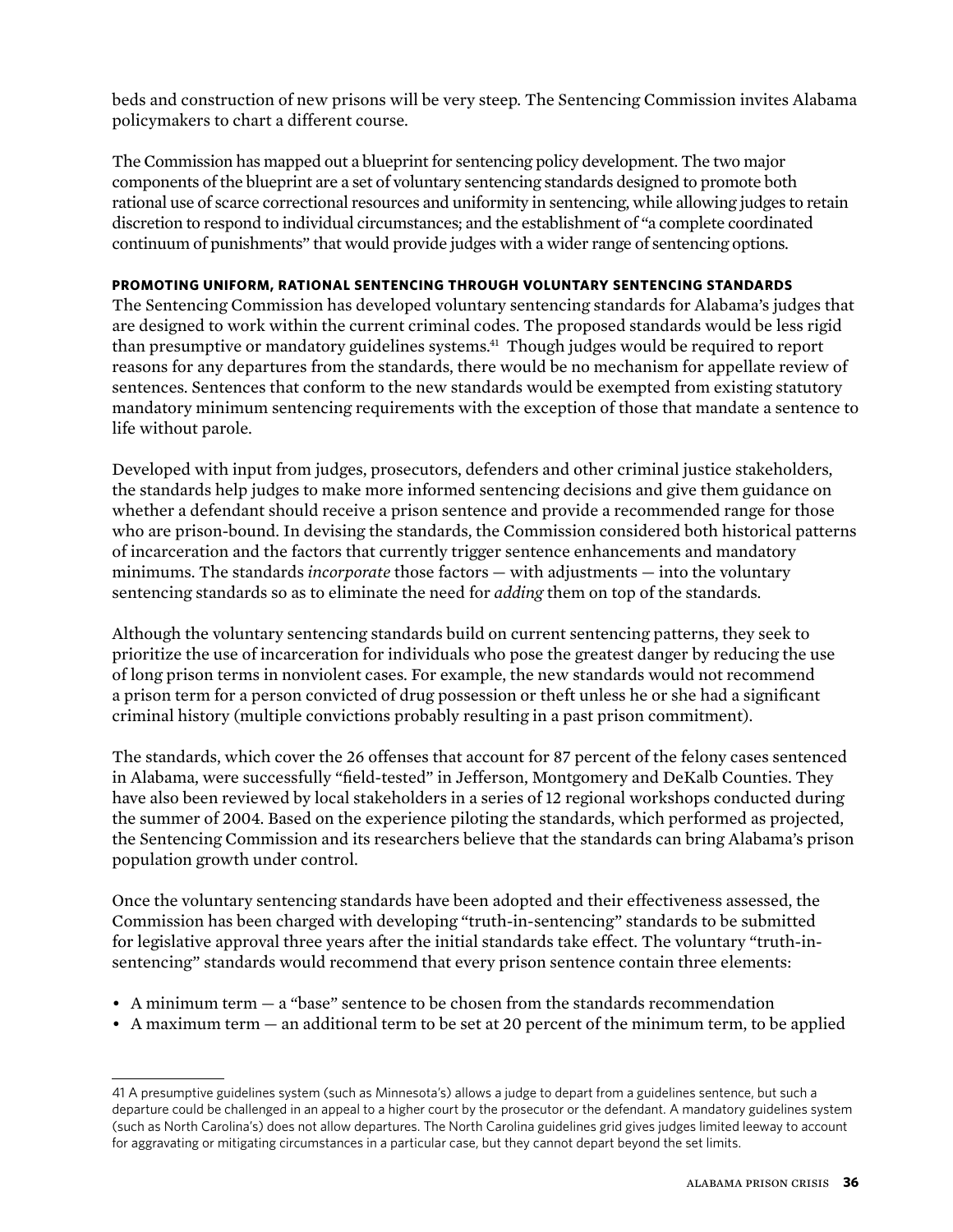in response to bad conduct in prison.

• A mandatory one-year term of post-release supervision.

Adoption of the final standards would be yoked to abolition of parole, termination of the good-time release credit system, and institution of post-release supervision for all prisoners re-entering the community. The replacement of the current indeterminate sentencing system with a voluntary system of "truth-in-sentencing" standards would allow for greater uniformity and certainty in sentencing. Judges, prosecutors, victims and defendants would all know the range of recommended punishments and how long an individual sentenced to prison could be expected to spend behind bars. Thus policymakers, including legislators and corrections officials, would be able to better maximize the use of limited resources by projecting the likely impact of policy changes on the state's prison population.

#### **Additional proposed reforms**

The Sentencing Commission has identified elderly and infirm prisoners as a group that consumes a disproportionate share of correctional resources, of whom some may be appropriate candidates for compassionate release. In 2005, the Commission recommended that the legislature establish a mechanism for the discretionary release of eligible prisoners who are 70 years of age or older, permanently incapacitated so that they present no danger to the public, or suffering from a terminal illness.

In the Commission's 2005 annual report, its researchers estimated that there were 378 individuals who could conceivably qualify for release under the narrowly-drawn provisions of the act. Although the number of potential releasees is small, the impact of the proposed legislation could be significant because of the extraordinarily high cost of incarcerating people who are elderly and/or suffer from serious illness. The proposal has not been included in the Commission's 2006 legislative package because the issue is currently being handled administratively.

Other proposed changes included:

- Opening access to juvenile records to judges, prosecutors, probation and parole officers so they can obtain information necessary to complete sentencing standards worksheets
- Limiting the statutes prohibiting first-and second-degree burglary to cases involving individuals who enter a dwelling armed, or who use or threaten the immediate use of a deadly weapon during commission of the crime — excluding cases where a weapon is among the items stolen but not used in the crime.
- Allowing out-of-state DUI convictions to be used to enhance punishment for repeat DUI offenses.
- Increasing the maximum fines that can be assessed by a judge to levels comparable to those established in Tennessee, Georgia, Virginia and other southern states; and establishing fines for the most serious drug trafficking offenses.

#### **Building "a complete coordinated continuum of punishments"**

Increased investment in community corrections and supervision resources would form the basis for creating a more rational "punishment continuum," available for use as both sentencing options and re-entry programs for those released from prison. If they were provided a robust array of program interventions that incorporate various intensities of supervision or restrictions, the commissioners believe that judges and correctional officials would be amenable to reducing reliance on incarceration.

Although the number of counties served by community corrections programs has doubled in the past three-and-a-half years, from 17 in 2002 to 33 today, half of Alabama's counties have no program. Further, the capacity of the existing programs limited. As a result, hundreds of people convicted of low-level drug and property offenses are being incarcerated for lack of a community-based alternative.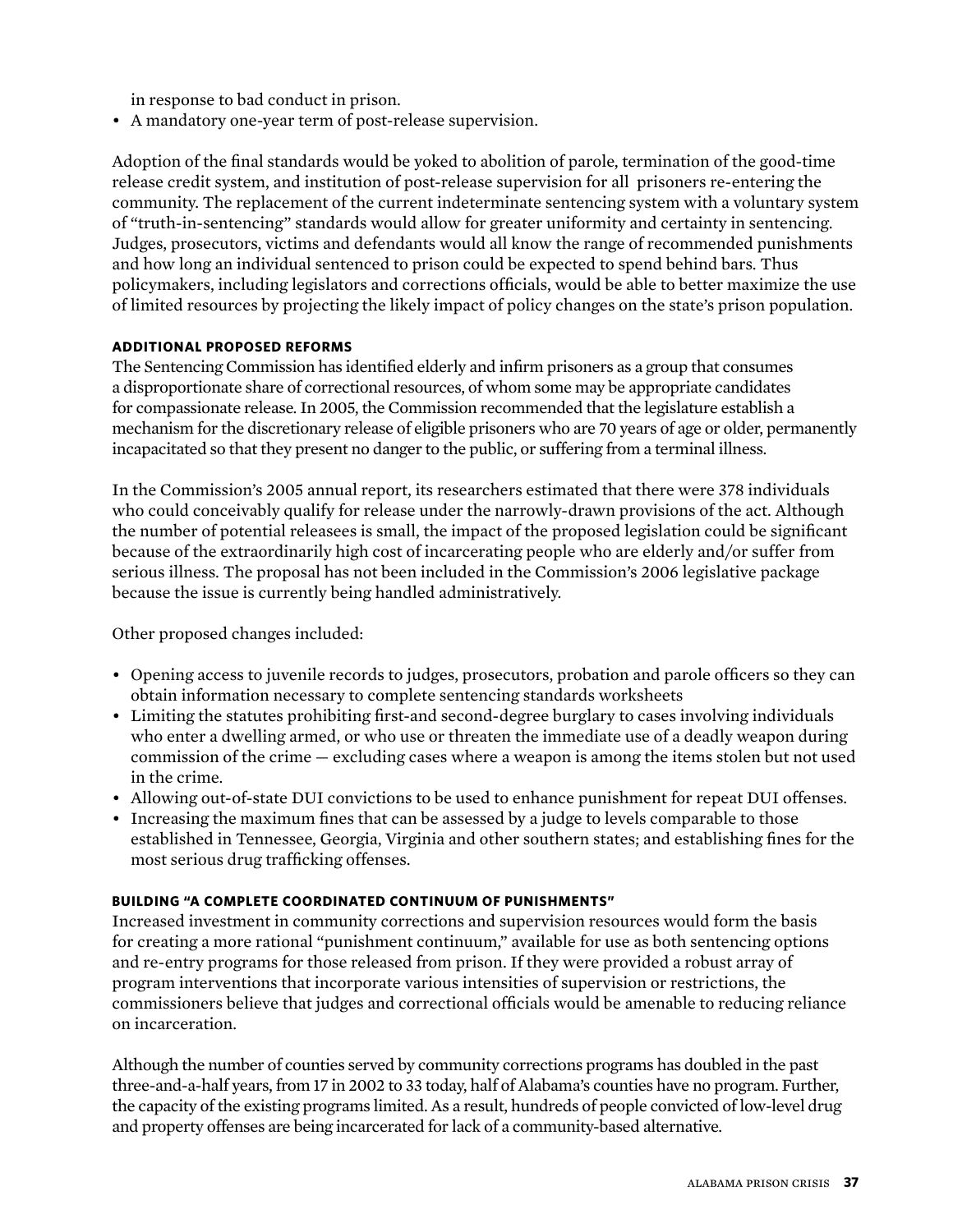The additional funds provided for community-based corrections this year provides a good start, but more is needed. A steady increase in the level of investment in community corrections, if targeted to redirecting prison-bound defendants to community-based alternatives, could save millions given that costs for CPCA intermediate punishment programs for prison-bound defendants average \$11 per day, compared with \$33 per day for imprisonment.<sup>42</sup> Further, there is no shortage of enthusiasm on the part of the counties. According to the Sentencing Commission, Barbour, Bullock, Clarke, Choctaw, Butler, Crenshaw and Lowndes counties have all expressed interest in establishing programs.

The Commission has proposed that the Board of Pardon and Paroles be allowed to deduct an additional 20 percent from the wages of individuals housed in its residential facilities, in order to facilitate extension of residential re-entry options — now available only to women — to male parolees. Currently, while defendants assigned to work release or other community corrections residential programs can be required to surrender 45 percent of their gross wages for supervision, upkeep, courtordered fines and fees, and victim restitution, the board can only deduct 25 percent of gross wages.

#### **CONCLUSION**

Over the past few years most states in the U.S. have struggled with a severe fiscal crisis. In the face of declining revenues, policymakers — both Republicans and Democrats — have been re-thinking many of the costly correctional policies they had embraced when revenues were booming.

In 31 states, policymakers have introduced major reforms in their efforts to cut costs while improving the effectiveness of their sentencing and correctional systems. At least 20 states have rolled back mandatory minimum sentences or restructured other harsh penalties enacted in preceding years to "get tough" on low-level drug defendants or nonviolent lawbreakers. Legislators in at least 24 states have eased prison population pressures with mechanisms to shorten time served in prison, speed the release of prisoners who pose little risk to public safety, and penalize those who violate release conditions without returning them to prison.<sup>43</sup>

While state revenue performance improved somewhat in 2004, many state officials are continuing on a trajectory of reform. New initiatives in state after state are expanding and improving correctional supervision of people in the community instead of incarcerating them. These efforts have focused, in particular, on diverting those with substance abuse problems to treatment, and imposing alternative sanctions for those who violate conditions of probation or parole.<sup>44</sup>

In Alabama, the costs of over-reliance on imprisonment have not been borne equally. African Americans comprise 60 percent of prisoners, while they represent just 26 percent of the state's resident population. The incarceration of individuals convicted of nonviolent offenses is far out of proportion to the damage caused by their behavior. Finally, Alabama's use of imprisonment is characterized by deep geographic disparities that have no apparent justification.

Alabamians need only look to the experience in neighboring Southern states to understand that they cannot build their way out of the current prison overcrowding crisis. The price of doing so would be

<sup>42</sup> According to Ralph Hendrix, \$11 represents the cost of the intensive treatment and/or supervision and services required by those diverted from a prison sentence. Placements under drug court treatment and supervision, or less intensive types of community corrections programs are even more economical.

<sup>43</sup> Greene, Judith A. "Positive Trends in State-Level Sentencing and Corrections Policy." Washington, D.C.: Families Against Mandatory Minimums. November 2003. Available online at www.justicestrategies.net/Publications.htm

<sup>44</sup> Lyons, Donna. "State Crime Legislation in 2004." Denver, CO: National Conference of State Legislatures.